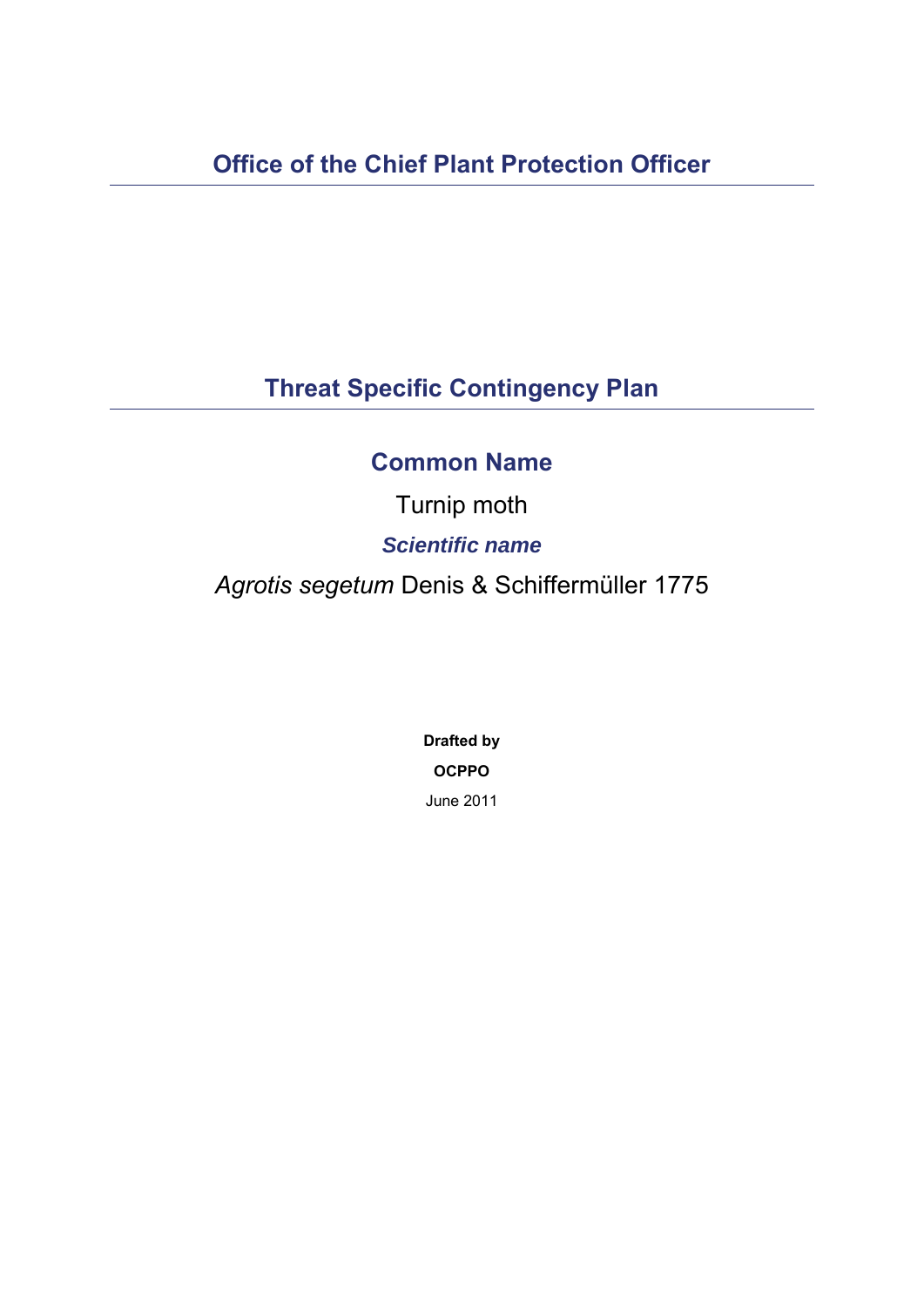### **TURNIP MOTH**

| 1                       |       |  |  |  |
|-------------------------|-------|--|--|--|
| $\overline{\mathbf{2}}$ |       |  |  |  |
|                         | 2.1   |  |  |  |
|                         | 2.1.1 |  |  |  |
|                         | 2.1.2 |  |  |  |
|                         | 2.2   |  |  |  |
|                         | 2.2.1 |  |  |  |
|                         | 2.2.2 |  |  |  |
|                         | 2.2.3 |  |  |  |
|                         | 2.3   |  |  |  |
|                         | 2.3.1 |  |  |  |
|                         | 2.3.2 |  |  |  |
|                         | 2.3.3 |  |  |  |
|                         | 2.3.4 |  |  |  |
|                         | 2.3.5 |  |  |  |
|                         | 2.3.6 |  |  |  |
|                         | 2.4   |  |  |  |
|                         | 2.4.1 |  |  |  |
|                         | 2.5   |  |  |  |
|                         | 2.6   |  |  |  |
|                         | 2.6.1 |  |  |  |
|                         | 2.6.2 |  |  |  |
|                         | 2.6.3 |  |  |  |
|                         | 2.6.4 |  |  |  |
|                         | 2.7   |  |  |  |
|                         | 2.7.1 |  |  |  |
|                         | 2.7.2 |  |  |  |
|                         | 2.7.3 |  |  |  |
|                         | 2.7.4 |  |  |  |
|                         | 2.7.5 |  |  |  |
|                         | 2.7.6 |  |  |  |
|                         | 2.7.7 |  |  |  |
|                         | 2.7.8 |  |  |  |
| 3                       |       |  |  |  |
|                         | 3.1   |  |  |  |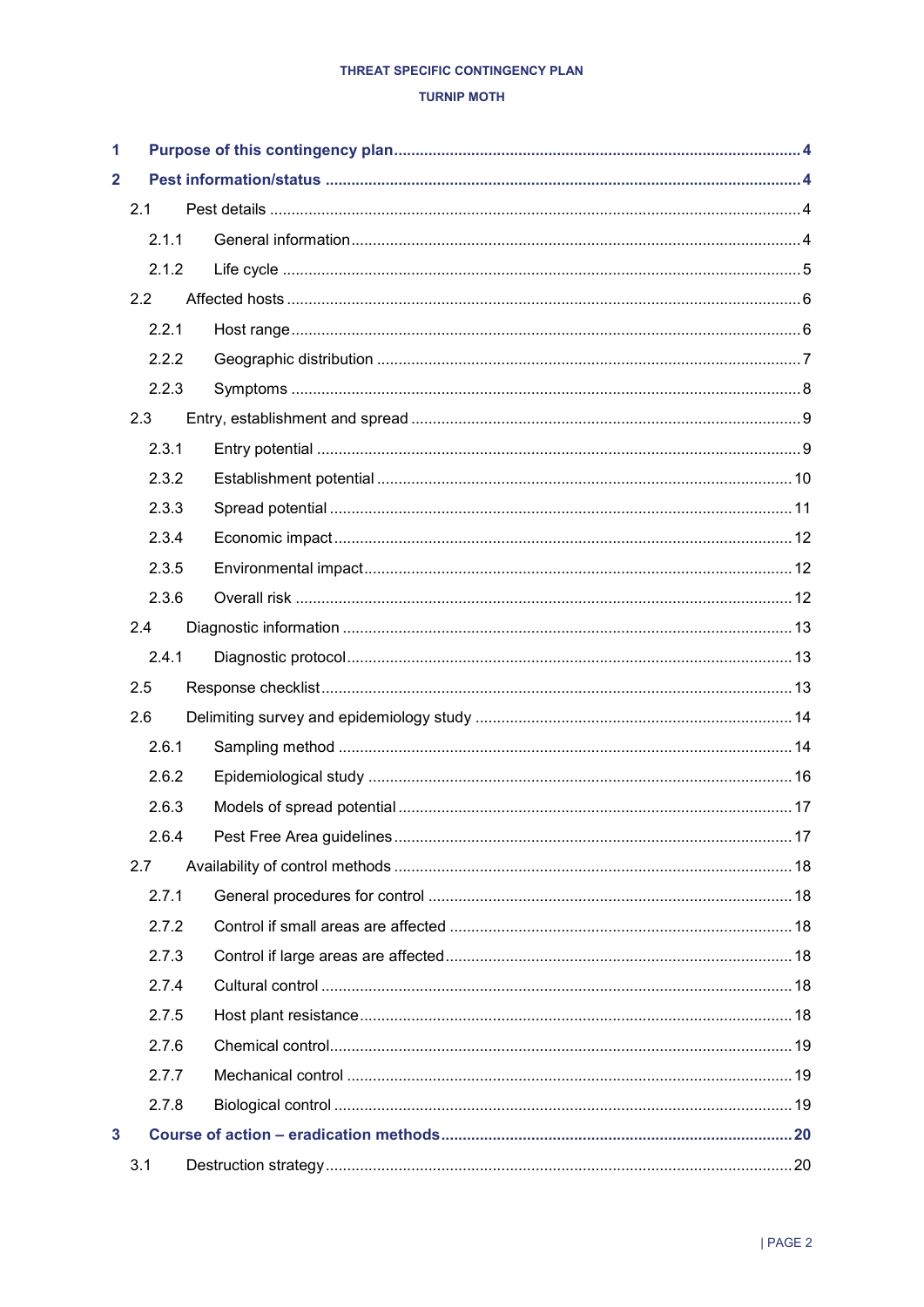### **TURNIP MOTH**

|   | 3.1.1       |  |
|---|-------------|--|
|   | 3.1.2       |  |
|   | 3.1.3       |  |
|   | 3.1.4       |  |
|   | 3.1.5       |  |
|   | 3.2         |  |
|   | 3.2.1       |  |
|   | 3.2.2       |  |
|   | 3.3         |  |
|   | 3.3.1       |  |
|   | 3.3.2       |  |
|   | 3.3.3       |  |
|   | 3.3.4       |  |
|   | 3.3.5       |  |
|   | 3.4         |  |
|   | 3.4.1       |  |
|   | 3.4.2       |  |
|   | 3.4.3       |  |
|   | 3.5         |  |
|   | 3.5.1       |  |
|   | 3.5.2       |  |
|   | 3.5.3       |  |
| 4 |             |  |
| 5 |             |  |
|   | Appendix 1. |  |
|   |             |  |
|   | Appendix 2. |  |
|   | Appendix 3. |  |
|   | Appendix 4. |  |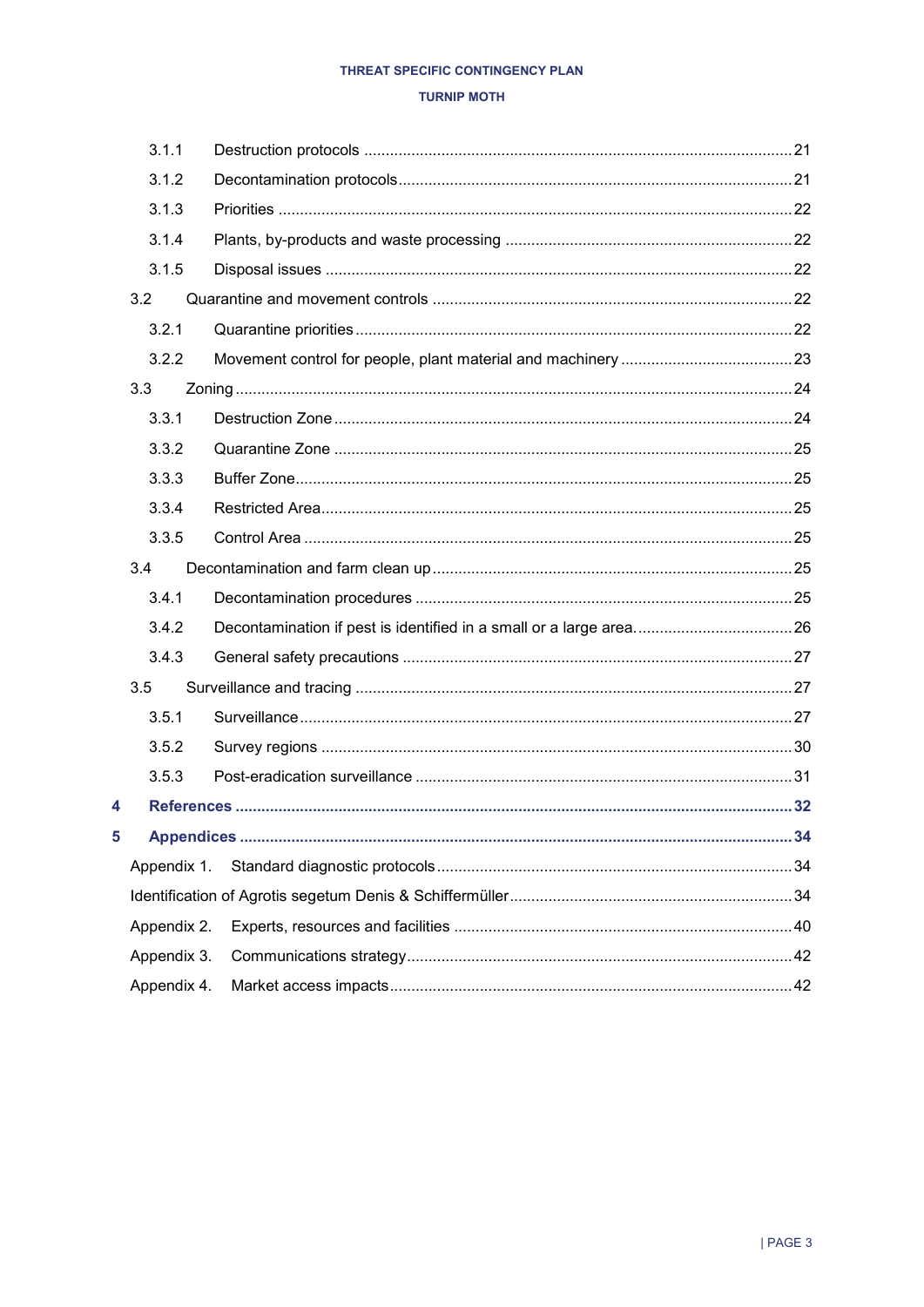# <span id="page-3-0"></span>**1 Purpose of this contingency plan**

This contingency plan provides background information on the pest biology and available control measures to assist with preparedness for an incursion of Turnip Moth (*Agrotis segetum).* It provides guidelines for steps to be undertaken and considered when developing a Response Plan to this pest. Any Response Plan developed using information in whole or in part from this Contingency Plan must follow procedures as set out in PLANTPLAN and be endorsed by the National Management Group prior to implementation.

# <span id="page-3-1"></span>**2 Pest information/status**

## <span id="page-3-2"></span>**2.1 Pest details**

| <b>Common names:</b>       | Turnip moth, black cutworm, common cutworm,<br>cutworm, dark moth, dart moth, tobacco cutworm,<br>Turnip dart moth                                                                        |
|----------------------------|-------------------------------------------------------------------------------------------------------------------------------------------------------------------------------------------|
| Scientific name:           | Agrotis segetum Denis & Schiffermüller 1775                                                                                                                                               |
| Synonyms:                  | see list of Synonyms in the Turnip Moth Pest Risk<br>Review (available from PHA website)                                                                                                  |
| <b>Taxonomic Position:</b> | Phylum: Arthropoda; Class: Insecta; Order:<br>Lepidoptera; Superfamily: Noctuoidea; Family:<br>Noctuidae; Subfamily: Noctuinae; Genus: Agrotis<br>Species: segetum Denis & Schiffermüller |

## <span id="page-3-3"></span>**2.1.1 General information**

In Australia, Turnip moth larvae would find no shortage of hosts from crops (e.g., canola, barley, oats, wheat, cotton), to many garden and important horticultural plants (e.g., brassica vegetables, tomato, lettuce, daisy) and environmental weeds (freesias, *Gladiolus*, deadly nightshade). *Agrotis segetum* is a polyphagous pest in its current distribution (plants from 25 families have been listed as hosts).

It is possible that the Turnip moth may be capable of adapting to native Australian plants, though a closely related species, *A. ipsilon,* has not adapted to native Australian plants, and has limited pest status (Farrow and McDonald 1987).

Turnip moth would find establishment relatively easy in Australia, and would potentially spread rapidly since climatic conditions are suitable and host plants are present over much of continent. Eradication once adults had moved from the site of incursion would be difficult.

Vigilant quarantine concerning entry of soil associated with host plant material, and against adult moths will be important in avoiding an incursion. Control of established infestations is challenging.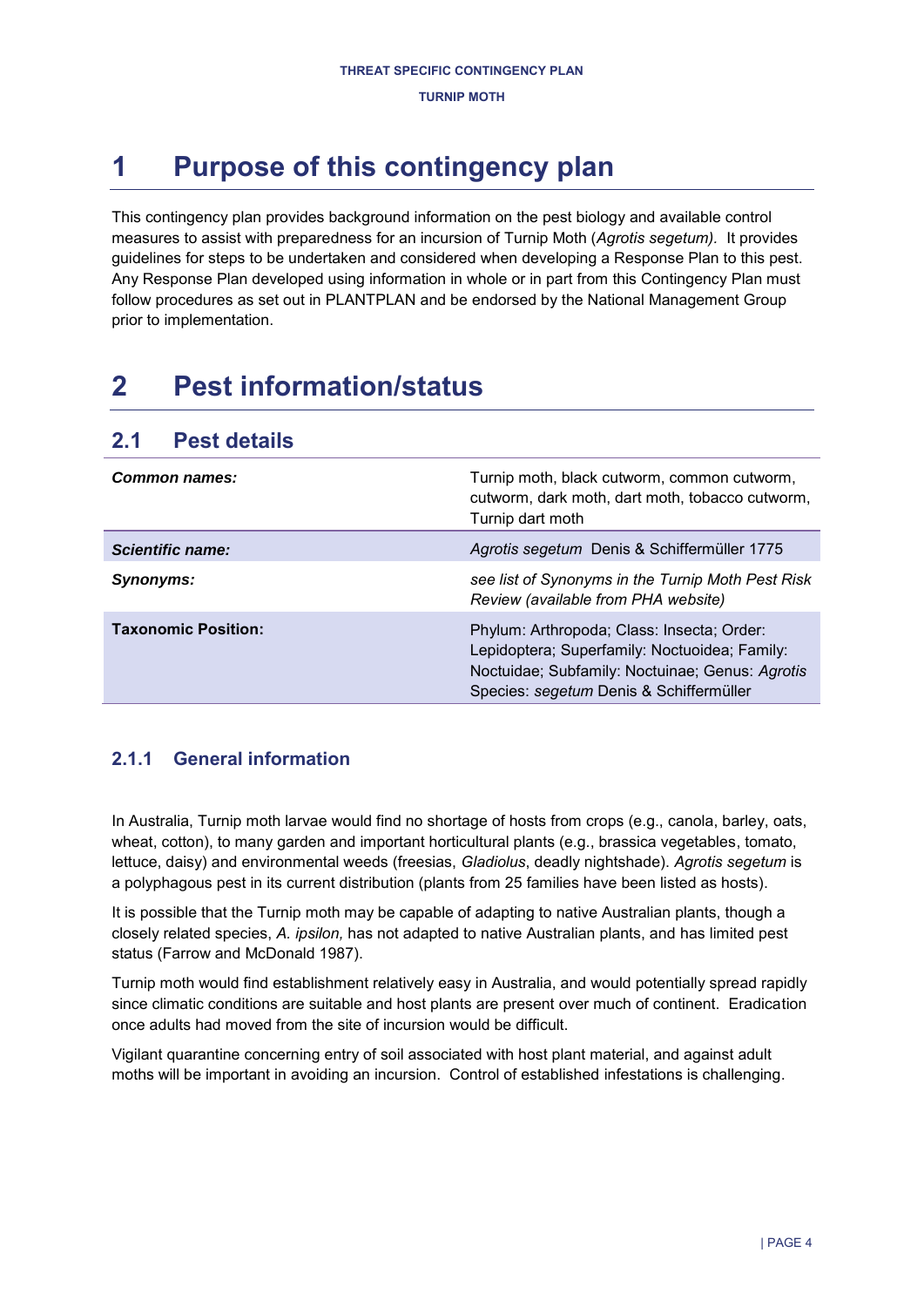## <span id="page-4-0"></span>**2.1.2 Life cycle**

The following description of the life history of the Turnip moth is adapted from CPC (2004), with additional material included throughout the text from the sources referenced. This material is taken from the Pest Risk Review (see PHA website **<http://www.planthealthaustralia.com.au/>** ) for Turnip Moth.

Adults emerge from pupae during the day and only become active after dusk. Females release a sex pheromone on the first night of activity. Females commonly mate only once though can mate up to three times (Gomaa 1978. Males mate on average 6.7 times (at 26°C), being capable of fertilising 590 eggs on average per mating. Both frequency of mating and fertility per mating, decrease with age (Svensson *et al*. 1998).

After a 3-4 day pre-ovipositional period, each female lays 200-2000 eggs, with the number changing with local conditions (Hülbert and Süss 1983). The females oviposit at night, on warm dry soil in places with sparse vegetation such as fallow. The eggs are laid singly or in small batches on the underside of leaves of seedlings, dry plant residues or on soil peds (Jermy, T. & Balázs, K. 1993; Moiseevia 1971; Il'ichev and Galitsina 1981). The eggs hatch in daylight after 3-14 days, depending on the temperature ( $25C = 5-6$  days,  $15C = 13-14$  days) (Jermy, T. ( $1952$ ). For the first 20-30 hours the neonates are strongly attracted to light, leading them to the top of the plant ready for wind transportation, which is facilitated by their long hairs [\(CPC](javascript:popup_window() 2004).

When soil is moist, first instar larvae remain on foliage, though this increases mortality (Esbjerg 1988). Under dry conditions, the larvae make short feeding visits to the foliage during the day and hide in the uppermost 1-3 mm of soil at other times. Dry conditions increase feeding activity and development [\(Esbjerg 1988,](javascript:popup_window() [1990\)](javascript:popup_window(). The presence of shelter also reduces mortality [\(Esbjerg 1990\)](javascript:popup_window(). Small larvae, in particular first-instar larvae, are very sensitive to low temperatures.

The development time for the first two instars varies from 8 to 30 days, and depends on temperature, though this response also depends on the geographical strain of *A. segetum*. In Zimbabwe, for example, the entire larval period may last only 25 days at 30-33°C but it may last for 130 days if the mean temperature is only 15°C [\(Blair 1976\)](javascript:popup_window(). In Denmark the larval period lasts on average 37 days at 30°C, 110 days at 15°C, and 220 days at 12°C [\(Esbjerg 1988\)](javascript:popup_window(). Third-instar larvae begin to eat surface roots, increasing in the fourth, fifth and sixth instars which feed voraciously on roots and the bases of stems, causing severe damage. In the Egyptian form of *A. segetum*, a seventh instar may occur [\(Gomaa 1978\)](javascript:popup_window(). The same 7th instar observed in Europe and was explained with the quality and availability of food plants (Jermy, T. & Balázs, K. 1993). In India *A. segetum* has been recorded as having 5 larval instars and a prepupal stage (Bhagat 1991). This latter stage may in fact be the sixth instar.

The pupal stage lasts for 1-4 weeks (5-7 weeks in continental Europe) depending on latitude and local conditions. In India, a prepupal stage lasts 2-3 days and the pupal period for 12-15 days (Bhagat 1991). In cold climates, the sixth-instar larvae overwintering 3-7 cm below the soil surface and move up to the top 1-3 cm of soil for pupation in the spring [\(Ogaard and Esbjerg 1993\)](javascript:popup_window().

*Agrotis segetum* has one to four (perhaps five) generations per year. For example, there is only one generation in Northern Europe, Northern Siberia and eastern Kazakhstan (Heddergott *et al*. in Sorauer, P. and Blunck, H. (Eds.) (1953) and Moiseeva 1971), two generations in Middle Europe (Jermy, T. & Balázs, K. 1993), Northern Ukraine and southeast Kazakhstan (Moiseeva 1971), three in South Spain, Turkmenistan, Uzbekistan and the majority of the former USSR (Il'ichev and Galitsina 1981), and four overlapping generations in Middle Asia, China [\(CPC](javascript:popup_window() 2004) and Iran (Barbulescu 1973). In warmer regions the duration of the complete lifecycle can be relatively fast; 51-61 days in India (Bhagat 1991). Adults live between 16-19 days at 26°C (Svensson *et al.* 1998), although they may live for less in colder climates (e.g., 15 days in Uzbekistan - Il'ichev and Galitsina 1981).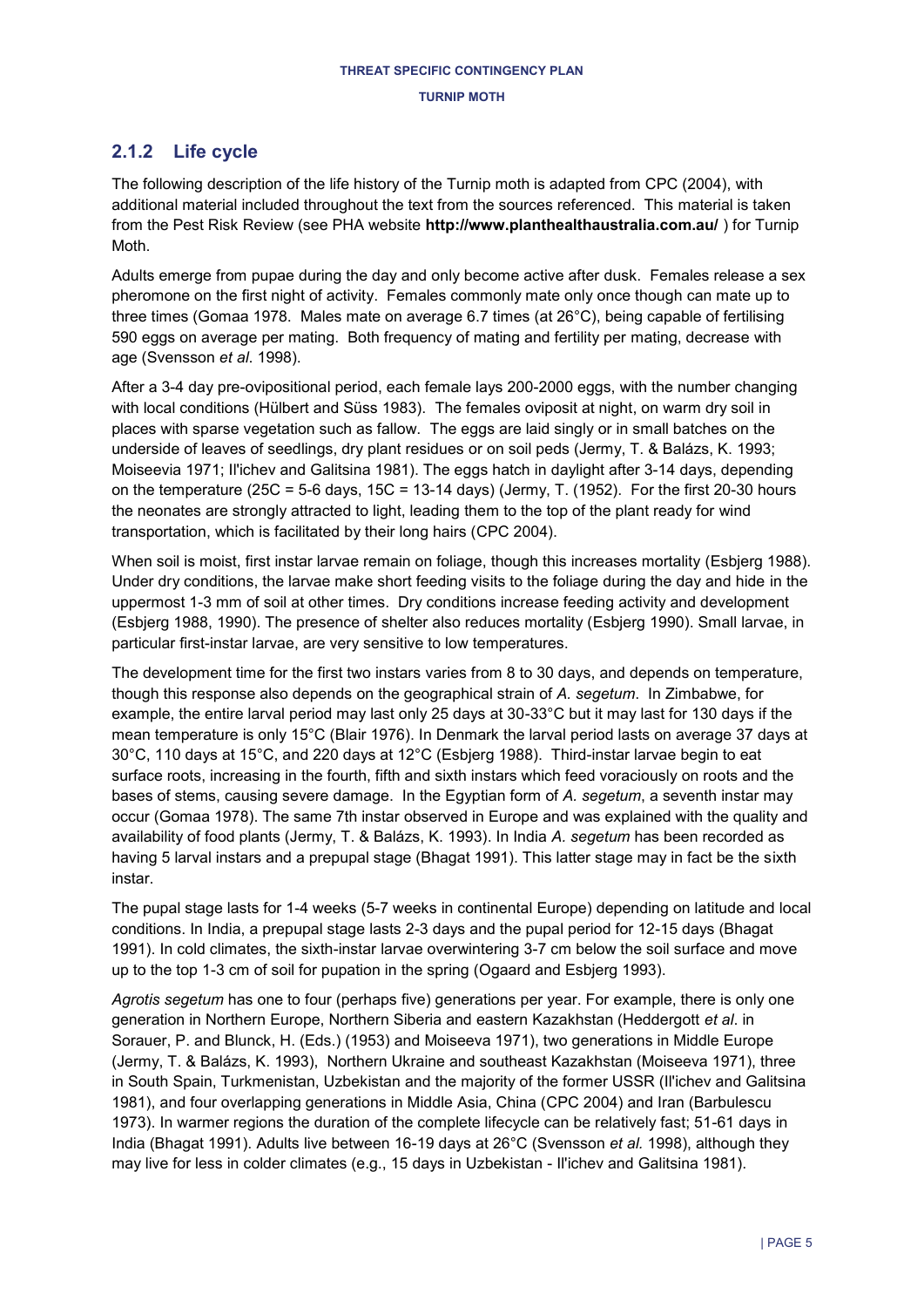## <span id="page-5-0"></span>**2.2 Affected hosts**

## <span id="page-5-1"></span>**2.2.1 Host range**

Turnip Moth has a very wide host range, covering in the order of 25 Families of plants. Crops and other plants of interest that are hosts include those listed below [\(Table 1\)](#page-5-2)

<span id="page-5-2"></span>*Table 1. Turnip moth hosts* 

| <b>Family</b>       | <b>Common Name</b>     | <b>Family</b>    | <b>Common Name</b> |
|---------------------|------------------------|------------------|--------------------|
| <b>Apiaceae</b>     | <b>Dill</b>            | <b>Iridaceae</b> | Sword lilly        |
|                     | Celery                 |                  |                    |
|                     | Carrot                 |                  |                    |
|                     | Fennel                 |                  |                    |
|                     | Parsley                |                  |                    |
|                     | Caraway                |                  |                    |
| Asteraceae          | <b>Endives</b>         | Lamiaceae        | Mint               |
|                     | Sunflower              |                  |                    |
|                     | Niger                  |                  |                    |
|                     | Lettuce                |                  |                    |
|                     | Daisy                  |                  |                    |
|                     | Aster app.             |                  |                    |
| <b>Brassicaceae</b> | Mustard / Turnip, Rape | <b>Liliaceae</b> | Leek               |
|                     | Cabbage / cauliflower  |                  | Onion              |
|                     | Radish                 |                  |                    |
| Cannabaceae         | Hemp                   | Linaceae         | Flax               |
| Caryophyllaceae     | Carnation              | <b>Malvaceae</b> | Okra               |
|                     |                        |                  | Kenaf              |
|                     |                        |                  | Cotton             |
| Chenapodiaceae      | Sugarbeet              | Paeoniaceae      | Common peaony      |
|                     | Spinach                |                  |                    |
| Convolvulaceae      | Sweet potato           | Papavereraceae   | Opium Poppy        |
| Cucurbitaceae       | Melon                  | Pedaliaceae      | Sesame             |
|                     | Squash                 |                  |                    |
| Cyperaceae          | <b>Yellow Nutsedge</b> | <b>PInaceae</b>  | Sitka spruce       |
|                     |                        |                  | Scotts pine        |
|                     |                        |                  |                    |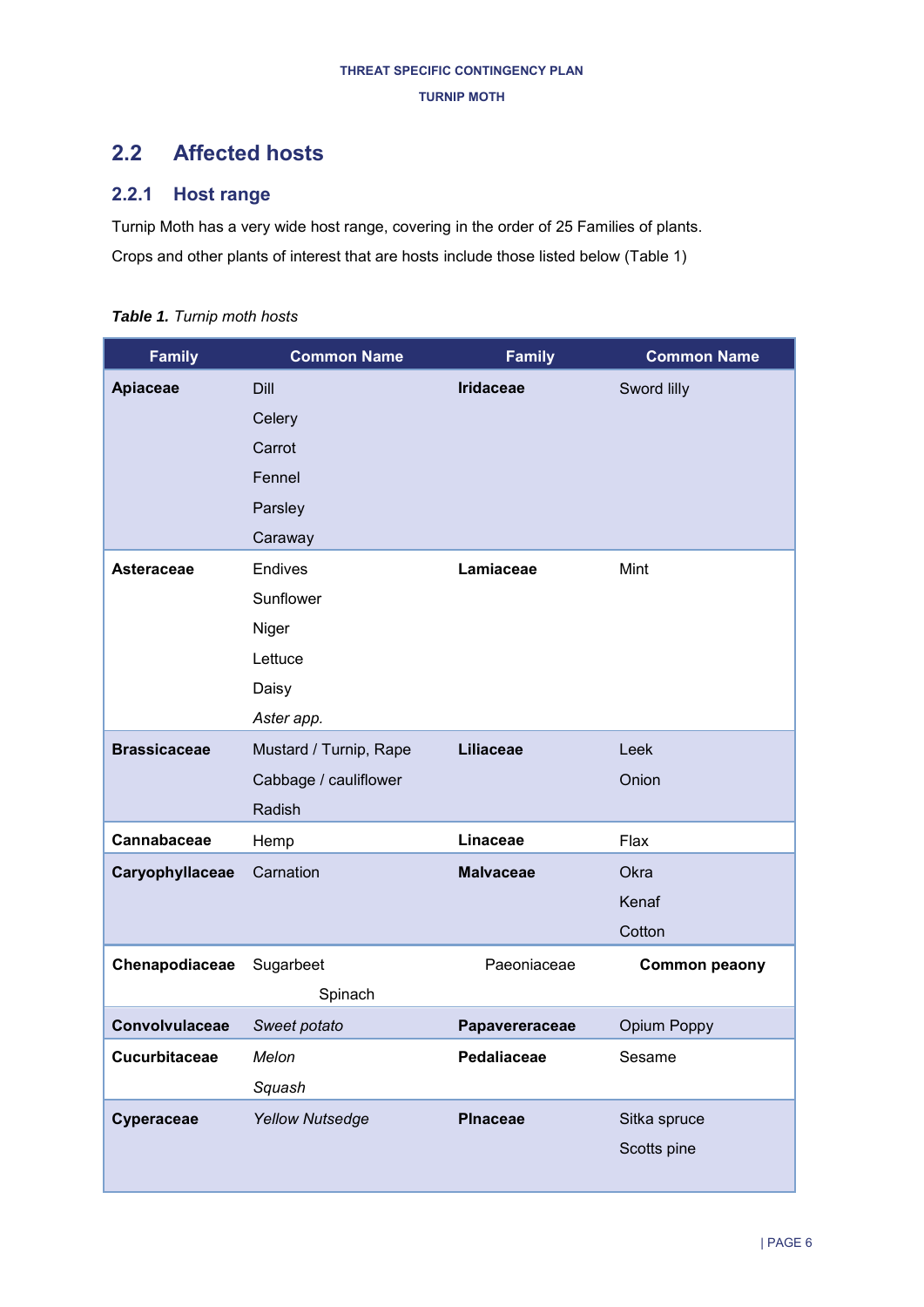| <b>Family</b>    | <b>Common Name</b>  | <b>Family</b>     | <b>Common Name</b>  |
|------------------|---------------------|-------------------|---------------------|
| Euphorbiaceae    | Castor bean         | Poaceae           | Wheat               |
|                  | Rubber              |                   | <b>Barley</b>       |
|                  |                     |                   | Oats                |
|                  |                     |                   | Maize               |
|                  |                     |                   | <b>Rice</b>         |
| <b>Fabiaceae</b> | Groundnut           | <b>Rosaceae</b>   | Apple               |
|                  | Lucerne             |                   | European strawberry |
|                  | Clover              |                   |                     |
|                  | Lupin               |                   |                     |
|                  | Chickpea            |                   |                     |
|                  | Soybean             |                   |                     |
| Grossulariaceae  | Raspberry           | <b>Solanaceae</b> | Potato              |
|                  | <b>Blackcurrent</b> |                   | Tomato              |
|                  |                     |                   | Capsicum chilli     |
|                  |                     |                   | <b>Tobacco</b>      |
|                  |                     |                   | Nightshade          |
| <b>Rubiaceae</b> | Arabica coffee      | <b>Theaceae</b>   | tea                 |
|                  |                     | <b>Vitaceae</b>   | grapevine           |

It is obvious from the above list of host plants, that Turnip Moth would find many opportunities in Australia to become established should an incursion occur, with both agricultural crops and many horticultural and ornamental plants listed as hosts.

## <span id="page-6-0"></span>**2.2.2 Geographic distribution**

Current distribution is as shown in [Figure 1\(](#page-7-1)below), as described in the Pest Risk Review, and adapted from CPC (2004).

It is apparent that *Agrotis segetum* Denis & Schiffermüller is established across much of Europe and the Middle East, parts of central Asia and Africa. However, it is not known in North or South America, the Pacific or Australia and New Zealand. Of potential interest is some indication of the pest being known in some Asian countries relatively close to Australia.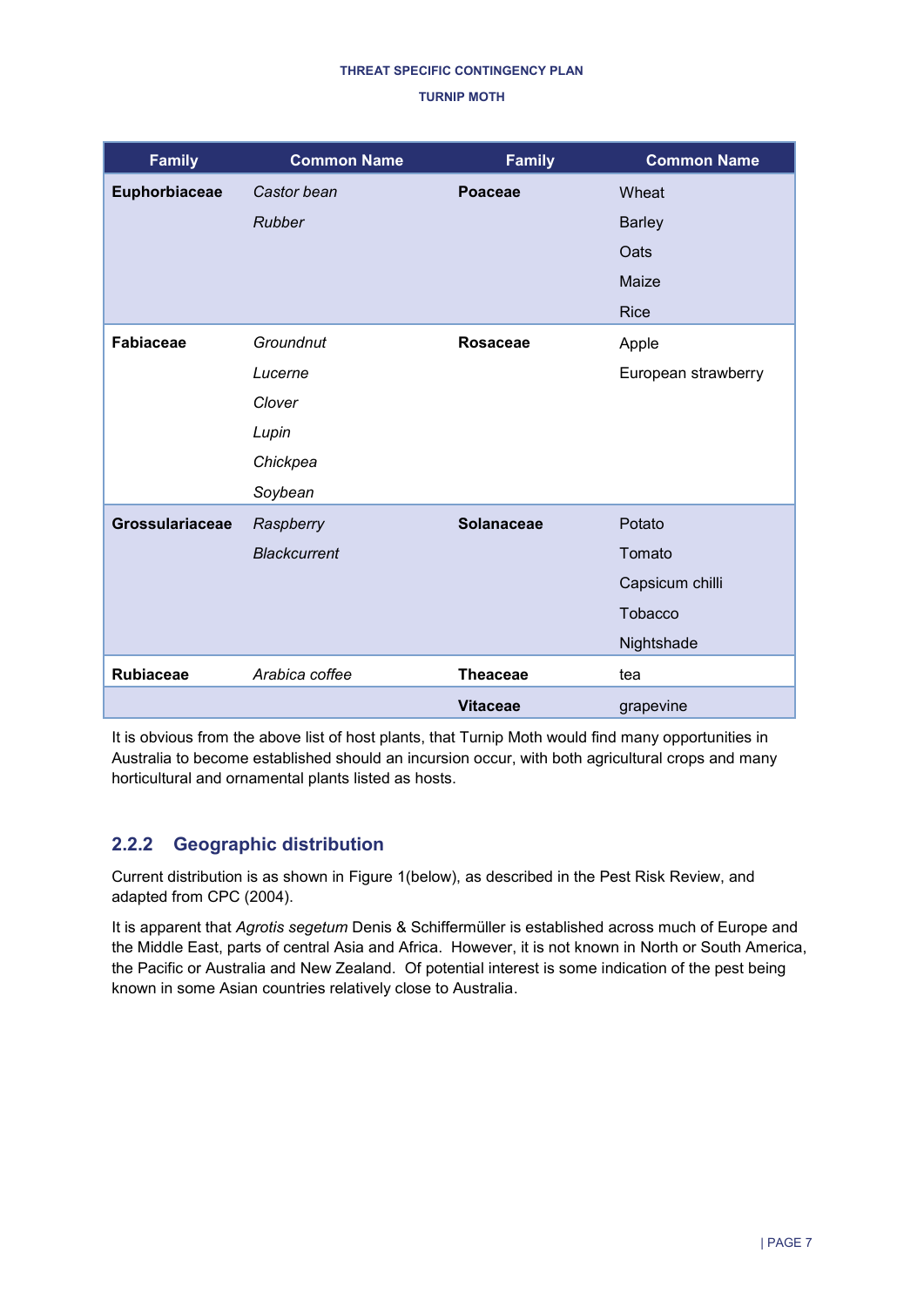

<span id="page-7-1"></span>*Figure 1. World distribution of Agrotis segetum Denis and Schiffermüller (modified from CPC 2004)*

## <span id="page-7-0"></span>**2.2.3 Symptoms**

External feeding on leaves by the first-instar and second-instar larvae of *A. segetum* results in the presence of very small round 'windowpanes' where the larvae have eaten away the upper epidermis and the parenchymal tissue, but left the lower epidermis. External feeding on leaves stalks and stems results in falling leaves, small holes in the stems or cut stems. External feeding on tubers and roots results in a variety of holes.

The activity of the third-instar and fourth-instar larvae is easier to recognise because whole leaves may fall off the plant after being cut through at the base of the stalk. Alternatively, holes may be found on the stems and roots at the soil surface.

A further sign of activity is the presence of leaf pieces partly pulled down into the soil.

Feeding by fifth and sixth instars is very obvious. Whole plants (e.g., lettuces, leeks, maize, cotton, spruce seedlings) fall over, and on root crops (e.g., beetroots) deep holes become visible at and above the soil surface.

In case of developed larger plants, such as maize, the larvae chew into the stem and feed on the soft tissue. Though there is little external sign of damage the plants will fall over in strong wind (Jermy, T. & Balázs, K., 1993).

Damage to underground tubers (e.g., potatoes) may be difficult to recognise before harvest. Damage is far more severe under very dry conditions (Esbjerg 1990) and occurs deeper below the surface.

In Australia the damage to crops may be similar to that of other *Agrotis* species. In this case, the most severe damage is attributed to larvae present when seedlings appear and entire crops may be lost at this early stage. If crops are attacked by larvae later in their development, then far fewer plants are killed by *Agrotis* sp. and the presence of larvae may be difficult to detect (see Hopkins 1987; Michael 1988, 1994). Adults do not feed, except on water and nectar (Il'ichev and Galitsina 1981).

An important complicating factor regarding Turnip Moth is that some other species of *Agrotis* are already present in Australia, and are pests of some important crops that *A. segetum* would also attack. This makes the potential for an incursion to be identified potentially complicated by the possibility of misdiagnosis or confusion of any symptoms on host plants that are colonised by several of *Agrotis species* as not being due to *A. segetum.* As such accurate identification of the plant symptoms and the responsible pest is very important. While adults of the different species are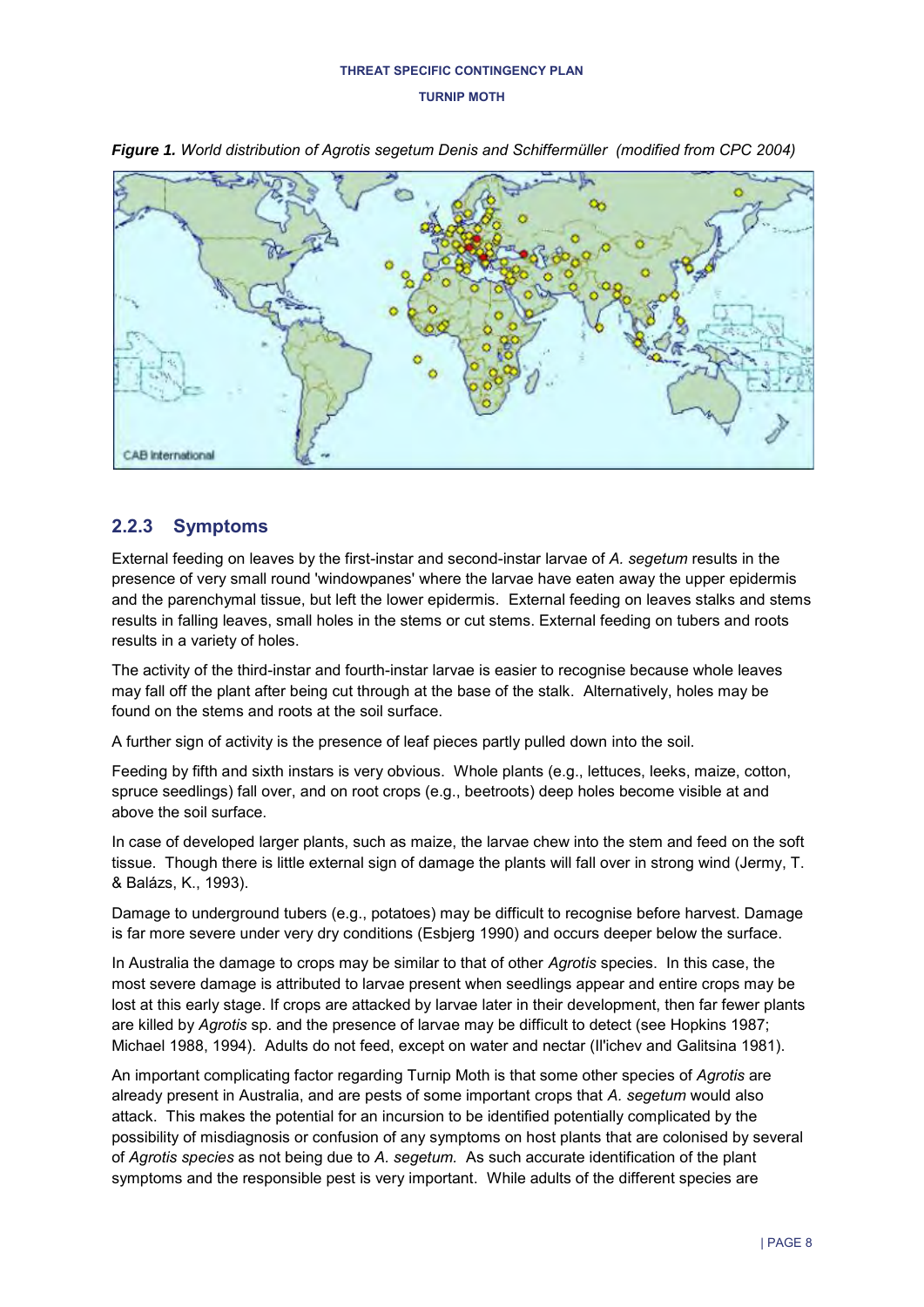relatively easy to distinguish, the larvae of some *Agrotis* species are similar and may require growing to adults to separate from each other. See notes on diagnostics (Section [2.4](#page-12-0) below) and in the Pest Risk Review.

## <span id="page-8-0"></span>**2.3 Entry, establishment and spread**

Entry of Turnip Moth is considered unlikely via grain or seeds, with plant material or soil thought to be the major entry route likely.

Introduction of adults by migration (for example from wind-assisted flight) is a possibility, since the moth is a relatively strong flier and some evidence exists of movement on wind over several hundred kilometres in European conditions (Fox, 1973; Kaaber and Andreassen, 1999). When considering any risk from nearby countries, while the relatively sparse distribution in Indonesia suggests otherwise, a remote possibility exists for Turnip moth to colonise Australia on wind currents originating from this country, where it is presently found (see [Figure 1\)](#page-7-1).

Such knowledge might suggest some consideration be given to a degree of monitoring for this pest in those areas of northern Australia where such conditions favouring such a migration event may exist.

In general, Turnip moth would be most easily introduced by importation of plants, plant material or soil. For this reason efforts aimed at monitoring such material would be of prime importance.

Given the extensive host range it is likely that following any incursion, establishment and spread would be relatively easy and likely to see the pest become widely distributed.

For these reasons prevention of any incursion is important, with a significant response needing to be quickly mounted in such an event aimed at preventing establishment and spread

## <span id="page-8-1"></span>**2.3.1 Entry potential**

### **Rating: Medium**

The pathway most likely to bring the Turnip moth into Australia is as eggs or larvae with various plant material and/or soil, either as imported material or with tourists. Grains and other seeds are not considered a likely avenue for entry.

Turnip moth attacks many plants, with potatoes, beetroot and tomatoes the most affected commodity crops among several other possibilities. Larvae will burrow into tubers and other underground parts, and so imports of these should be closely inspected.

Leafy vegetables and cut flowers may contain eggs or larvae of the Turnip moth as can any soil associated with plants or plant parts. Soil can also contain pupae.

Very little fresh vegetables are imported to Australia from infested countries. However, flowers and potatoes are candidate commodities imported from a range of countries where Turnip moth is known, and should be inspected (along with any associated soil) for *A. segetum* eggs, larvae or pupae.

Larvae are problematic as they shelter in soil, and so may be over-looked. Any imported soil especially where imported with live plants, should be carefully inspected and treated appropriately.

Additionally, there may be a risk of adults contaminating produce during packing, so packaging should also be inspected. The moths can survive up to 26 days, and do not require a food source, though are relatively easy to detect given their size.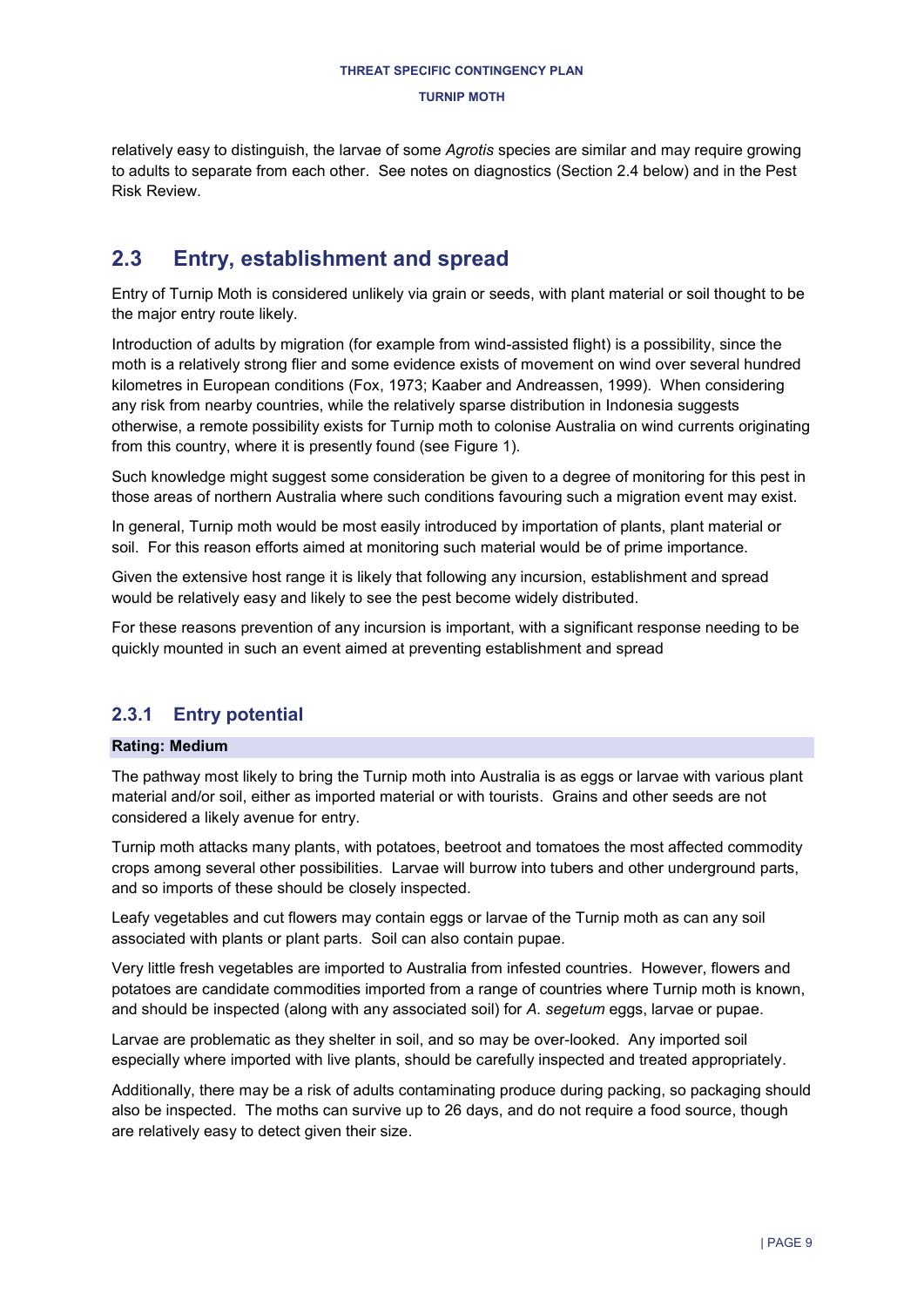#### **TURNIP MOTH**

It is possible that adults may be found hiding in farm machinery, though the stringent requirements for cleaning and inspection of imported second-hand machinery into Australia minimises the risk of such importation.

However, the cargo areas, empty containers, reused dunnage material and tarpaulins on ships delivering aid to Turnip moth countries may become contaminated by the pest seeking shelter. Risk of introduction on this pathway is high.

While adults are unlikely to be transported alive, eggs can be. Eggs of the Turnip moth are very small, and can be difficult to find as they are usually laid on soil, though when laid in small groups may be easier to detect. The risk of entry by eggs can be prevented by 5-14 days of quarantine to allow time for the eggs to hatch, followed by chemical control (CPC 2004).

There is evidence of incursions overseas with the Turnip moth discovered on several islands, where its introduction was considered human-related. However, previous interceptions of the pest and records on the AQIS Pest and Disease Interception Database are not known. Adult moths especially worn specimens - can difficult to identify for non-trained inspectors, there is no identification capability of exotic Noctuid moths in Australia, and the pest is not a priority pest of AQIS therefore quarantine entomologists don't try to get the specimens identified. This situation requires some consideration.

The probability of entry for *Agrotis segetum* is rated as **Medium** based on:

- Natural colonisation by wind currents is considered a remote possibility
- While accidental introduction through the importation of eggs, larvae or pupae is considered likely
- Vigilance at entry points should prevent the latter, especially given that no incursions of the moth have occurred to date

## <span id="page-9-0"></span>**2.3.2 Establishment potential**

#### **Rating: Medium**

Most of Australia (apart from the arid interior) would be highly suitable for the Turnip moth due to the provision of hosts and favourable climatic conditions. Figure 2 illustrates the most likely distribution in Australia.

Its geographical limits tend to be determined by temperature (high and low), though very little of Australia would have temperatures that would restrict the Turnip moth's distribution. Only the drier arid and semi-arid interior of Australia may provide a barrier to establishment, as it has for *A. ipsilon* (see Farrow and McDonald 1987).

The pest is considered able to easily colonise following an incursion, as seen when introduced to remote islands.

The host range is extensive and includes most commercial crops, vegetables, ornamentals and many weeds. Most *Brassica* species would be hosts.

Following an incursion detection may be somewhat difficult. Moth eggs are small and lack speciesspecific features so their identification is very difficult. While the instars are easily detected from the damage to host plants (e.g., holes, fallen leaves, cut stems), the possibility of misidentification of larvae, especially with larvae of other *Agrotis* species, is likely.

Taxonomic experts cannot identify caterpillars with certainty so specimens should be reared out in PC3 Quarantine facility. Further, adults of the Turnip moth are also easy to misidentify since the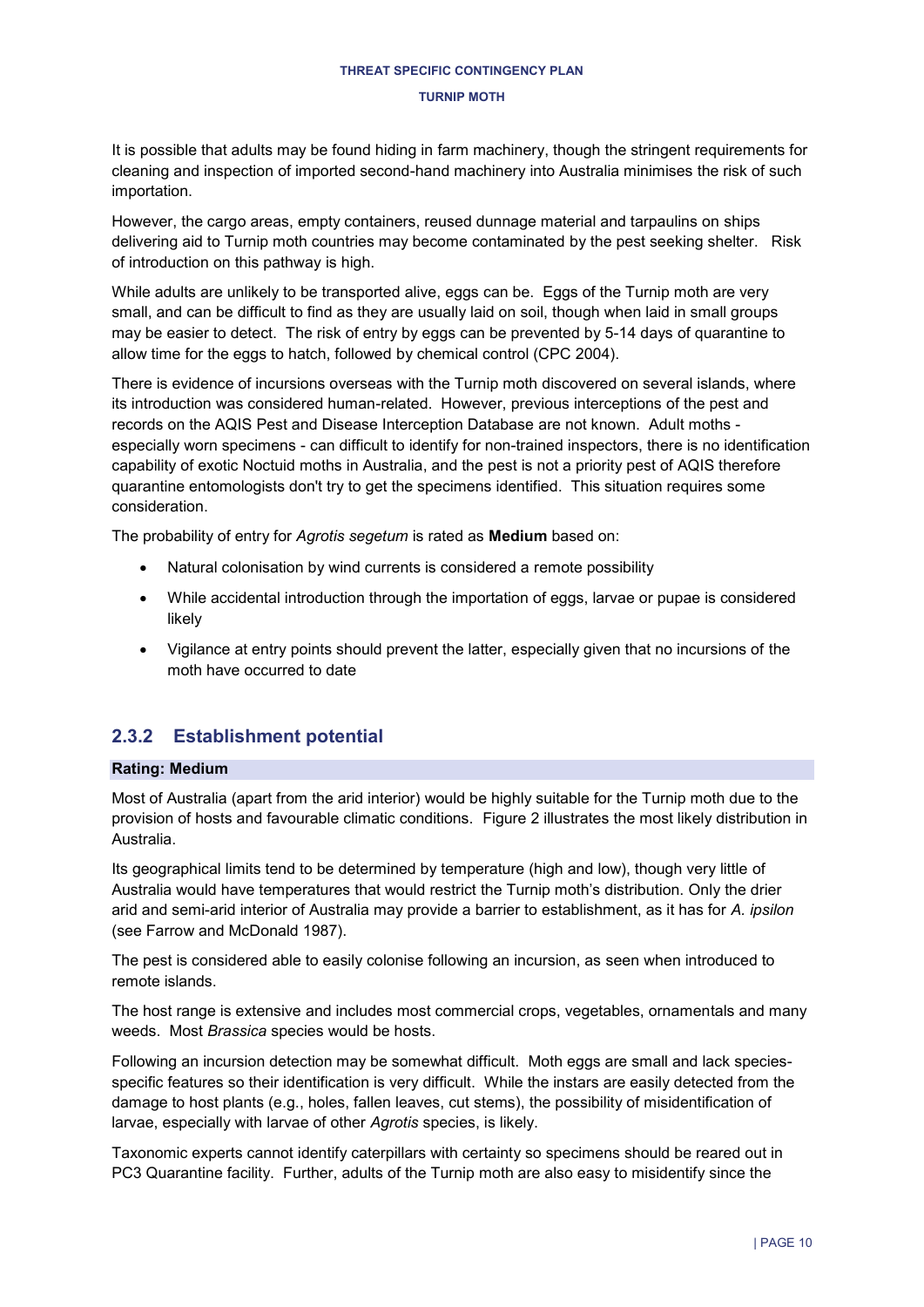distinctive (kidney shape and circular) silvery white markings of the forewing are often invisible on worn specimens, and other *Agrotis* species have very similar markings (see Appendix). Reliable identification is only possible through genitalia dissection.

The reproductive rate of Turnip moth in Australia is expected to be at least as high as observed in other environments, due to the Mediterranean conditions over much of the cropping areas. .Male Turnip moth fertility decreases with each mating, though they fertilise on average 590 of the 200 to 2000 each female lays (Svensson *et al*. 1998). Eggs hatch after 3-14 days, depending on temperature. Australian climatic conditions will be suitable to produce four to five generations per year, and it is likely in some regions winter would be warm enough, and day lengths are long enough, such that diapause will not be triggered. Hence, populations are likely to remain active throughout the year.

The ability of the adults to utilise many host plants ensures that an annual crop host coming to maturity will not eliminate populations.

The probability of establishment for *Agrotis segetum* is rated as **High** based on:

- The wide range of host plants
- The wide tolerance to climatic conditions
- The difficulty in accurate identification and potential for confusion with other species
- Climatic conditions allowing high reproduction rates

### <span id="page-10-0"></span>**2.3.3 Spread potential**

#### **Rating: High**

Much of Australia has a suitable climate for the moth to spread. Crossing from eastern agricultural and horticultural area to WA would likely require human assistance, though is thought probable once the moth is established.

Within a region spread is also enhanced by the ability of adults to fly strongly, over distances as far as hundreds of kilometres, based on European experience.

There are several natural enemies of *Agrotis spp.* within Australia with these expected to attack *A. segetum*. (see Pest Risk Review). *Trichogramma species* are widely utilised against Turnip moth elsewhere, and would likely be used if necessary in Australia. Several general predators are also available, including assassin bugs, beetles, spiders, scorpions, some birds and bats. However, it is unlikely that predators would successfully contain this pest.

Research has also indicated some viruses, fungal agents, nematodes may be effective in *Agrotis* control, though control is rarely seen to be above 90%.

While there exist several biological control methods that could be employed against Turnip moth, these (either alone or together) would not be considered effective enough to control an incursion or limit spread sufficiently to reduce the spread potential below High. Genetic resistance in host plants is not available. Pheromone traps have shown promise in research, though may not be considered an effective means of limiting spread.

Chemical control presents limited avenues for use in limiting spread, since control is generally relatively low from most commonly used chemical compounds (less than 70% control) and the host range including many vegetable species makes the use of many such compounds problematic.

Some cultural methods have been used with success overseas, though these (for example, flooding o fields during egg laying periods) are unlikely to have wide utility in Australia.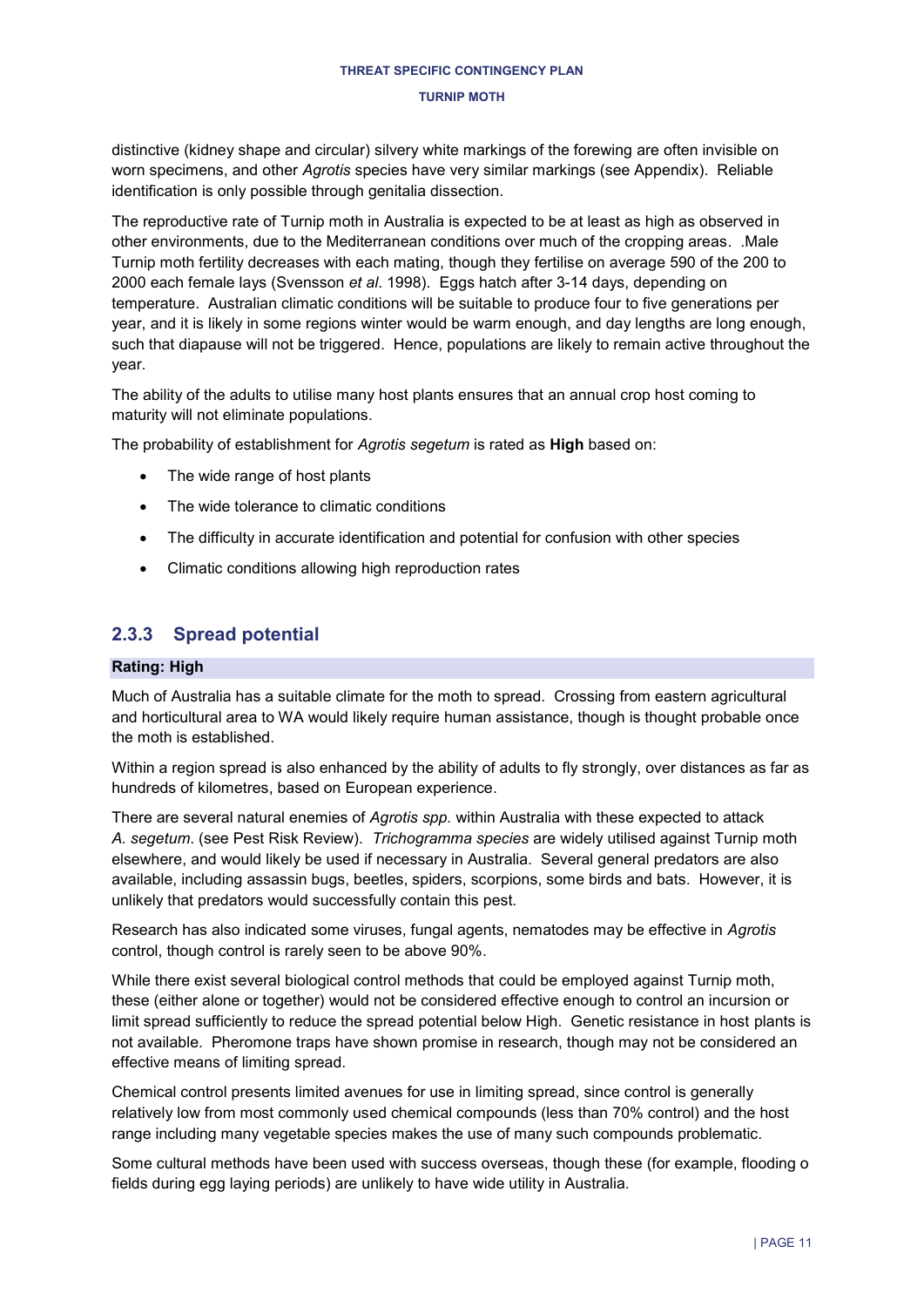#### **TURNIP MOTH**

The potential for spread for *Agrotis segetum* is rated as **High** based on:

- The wide range of host plants
- wide tolerance to climatic conditions in Australia
- The adult moths are strong fliers and can be carried long distances on the wind
- Human aided dispersal will also contribute to the rapid spread
- The limited availability of reliable highly efficacious control methods

## <span id="page-11-0"></span>**2.3.4 Economic impact**

## **Rating: Medium**

*Agrotis segetum* is widespread in Europe, Asia and Africa where it can cause significant (up to 30% of production) crop losses, suggesting similar impacts if it became established in Australia. The related species, *A. ipsilon,* causes sporadic damage, based on favourable seasonal conditions, in Australia, with similar experiences with *A. segetum* observed overseas.

Potential impact on production is further complicated by the differences observed between the two species, *A. ipsilon* and *A. segetum*, where the latter is expected to overwinter while the former is expected to migrate to find alternate hosts. As such *A. segetum* is expected to remain year round where it can find and establish in areas with suitable host plants and climatic conditions, reflecting European experience. Some competition is expected to occur between the two species, and some overseas experience suggests *A. ipsilon* may be more competitive, though this may be negated if they prefer different ecological niches.

Considering the expected strong impact climatic and seasonal conditions have on the likely severity of damage from *A. segetum*, and potential for competitive impacts between the two species, the overall economic impact rating is seen as **Medium**.

## <span id="page-11-1"></span>**2.3.5 Environmental impact**

### **Rating: Low**

Turnip moth is expected to attack native Australian plant species, within a wide host range, though is expected to potentially favour some environmental weeds, notably deadly nightshade (Khamraev 1980). Additionally, cereal, vegetable and ornamental hosts are likely to be preferred over native species making any environmental impact potentially low.

The related species *A. ipsilon* has had a low environmental impact in Australia, and similar is expected from *A. segetum*. Therefore the environmental impact is expected to be **Low**

## <span id="page-11-2"></span>**2.3.6 Overall risk**

### **Rating: Medium**

This rating is based on an index calculated from the medium risk of entry, high risk of establishment and high risk for spread, with the **Medium** risk of entry responsible for this level of overall risk. This does not minimise the difficulties of minimising entry, since detection remains difficult, due to the small size of eggs and ability of larvae to be hidden in soil. In combination with the high establishment and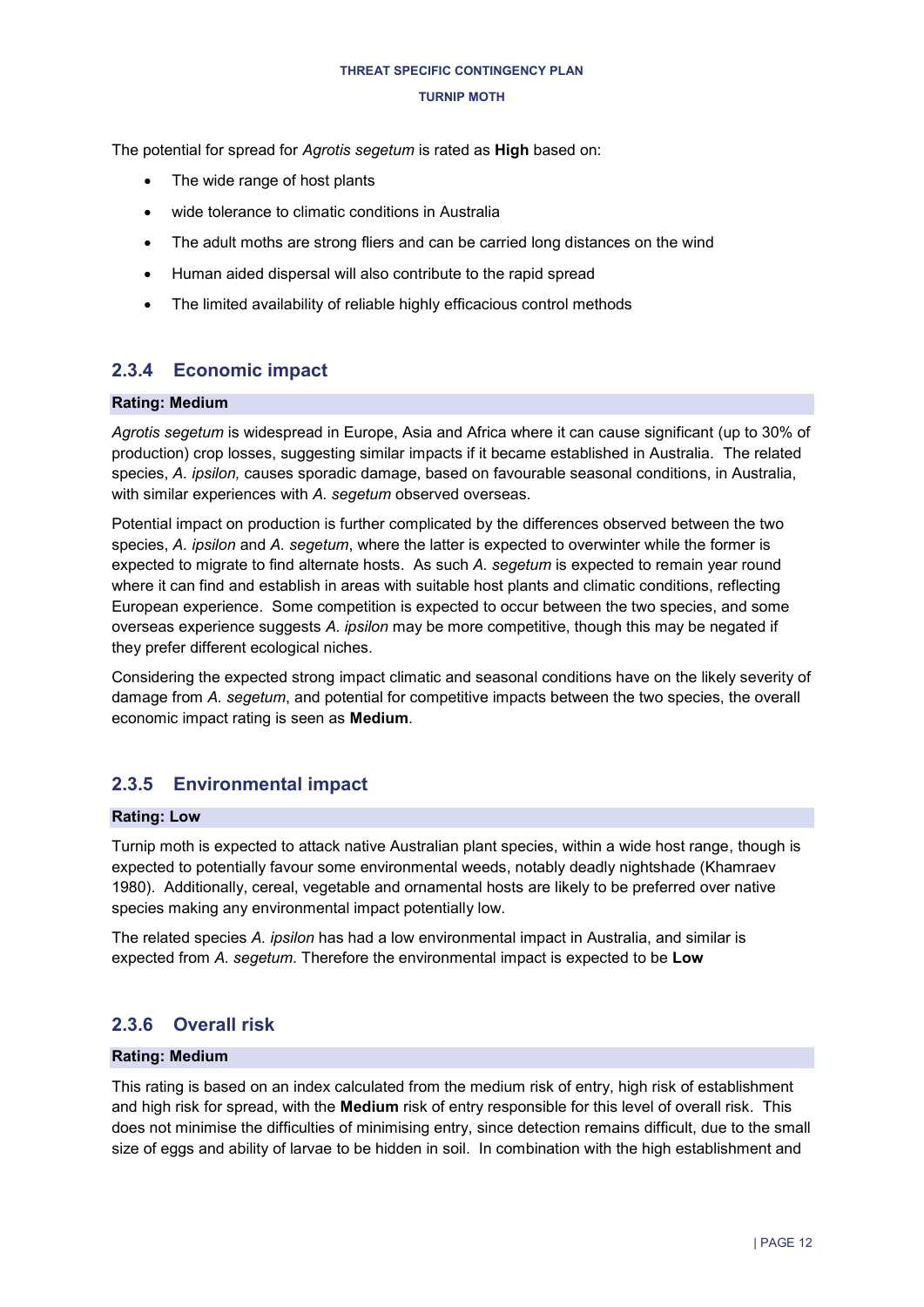spread potential for this pest, this makes it an important pest for quarantine and incursion management considerations.

## <span id="page-12-0"></span>**2.4 Diagnostic information**

## <span id="page-12-1"></span>**2.4.1 Diagnostic protocol**

## *DIRECT DIAGNOSIS OF TURNIP MOTH, EGGS AND LARVAE*

Taxonomic methods using keys and descriptions are adequate for identification of undamaged *Agrotis segetum* adults. Although the forewing markings provide an indication of species, identification with a degree of certainty is by examining the genitalia, with genitalial dissection required. The Pest Risk Review lists the most recent description of the genitals as Fiebiger, 1997.

Eggs are oviposited in soil, are small (0.5mm diameter, 0.4mm height), have 32-35 straight ridges, are white though become grey before larval emergence.

Larvae are difficult to identify and, if possible, should be collected live and reared in PC3 quarantine facility by trained entomologists. Larvae have convex granules on the abdominal body segments, the mentum and submentum is heavily sclerotized and shiny black in colour. Diagnostic images are provided in Appendix I, and on the Pest and Disease Image Library (PaDIL) (**<http://www.padil.gov.au/>**)

## *DIAGNOSIS BY SYMPTOMS OF DAMAGE TO HOST PLANTS*

Feeding on leaves by first- and second-instar larvae of *A. segetum* results in small round 'windowpanes' where the epidermis and parenchymal tissue have been eaten, leaving only the lower epidermis. Feeding on leaves, stalks and stems results in falling leaves, small holes or cuts in the stems. External feeding on tubers and roots leaves a variety of holes. Feeding damage from thirdand fourth-instar larvae leads to whole leaves falling from being cut through at the base of the stalk. Alternatively, holes may be found on the stems and roots at the soil surface. Fifth and sixth instar damage leads to whole plants falling over, while deep holes are visible at the soil surface in root crops.

## <span id="page-12-2"></span>**2.5 Response checklist**

Guidelines for Response Checklists are still to be endorsed. The checklist and short comments below provide a summary of generic requirements to be considered within a Response Plan:

### **Destruction methods for plant material, soil and disposable items:**

 Suspected contaminated soil would be expected to provide some risk of containing eggs and larvae, hence destruction would need to cater for these

### **Disposal procedures**

 Mainly needed for contaminated soil and adults trapped in pheromone or other nondestructive traps

### **Quarantine restrictions and movement controls**

Need to consider active flight characteristics of adults, plus contaminated soil movement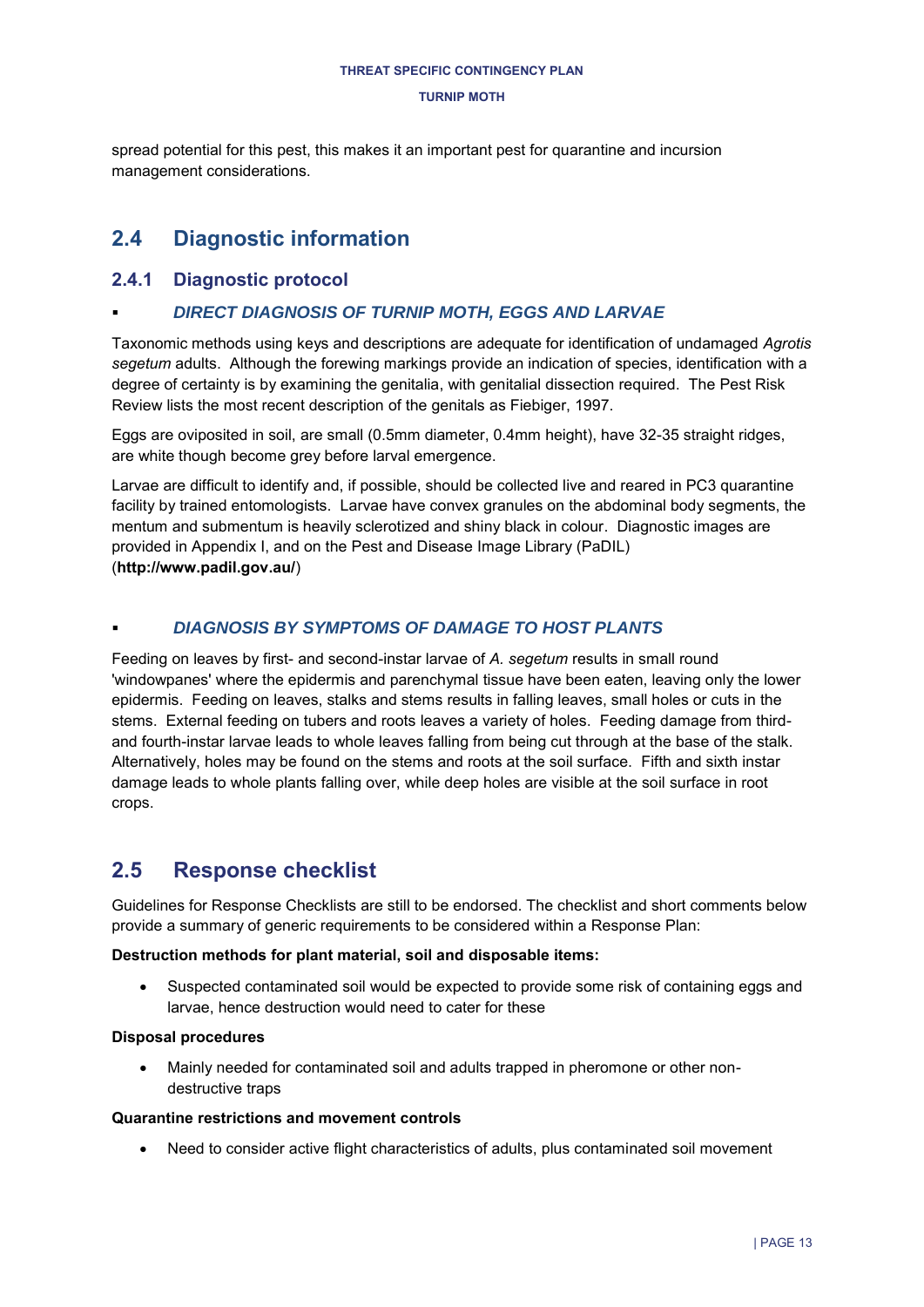### **Decontamination and farm cleanup procedures**

Consider contaminated soil management

### **Diagnostic protocols and laboratories**

 Consider difficulties in having required expertise needed for diagnosing immature life stages, plus laboratory experience in preparation of specimens for microscopic genitalial examination

### **Trace back and trace forward procedures**

 Consider the wide host range and potential introduction avenues (eggs or larvae in soil) adults and delay in egg hatching times. Will need AQIS assistance.

### **Protocols for delimiting, intensive and ongoing surveillance**

 Active flight makes design and operation of surveys difficult, need to take into account wind direction and speed, overwintering potential.

### **Zoning**

 Much of Australia is likely to provide acceptable climatic conditions though presence of hosts may enable elimination of some areas.

### **Reporting and communication strategy**

 Consider number of agricultural and horticultural crops and interested parties requiring communication with

Additional information is provided by Merriman and McKirdy (2005) in the Technical Guidelines for Development of Pest Specific Response Plans (see PHA website).

## <span id="page-13-0"></span>**2.6 Delimiting survey and epidemiology study**

Such surveys should consider the initial area of incursion / detection, in addition to information able to be gained from trace back / trace forward activities. However, this is complicated by the potential similarity of symptoms of damage to that of other stem boring insects and the active flight characteristics of the adults. In consideration of the latter feature, weather and wind conditions would need to be taken into account in any surveys following detection. Additionally, the wide host range and climatic adaptability of the Turnip moth makes any surveying activity potentially much wider geographically than for many other pests.

## <span id="page-13-1"></span>**2.6.1 Sampling method**

The choice of any sampling method is best informed by knowledge of the biology of Turnip moth in combination with accepted detection methods, and also if the sampling is in response to an incursion where eradication may be the objective as opposed to where management of an established population is desired.

In the case of Turnip moth the use of pheromone or light traps would be suitable to detect the presence of adults. Some hand sampling of soil (for eggs or larvae) or host plants for signs of feeding damage would also be suitable, notably where an incursion has been recorded, in surrounding areas.

When planning any surveys the following features should be taken into account:

 Adults can fly considerable distances, especially when assisted by prevailing winds. Some reports of flight lengths of over 7km, though much greater distances are possible when wind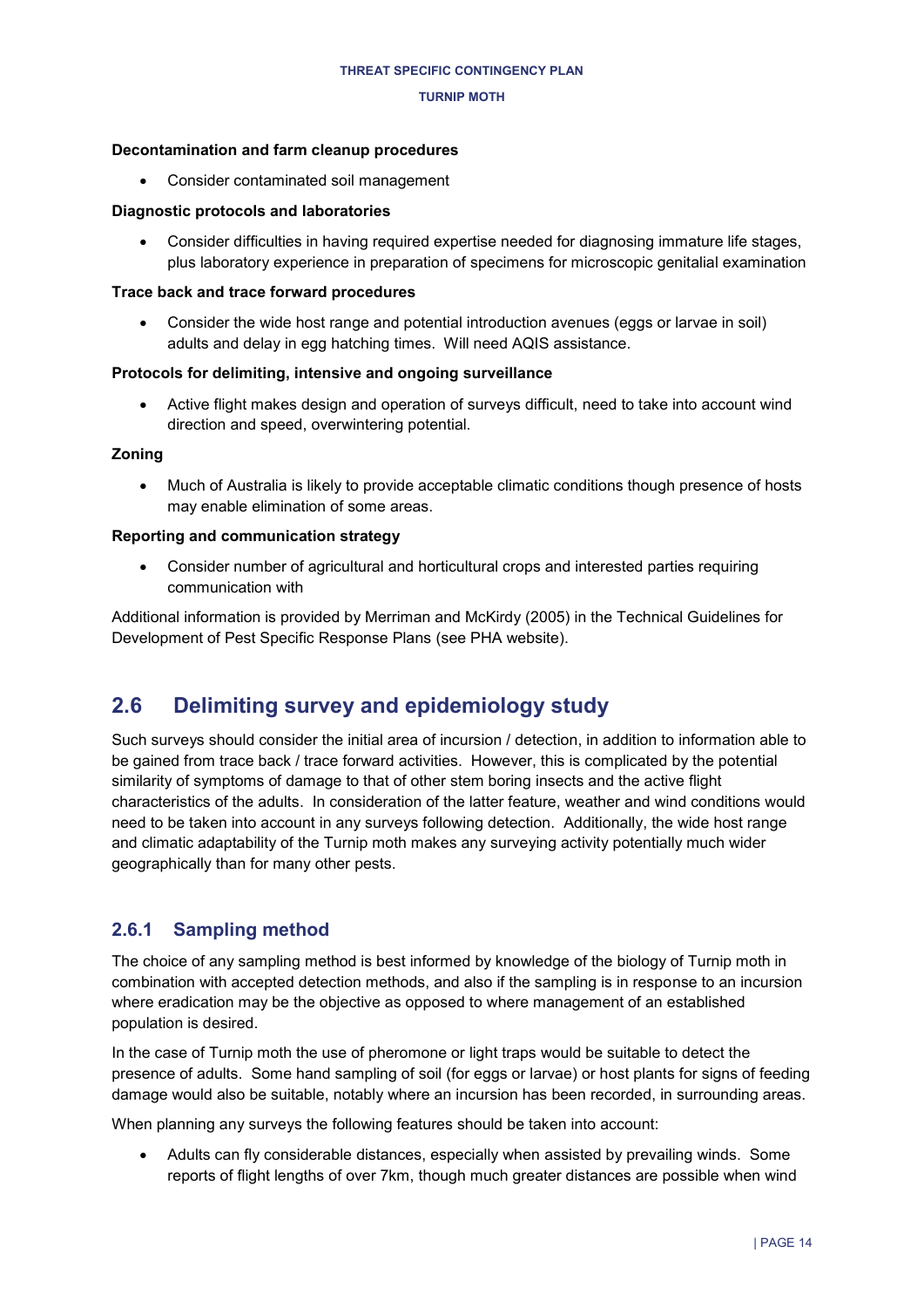assisted. Surveys should, thus, be relatively wide, ranging several kilometres from a detection site with a bias in a downwind direction

- Eggs and larvae can be difficult to detect in soil, so attention should be paid to finely inspecting any soil samples taken from surveyed areas suspected of potentially containing eggs or larvae, though it is very difficult to identify eggs or larvae as Turnip Moth
- Adult Turnip Moths are similar in appearance to other *Agrotis* spp. present in Australia
- Damage from feeding Turnip Moths can resemble feeding damage from other pests
- Moths are relatively easy to see and are reasonably able to be distinguished from other moths (including other *Agrotis* species) as adults
- In addition to pheromone and light traps (Nowinszky *et. al* 2010), sweep nets can be used for collecting adults in host crops (Russell IPM supply Pheromone traps for Turnip Moth). Pheromone traps are generally to be preferred

## *2.6.1.1 NUMBER OF SPECIMENS TO BE COLLECTED*

Ideally, it is best to collect multiple specimens from as many life stages as can be found. Adults will in most cases be the easiest to find and collect and are desirable as the adult life stage is the easiest to use for identification.

It is important to record the host plant, location (including GPS co-ordinates if possible), distance and direction to identifiable landmarks, and other host crops or plants where the specimen has been located. If private land, note the landholders' contact details.

### *2.6.1.2 HOW TO COLLECT PLANT SAMPLES*

Where adult moths are unable to be collected, it is possible that plant material showing feeding damage or with larvae attached may be collected. The likely plant parts to be collected will be leaves where larvae are feeding on these, though they also prefer to bore at the base of plants and into tubers or underground parts.

### *2.6.1.3 HOW TO PRESERVE PLANT SAMPLES*

Plant samples with immature life stages associated or attached should be packed between dry paper sheets, or (moistened paper for leaves), and sealed in plastic bags. Double bagging is recommended with additional paper also placed in outer bags. Bags should be placed in crush resistant containers for transport.

### *2.6.1.4 HOW TO TRANSPORT PLANT MATERIAL*

Sample material can be transported in vehicles or registered courier methods.

Where possible samples should be kept away from extreme temperatures, and the use of refrigeration equipment should be used where possible.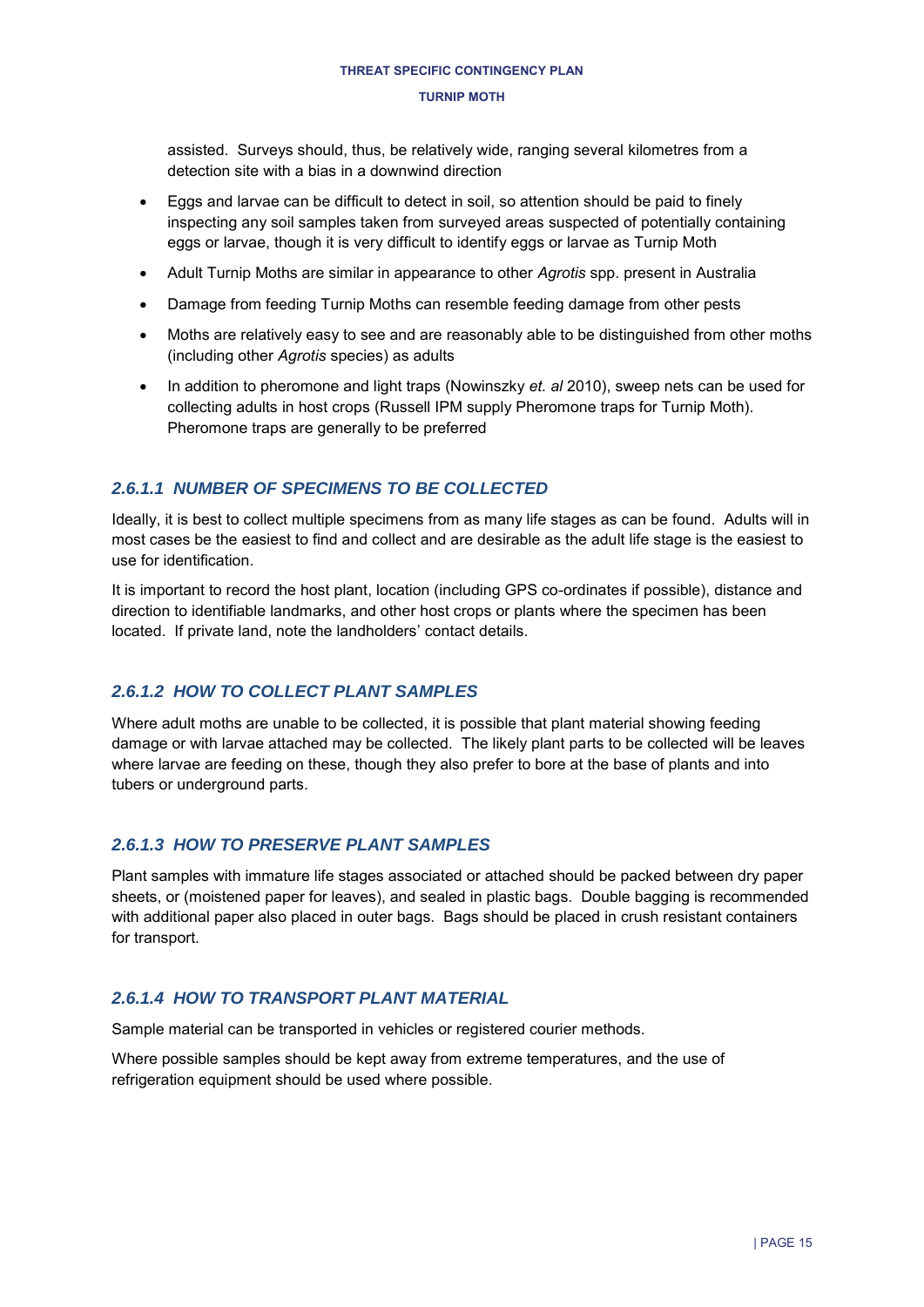## *2.6.1.5 HOW TO PRESERVE INSECT SAMPLES*

Adults should be killed by standard methods – freezing, cyanide, ethyl acetate

Varying concentrations of ethanol for preserving Lepidopteran specimens have been recommended, ranging from 70-95%. Ethanol should be used where morphological identification of adult moths is planned, though it is not ideal as a preservative where DNA analysis is to be undertaken.

DNA methods are currently not used for identification of Turnip moth, though specimens planned to be kept for future analysis should be stored in absolute ethanol, though acetone has been recommended (Mandrioli *et al.,* 2006) as a possible alternative to ethanol if DNA analysis is planned. Acetone has the additional advantage of being effective at preserving morphological features of Lepidopteran specimens at room temperature. Future DNA analysis may assist in determining origin of any incursion, or for otherwise characterizing features of an incursion.

Where taxonomic expertise is readily available and identification can be carried out quickly it may be practical to keep adult moths alive or kill and relax the insect immediately prior to transport. Live insects (any life stage) should not be transported unless it is considered essential, and then such that containers are only opened in PC3 or QC3 containment facilities.

### *2.6.1.6 HOW TO TRANSPORT INSECT SAMPLES*

Vials containing the samples in a preservative should be sealed to avoid leakage and packed in a manner to minimise shock to the vials (i.e. with cushioning material in a strong box). It is important to ensure that vials are filled with preservative so as to remove excess air that through movement of the vial will allow agitation of the preservative and quickly degrade the specimen.

Transport/airline regulations may preclude the transportation of ethanol or acetone. Contact the relevant transport authority or company for advice.

Live insects should in general not be transported unless considered essential to do so, and if so, must be packaged in strong, sealed containers.

### *2.6.1.7 REGARDING QUARANTINE*

Where a quarantine situation occurs, special authority will be needed to remove live exotic insects from the quarantine area.

On receipt of the samples the diagnostic laboratory should follow strict quarantine and processing guidelines. In keeping with ISO 17025 refer to PLANTPLAN (Plant Health Australia, 2010).

## <span id="page-15-0"></span>**2.6.2 Epidemiological study**

The extent of any infestation following an incursion will depend on the initial population size and whether conditions have been favorable for the pest to spread from the initial location. Sampling should be based upon the origins of the initial sample(s). Factors to consider will be:

- The proximity of other host plants to the initial infestation source. Turnip moth has a wide host range including many crop, ornamental and native plants, so that a wide survey will be needed covering many host plant candidates in a relatively wide area
- Machinery or vehicles that have been into the infested area or in close proximity to the infestation source, especially those that can or do carry soil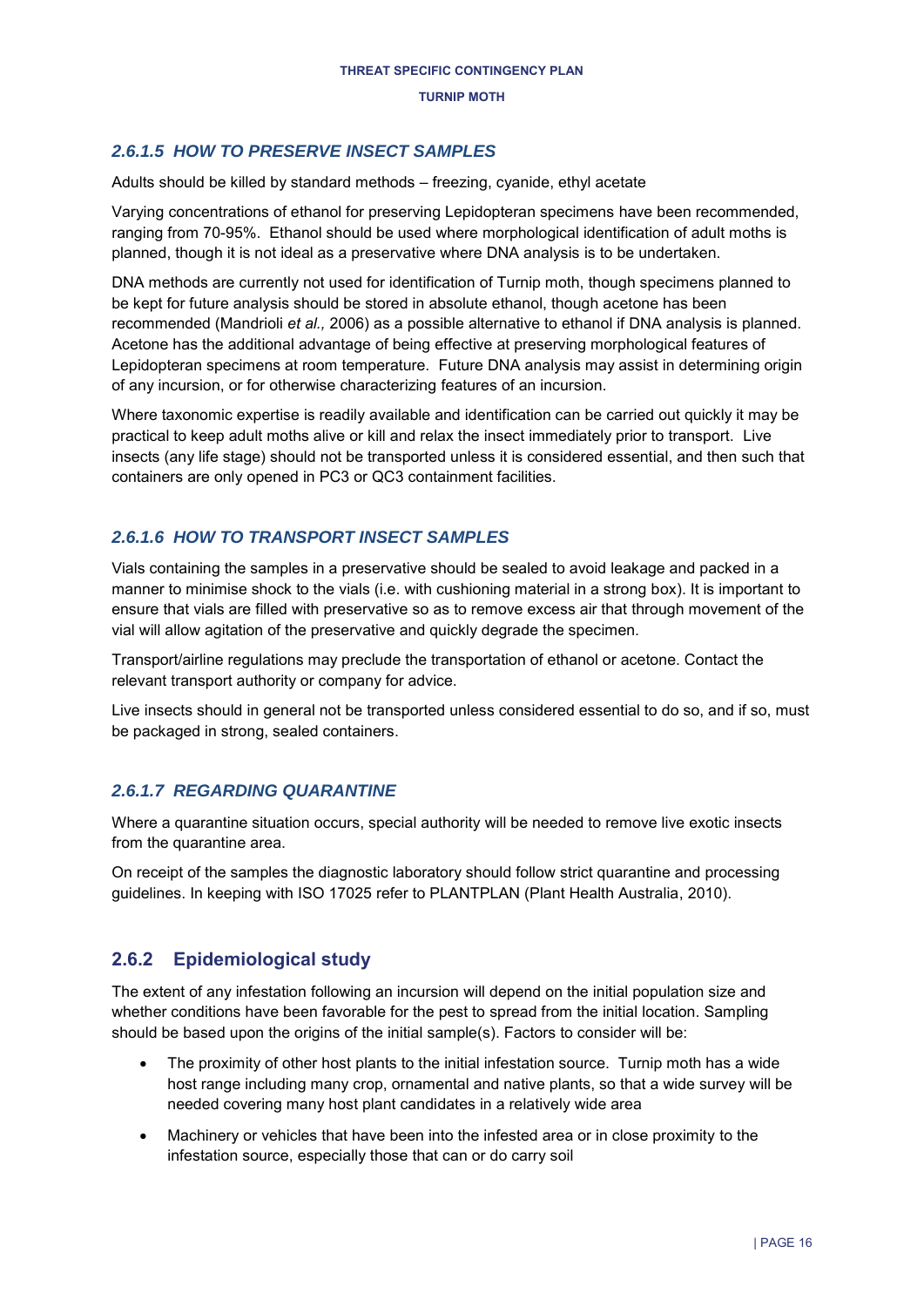- The extent of human movements into and around the infested area. A possible link to the recent importation of plant material or soil from other regions should also be considered
- The source of any nursery or horticultural stock propagation material
- If any other crops have been propagated from the same source and/or distributed from the affected area or property
- Turnip moth can have several generations per year under most environmental conditions in Australia
- It is capable of surviving cold weather through diapauses at the egg life cycle stage
- Adults can spread many kilometers, as they are strong fliers

## <span id="page-16-0"></span>**2.6.3 Models of spread potential**

No suitable model of spread of Turnip moth has been found. Some work relating spread to weather conditions has been reported in Norway, though this is for management of the pest in 'normal' situations and not in an incursion situation.

## <span id="page-16-1"></span>**2.6.4 Pest Free Area guidelines**

Determination of Pest Free Areas (PFAs) should be completed in accordance with the International Standards for Phytosanitary Measures (ISPMs) 8 and 10 (IPPC, 1998a, 1999).

Points to consider are:

- Design of a statistical delimiting field survey for symptoms on host plants and for the presence or absence of Turnip moth eggs, larvae, pupae and especially adults
- Surveys should consider alternative hosts given the wide host range, aside from the infested incursion host
- All relevant information (including absence of the pest) should be recorded
- Plant sampling should be based on a representative number of plants taken at random from each crop
- Where larvae are suspected observations should be of low stem and soil areas, looking for typical cutworm symptoms, including damage to any tubers
- Survey around transport routes of any machinery that may have inadvertently transported the pest

Additional information is provided by the IPPC (1995) in Requirements for the Establishment of Pest Free Areas. This standard describes the requirements for the establishment and use of pest free areas as a risk management option for phytosanitary certification of plants and plant products. Establishment and maintenance of a PFA can vary according to the biology of the pest, pest survival potential, means of dispersal, availability of host plants, restrictions on movement of produce, as well as PFA characteristics (size, degree of isolation and ecological conditions).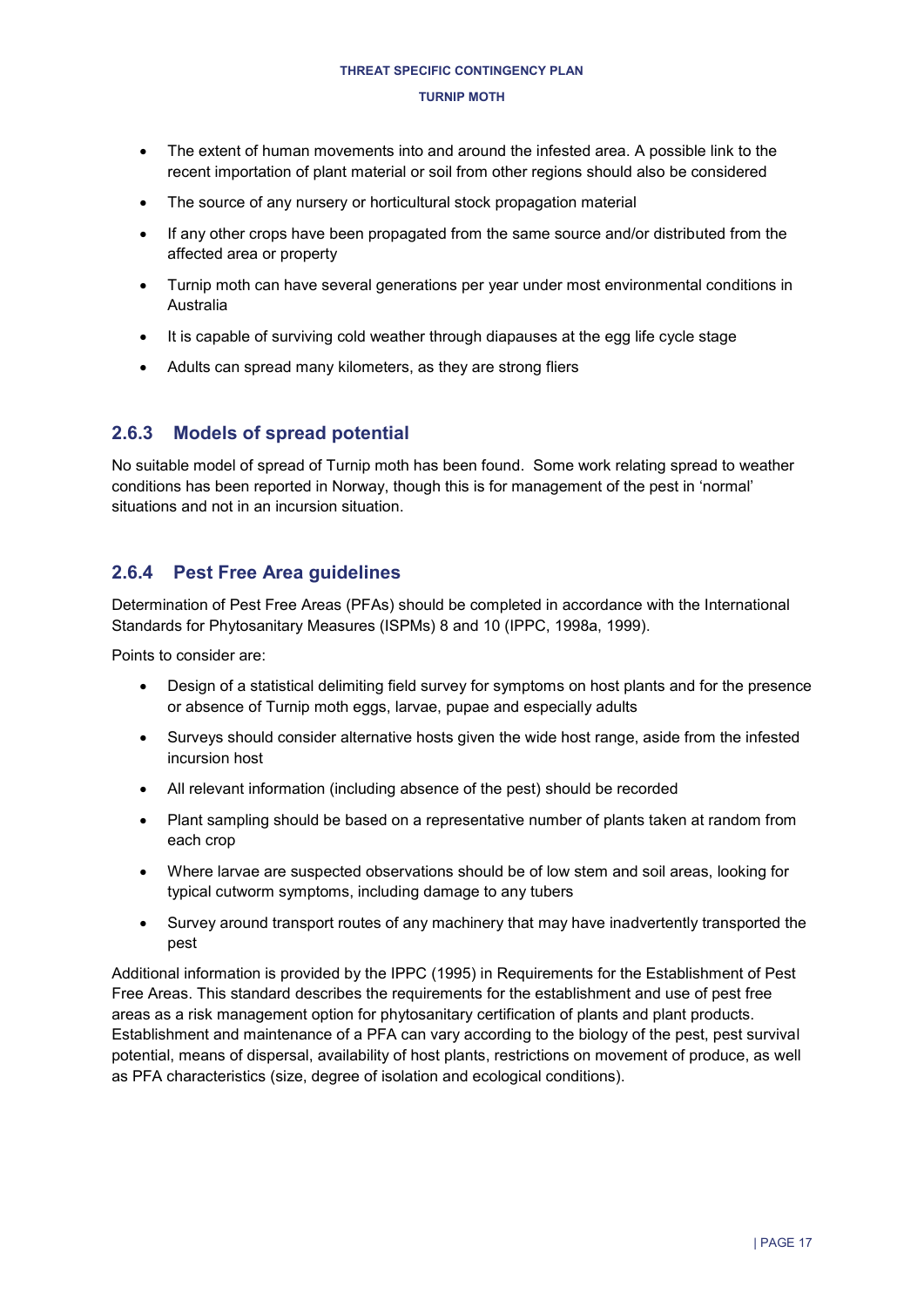## <span id="page-17-0"></span>**2.7 Availability of control methods**

While several methods are available for control of Turnip moth, none have proven highly effective and would be less than ideal for eradication programs.

## <span id="page-17-1"></span>**2.7.1 General procedures for control**

## <span id="page-17-2"></span>**2.7.2 Control if small areas are affected**

If only larvae or pupae are detected before any distribution of the infested plant material or soil, normal quarantine procedures should be followed. It is likely that eradication of a small area infestation of larvae or pupae will only be achievable where severe control methods are employed for quite small areas incursions (e.g. an isolated nursery, small numbers of affected host plants in a crop showing cutworm symptoms). It is unlikely that eradication would be achieved after larvae or pupae are detected in a wider field situation.

If a preliminary survey has indicated that no more than one localised infestation is present, and that no adults have emerged from that area, then in that isolated area eradication may be achieved if a "scorched earth" policy is followed. Remove all possible host plant material (dry or living) within a 5m (or larger upon advice) radius of the affected area and dispose through burning. Associated soil or below ground plant parts should be examined closely and also treated so as to kill any larvae or eggs. Keep the area within a 10 m radius host plant-free by spraying with an appropriate herbicide. Continue to keep the area bare of any host plants for at least 18 months. If a thorough surveillance reveals more than one further point infestation indicated by either eggs (difficult to see), larvae or pupae or any signs of adults having emerged and active from the first find, then the eradication campaign should be reconsidered.

## <span id="page-17-3"></span>**2.7.3 Control if large areas are affected**

Where large areas are affected and adults are suspected or observed as having been active the likelihood of eradication or containment is extremely small. Treatment of large areas with insecticides is unlikely to stop all pupae developing and will be less than totally effective against adults.

Pheromone traps, especially intensively employed in a defined area where moths are thought to have remained may be effective in controlling enough moths for eradication to be attempted.

## <span id="page-17-4"></span>**2.7.4 Cultural control**

No cultural control methods are available that can be readily and easily employed for control of Turnip moth. Some practices such as fallowing and irrigation management have been effective at assisting with reducing moth damage overseas. However these are not considered suitable for general Australian conditions and not in an incursion event.

## <span id="page-17-5"></span>**2.7.5 Host plant resistance**

No host plant resistance is known to exist against Turnip moth at present.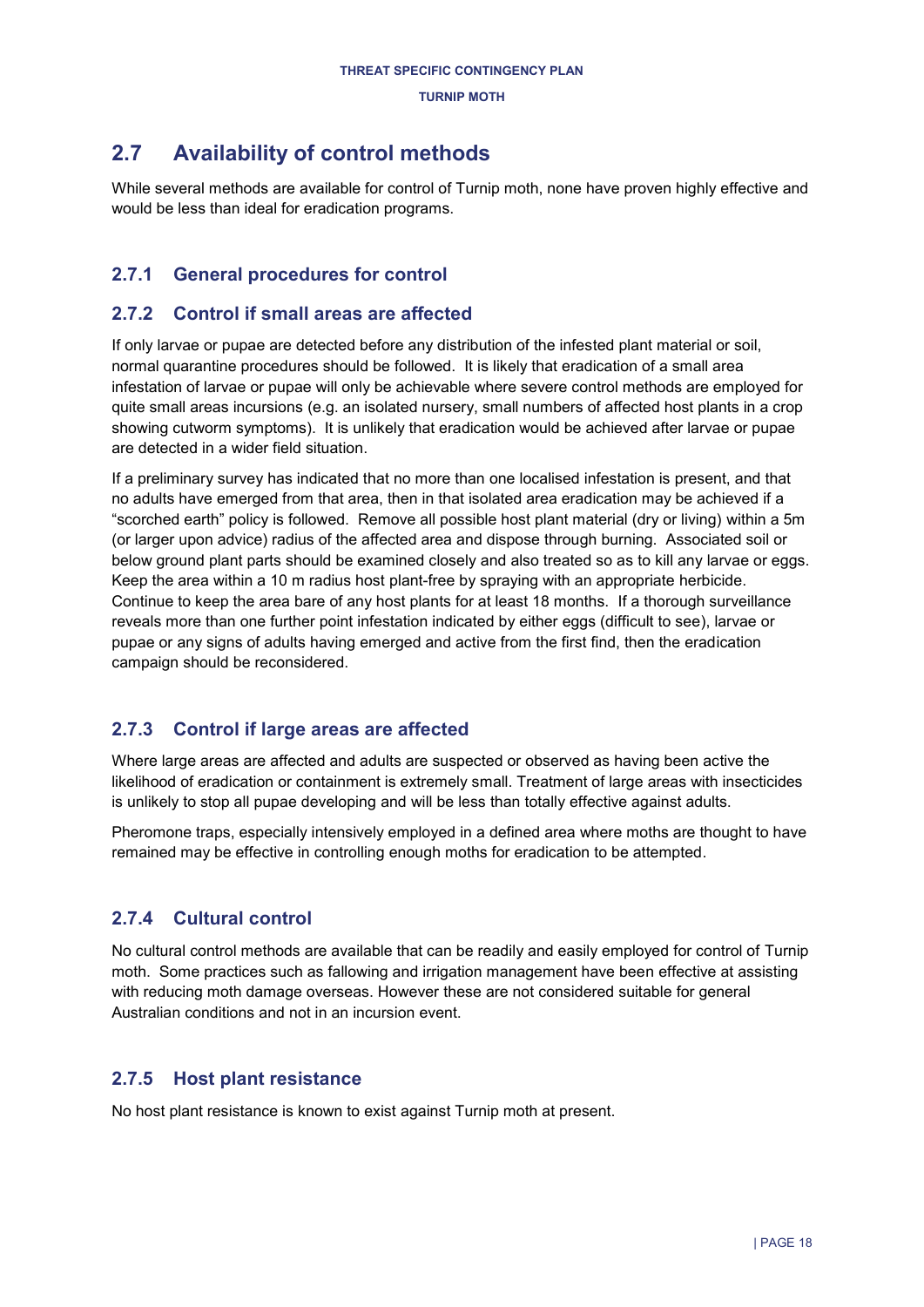## <span id="page-18-0"></span>**2.7.6 Chemical control**

While several insecticidal compounds are used for control of Turnip moth, these are not highly effective in general. Organophosphates have been reported as only providing less than 70% control (Geissler and Schliephake 1991).

It is likely that the bacterially produced *Bacillus thuringiensis* (*Bt*) toxin may have a role in control of Turnip moth larvae, since it is generally a useful strategy against caterpillar pests. However, no Australian data are available.

As such, chemical control should not be relied upon for highly effective control of Turnip moth, and a variety of approaches will be needed.

## <span id="page-18-1"></span>**2.7.7 Mechanical control**

Mechanical control activities against adults will be in general unreliable, apart from the use of pheromone traps and destruction of caught insects. This technique may well for the basis of control of any incursions of Turnip moth.

It is likely that some cultivation of soil where an infestation is known for mechanical control of larvae or especially pupae would be useful.

## <span id="page-18-2"></span>**2.7.8 Biological control**

There are several natural control agents of Turnip moth, including predators, parasites, nematodes, fungi and viruses.

Some promising results of research with biological agents have been reported, for example:

- Some viruses, (baculoviruses) have given over 90% control in research (Geissler and Schliephake 1991, El-Salamouny et al. 2003)
- Fungal agents, for example, *Metarrhizium anisopliae* have given over 90% mortality (Steenberg and Ogaard 2000)
- Some nematodes have given control similar to that from chemical insecticides (López-Robles and Hague 2003)
- Parasites, for example *Trichogramma* species are used overseas in mass release strategies (Nazirov and Egamnazarov 1985)

While these and other potentially useful bio-control agents and predators are effective against Turnip moth, they are unlikely to be either easily available, or easily employed in an incursion situation, and should not be relied upon for control.

However, pheromone traps are an extension of biological control and are likely to be a very useful tool for both surveying activities and control of an incursion or outbreak of Turnip moth (see Del Socorro and Gregg 2004).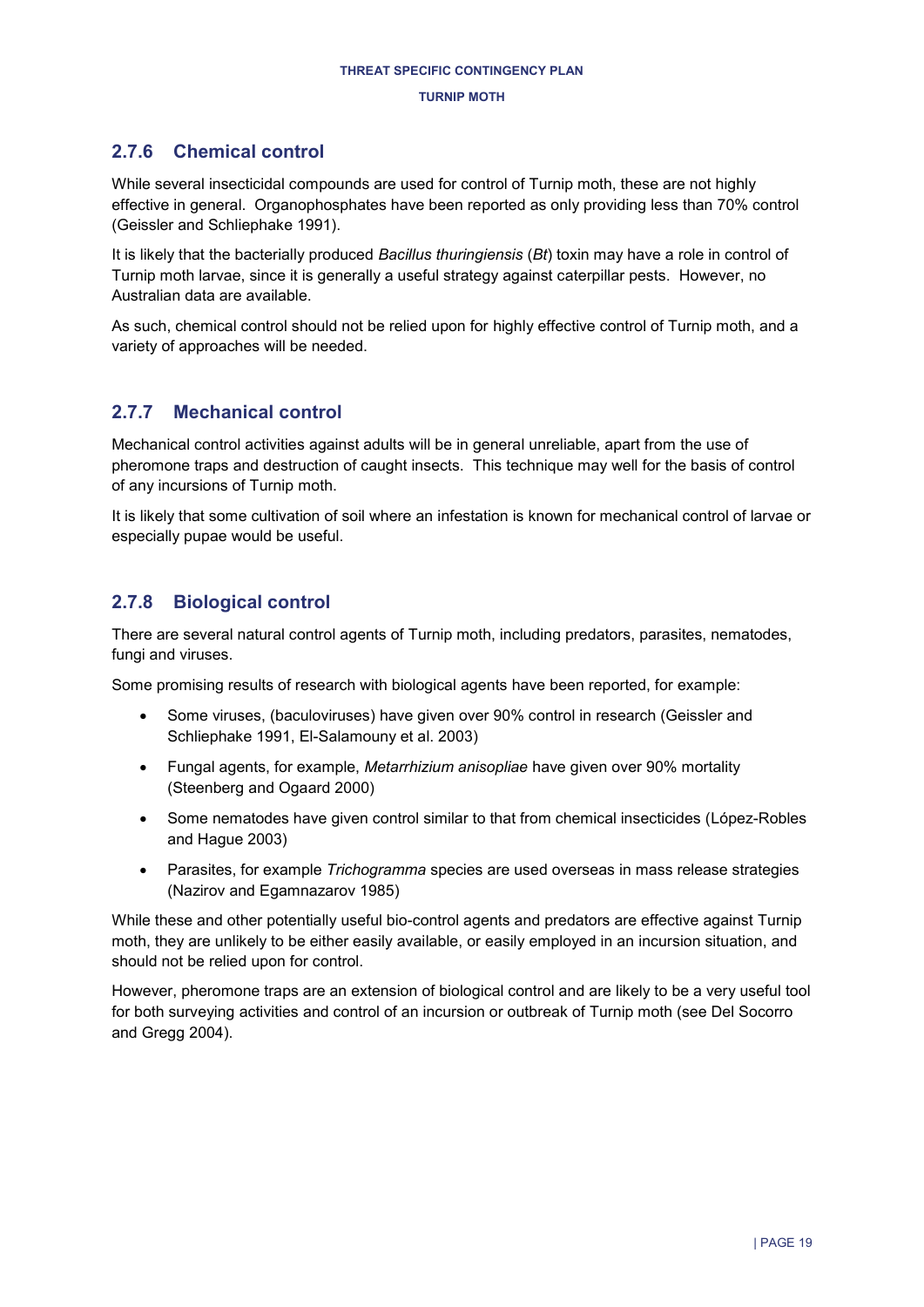# <span id="page-19-0"></span>**3 Course of action – eradication methods**

## <span id="page-19-1"></span>**3.1 Destruction strategy**

The decision to eradicate should be based both on the potential economic impact of host damage resulting from Turnip moth infestation and on technical feasibility. Eradication costs must factor in long-term surveys to prove the success of the eradication program. Up to two years with no detections of the pests will be necessary to confirm that no Turnip moth remain before pest free status can be declared.

No specific eradication matrix has been determined for Turnip moth, however the general decision process as outlined in [Figure 2](#page-19-2) should be followed in determining if an incursion of this pest will be eradicated or managed/contained. The final decision between eradication and management will be made through the National Management Group.



<span id="page-19-2"></span>*Figure 2 Decision outline for the response to an exotic pest incursion*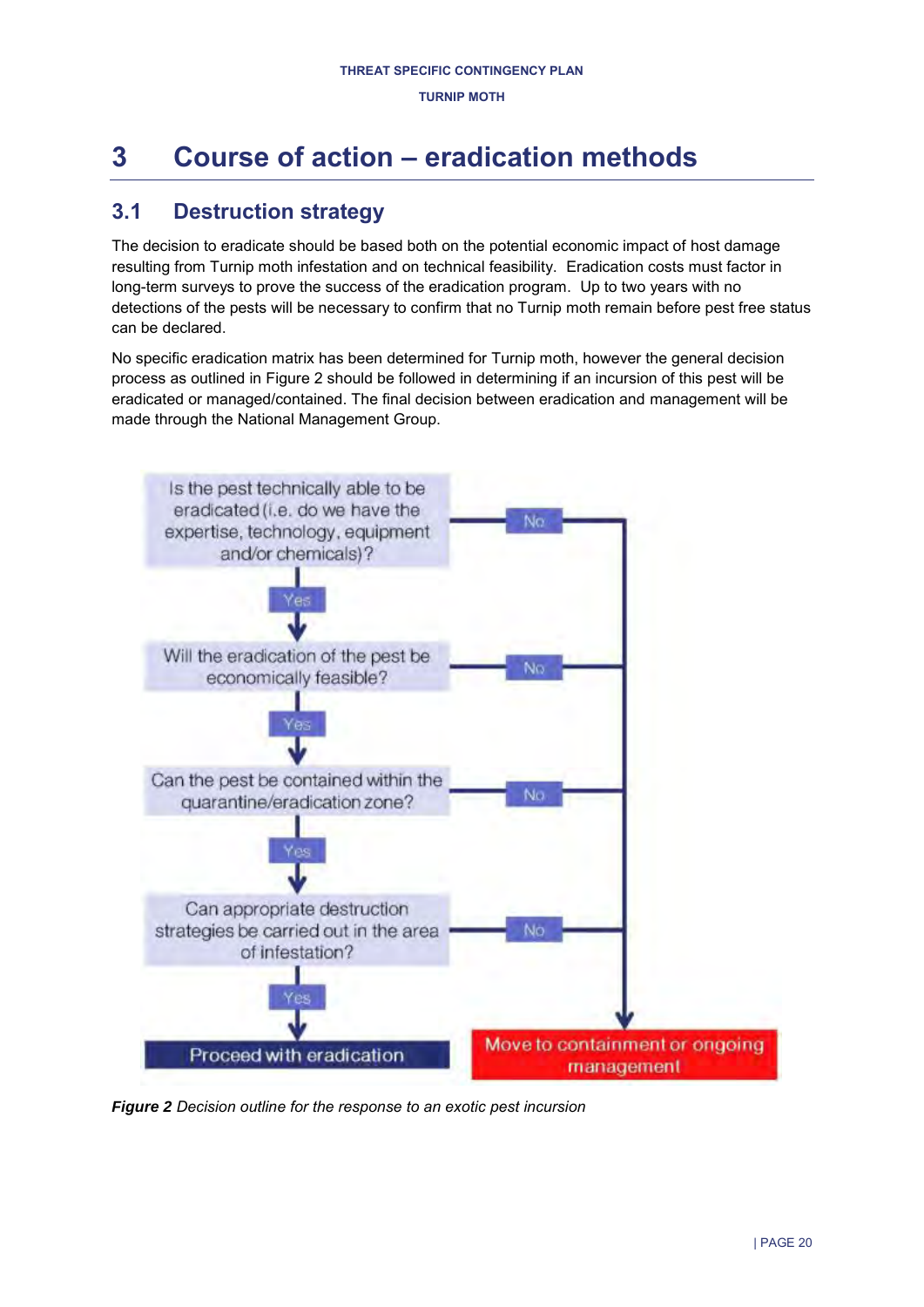## <span id="page-20-0"></span>**3.1.1 Destruction protocols**

General protocols:

- Disposable equipment, infested plant material or growing media/soil should be disposed of by autoclaving, high temperature incineration or deep burial
- Any equipment removed from the site for disposal should be double-bagged
- Machinery used in destruction processes need to be thoroughly washed, preferably using a detergent or farm degreaser

Turnip moth destruction strategy:

- Knock down populations with a surface insecticide or Bt bacteria.
- Pheromone traps should be readily employed where any adults are suspected
- Infested plant parts and tubers can then be destroyed by enclosed incineration or deep burial
- Methyl bromide is effective at killing eggs, larvae and pupae and should be used where such plant parts and infested soil can reasonably be treated
- Similarly, planting media should be sterilised by autoclaving or methyl bromide, or disposed of through deep burial

## <span id="page-20-1"></span>**3.1.2 Decontamination protocols**

Machinery, equipment and vehicles in contact with infested plant material or growing media/soil, or present within the Quarantine Area, should be washed to remove plant material and growing media/soil using high pressure water or scrubbing with products such as a degreaser or a bleach solution (1% available chlorine) in a designated wash down area. When using high pressure water, care should be taken not to spread plant material. High pressure water should be used in wash down areas which meet the following guidelines:

- Located away from crops or sensitive vegetation
- Readily accessible with clear signage
- Access to fresh water and power
- Mud free, including entry and exit points (e.g. gravel, concrete or rubber matting)
- Gently sloped to drain effluent away
- **Effluent must not enter water courses or water bodies**
- Allow adequate space to move larger vehicles
- Away from hazards such as power lines
- Waste water, growing media/soil or plant residues should be contained (see Appendix 18 of PLANTPLAN [Plant Health Australia, 2010])
- Disposable overalls and rubber boots should be worn when handling infested plant material or growing media/soil in the field. Boots, clothes and shoes in contact with infested plant material or growing media/soil should be disinfected at the site or double-bagged to remove for cleaning
- Skin and hair in contact with infested plant material or growing media/soil should be washed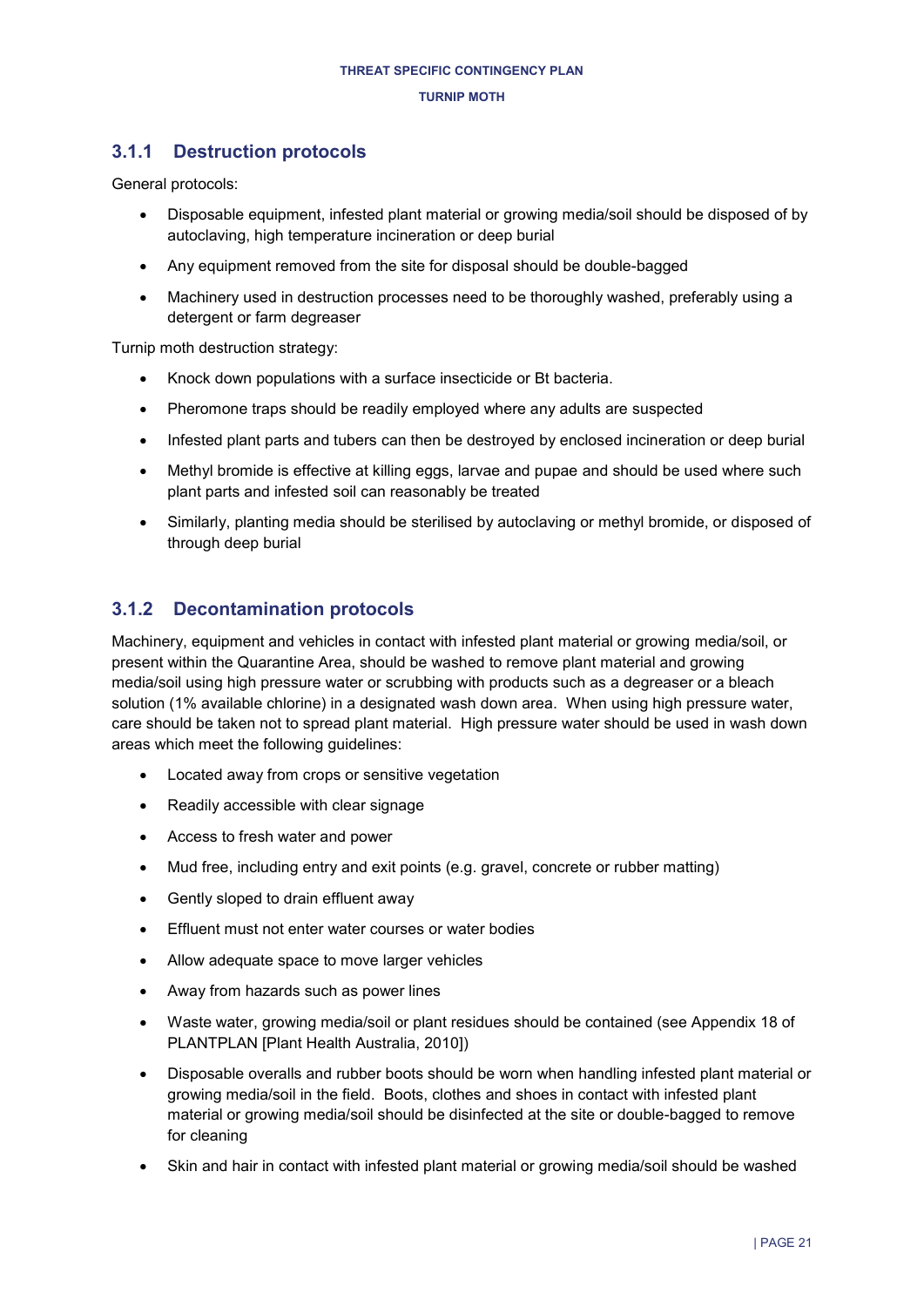#### **TURNIP MOTH**

Procedures for the sterilisation of plant containers and growing media are provided within the BioSecure HACCP Guidelines, however, in the event of a Turnip moth incursion, procedures outlined in the BioSecure HACCP Guidelines may not be effective for the destruction of the pest. Any sterilisation procedure must be approved for use in the endorsed Response Plan.

## <span id="page-21-0"></span>**3.1.3 Priorities**

- Confirm the presence of the pest, noting the life stage(s) present. Take particular note of adults
- Prevent movement of vehicles and equipment through affected areas, checking for any adults in vehicles located just outside affected areas
- Stop the movement of any plant material (including below ground parts) and soil that may be infested with the pest
- Determine the strategy for the eradication/decontamination of the pest and infested host material and soil
- Determine an appropriate communication strategy for the relevant industry or infested area
- Determine the extent of infestation through survey and plant material trace back

## <span id="page-21-1"></span>**3.1.4 Plants, by-products and waste processing**

Any growing media/soil or infested plant material removed from the site should be destroyed by (enclosed) high temperature incineration, autoclaving or deep burial.

As the pest (including adults) can be mechanically transported, plant debris and any suspected soil from the destruction zone must be carefully handled and transported for destruction.

Infested areas, crop areas or nursery yards should remain free of susceptible host plants until the area has been shown to be free from the pest.

## <span id="page-21-2"></span>**3.1.5 Disposal issues**

Particular care must be taken to minimize the transfer of infested plant material or insects from the area.

Host material, including leaf litter, should be collected and incinerated or double bagged and deep buried in an approved site.

## <span id="page-21-3"></span>**3.2 Quarantine and movement controls**

**The November 2010 (version 2) of PLANTPLAN, (Plant Health Australia) should be consulted** 

## <span id="page-21-4"></span>**3.2.1 Quarantine priorities**

Plant material and soil at the site of infestation is to be subject to movement restrictions.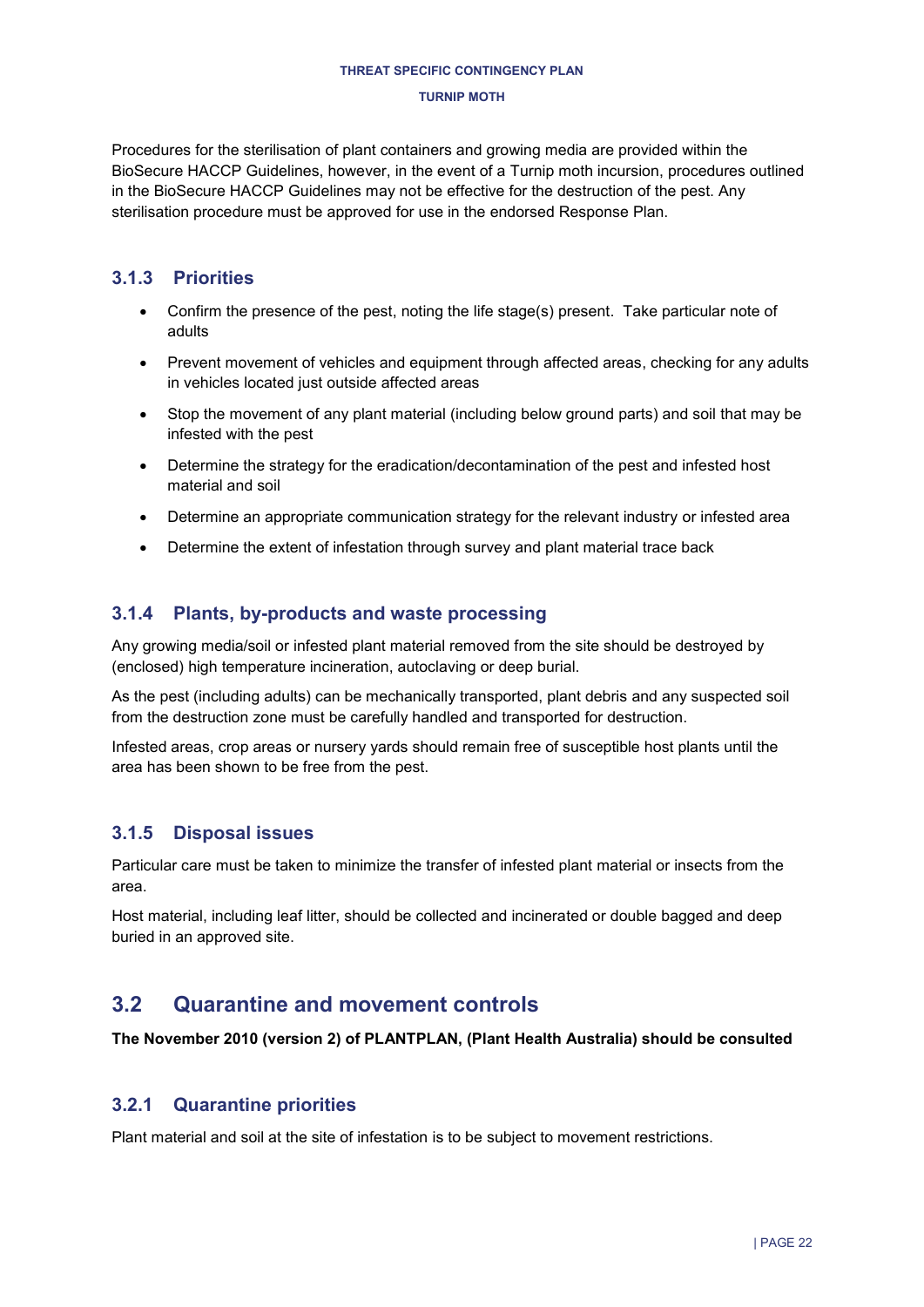Machinery, equipment, vehicles and disposable equipment in contact with infected plant material or soil to be subject to movement restrictions.

Adult Turnip moths are strong fliers and can be dispersed from emergence sites by wind currents for several kilometres, making establishment of quarantine difficult.

## <span id="page-22-0"></span>**3.2.2 Movement control for people, plant material and machinery**

Once established Turnip Moth will be very difficult to eradicate. Therefore, any zoning, quarantine or movement controls will be directed to containment and management unless detection occurs very soon after establishment and adults have not moved away from the initial incursion site. If Restricted or Quarantine Areas are practical, movement of equipment or machinery should be restricted and movement into the Area only occurs by permit.

The industry, and potentially other industries involved with alternate host plant crops will need to be informed of the location and extent of the incursion.

Movement of people, vehicles and machinery, from and to affected farms, must be controlled to ensure that infected soil or plant debris is not moved off-farm on clothing, footwear, vehicles or machinery. This can be achieved through:

- Signage to indicate quarantine area and/or restricted movement in these zones
- Fenced, barricaded or locked entry to quarantine areas
- Movement of equipment, machinery, plant material or soil to be by permit only
- Clothing and footwear worn at the infected site should either be double-bagged prior to removal for decontamination or should not leave the farm until thoroughly disinfected, washed and cleaned
- Where no dwellings are located within these areas, strong movement controls should be enforced
- Where dwellings and places of business are included within the Restricted and Control Areas movement restrictions are more problematic, however limitation of contact with infested plant areas should be enforced
- If a production nursery or property is situated within the Restricted Area, all trading must cease and no material may be removed without permission, due to the high likelihood of pest spread. Movement restrictions would be imposed on both host and non-host material
- Residents should be advised on measures to minimise the inadvertent transport of Turnip moth (especially adults and potentially infested soil) from the infested area to unaffected areas
- Plant products, including tubers or similar underground plant parts, must not be removed from the site or used for feeding stock due to the risk of moving larvae, pupae or eggs
- All machinery and equipment should be thoroughly cleaned down with a pressure cleaner prior to leaving the affected location. The clean down procedure should be carried out on a hard surface, preferably a designated wash-down area, to avoid mud being re-collected from the affected site onto the machine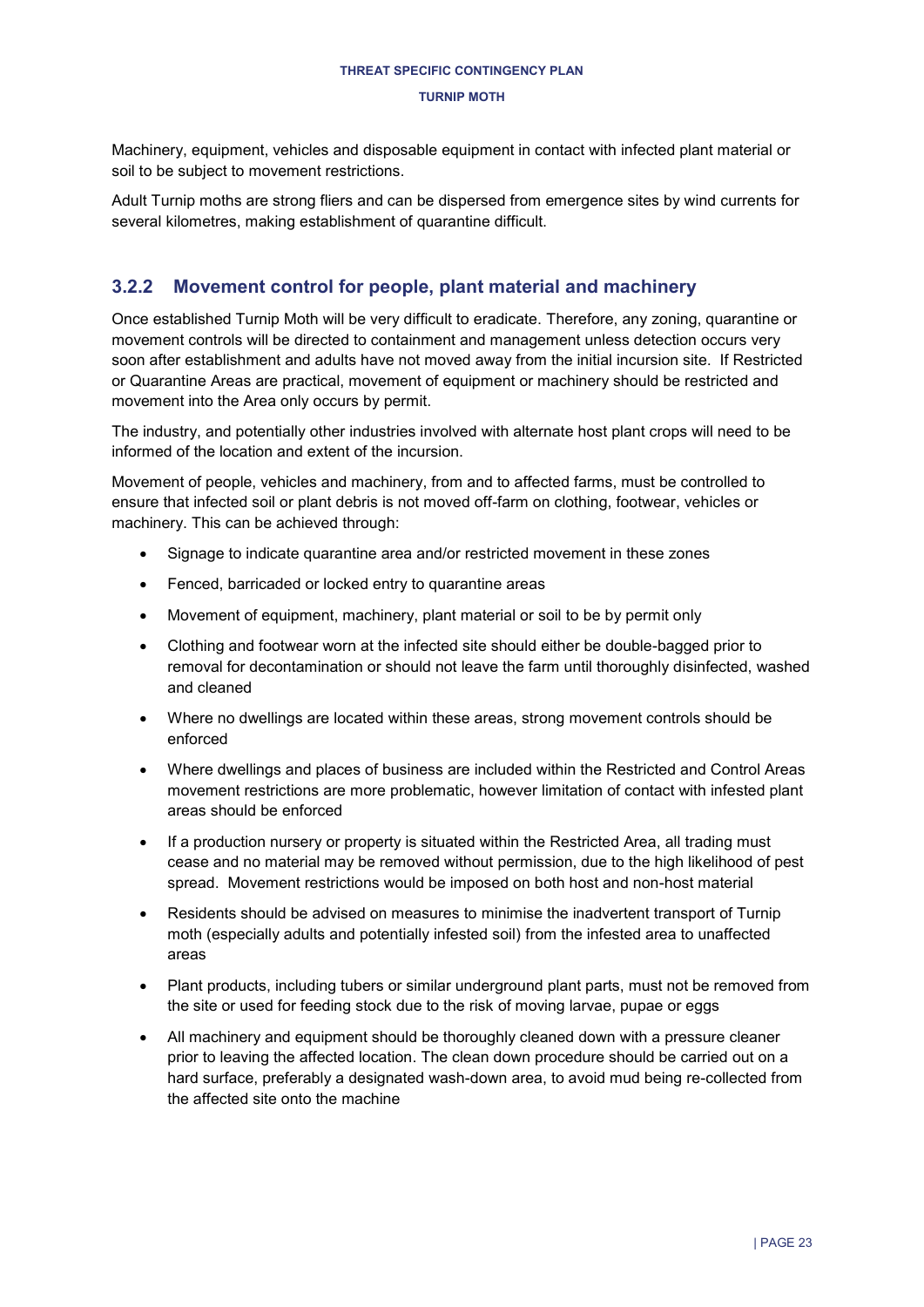## <span id="page-23-0"></span>**3.3 Zoning**

The size of each quarantine area will be determined by a number of factors, including the location of the incursion, biology of the pest, climatic conditions and the proximity of the infested property to other infested properties and areas of host plants.

The National Management Group will determine this during the production of the Response Plan.

Further information on quarantine zones in an Emergency Plant Pest (EPP) incursion can be found in Appendix 10 of PLANTPLAN (Plant Health Australia, 2010). These zones are outlined below and in [Figure 3.](#page-23-2)



<span id="page-23-2"></span>*Figure 3 Schematic diagram of quarantine zones used during an EPP incursion (not drawn to scale)* 

## <span id="page-23-1"></span>**3.3.1 Destruction Zone**

The size of the destruction zone (i.e. zone in which the pest and all host material is destroyed) will depend on the ability of the pest to spread, distribution of the pest (as determined by delimiting surveys), climatic conditions, time of season (and part of the pest life cycle being targeted) and factors which may contribute to the pest spreading.

The entire crop or population of host plants in the zone should be destroyed after the level of infection has been established. The delimiting survey will determine whether or not neighbouring host plants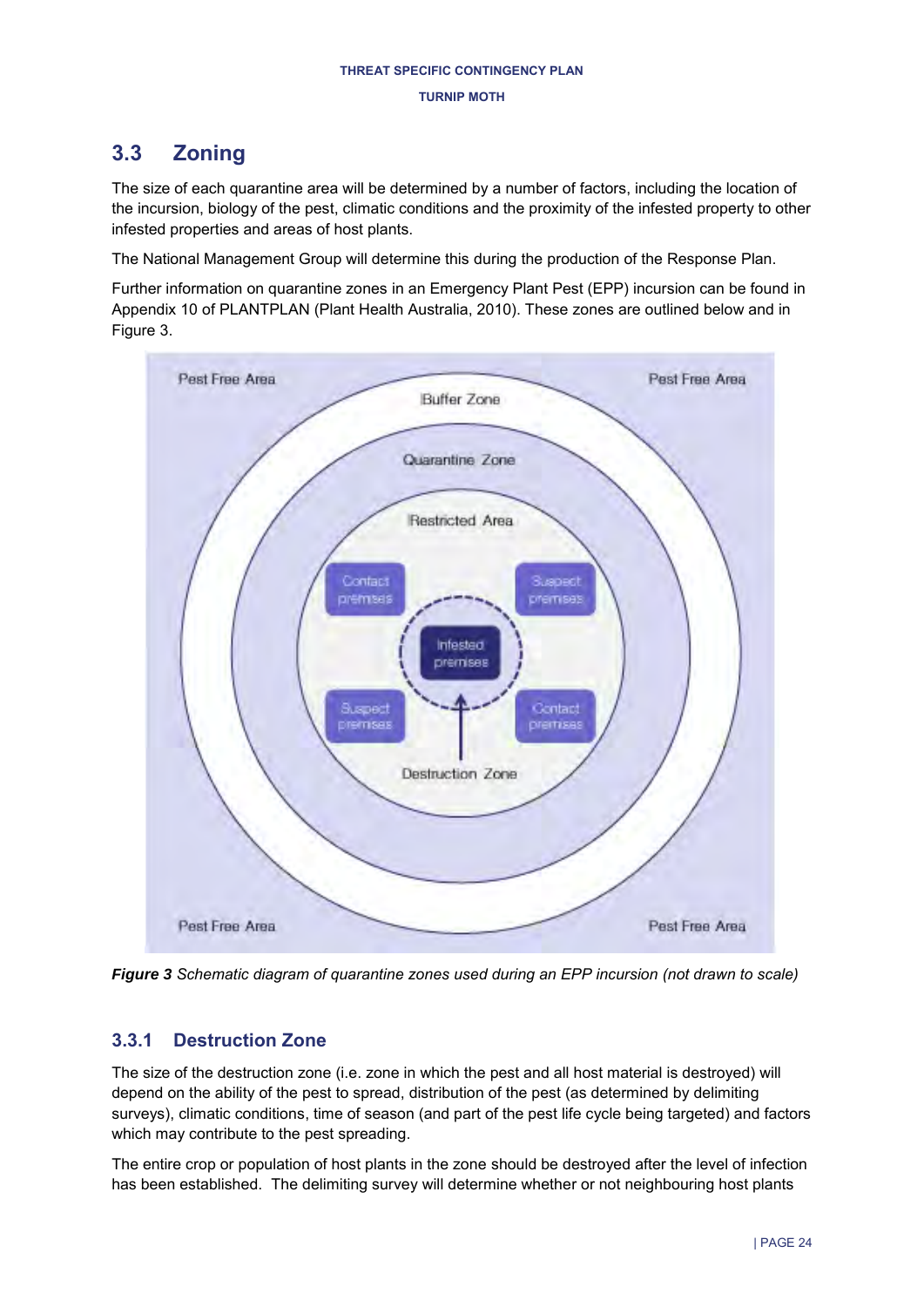#### **TURNIP MOTH**

are infected and need to be destroyed. The Destruction Zone may be defined as contiguous areas associated with the same management practices and host plant presence as the infected area (i.e. the entire nursery, glasshouse, paddock or farm if spread could have occurred prior to the infection being identified). If the movement of *A. segetum* to neighbouring areas appears likely through the flight of adults, host plants in these areas will also need to be destroyed. Particular care needs to be taken to ensure that soils and plant material are not moved into surrounding areas not showing symptoms of moth infestation. Care needs to be taken to limit mud being spread on boots and protective clothing.

## <span id="page-24-0"></span>**3.3.2 Quarantine Zone**

The Quarantine Zone is defined as the area where voluntary or compulsory restraints are in place for the affected property or properties. These restraints may include restrictions or movement control for removal of plants, people, growing media/soil or contaminated equipment from an infested property.

## <span id="page-24-1"></span>**3.3.3 Buffer Zone**

A Buffer Zone may or may not be required depending on the nature of the incursion. It is defined as the area in which the pest does not occur but where movement controls or restrictions for removal of plants, people, soil or equipment from this area are still deemed necessary. The Buffer Zone may enclose an infested area (and is therefore part of the Control Area) or may be adjacent to an infested area.

## <span id="page-24-2"></span>**3.3.4 Restricted Area**

The Restricted Area is defined as the zone immediately around the infested area and suspected infested area. The Restricted Area is established following initial surveys that confirm the presence of the pest. The Restricted Area will be subject to intense surveillance and movement control with movement out of the Restricted Area to be prohibited and movement into the Restricted Area to occur by permit only. Multiple Restricted Areas may be required within a Control Area.

## <span id="page-24-3"></span>**3.3.5 Control Area**

The Control Area is defined as all areas affected within the incursion. The Control Area comprises the Restricted Area, all infested areas / premises and all suspected infested areas / premises and will be defined as the minimum area necessary to prevent spread of the pest from the Quarantine Zone. The Control Area will also be used to regulate movement of all susceptible plant species to allow trace back, trace forward and epidemiological studies to be completed.

## <span id="page-24-4"></span>**3.4 Decontamination and farm clean up**

Decontaminant practices are aimed at eliminating the pest thus preventing its spread to other areas.

## <span id="page-24-5"></span>**3.4.1 Decontamination procedures**

General guidelines for decontamination and clean up:

Refer to PLANTPLAN (Plant Health Australia, 2010) for further information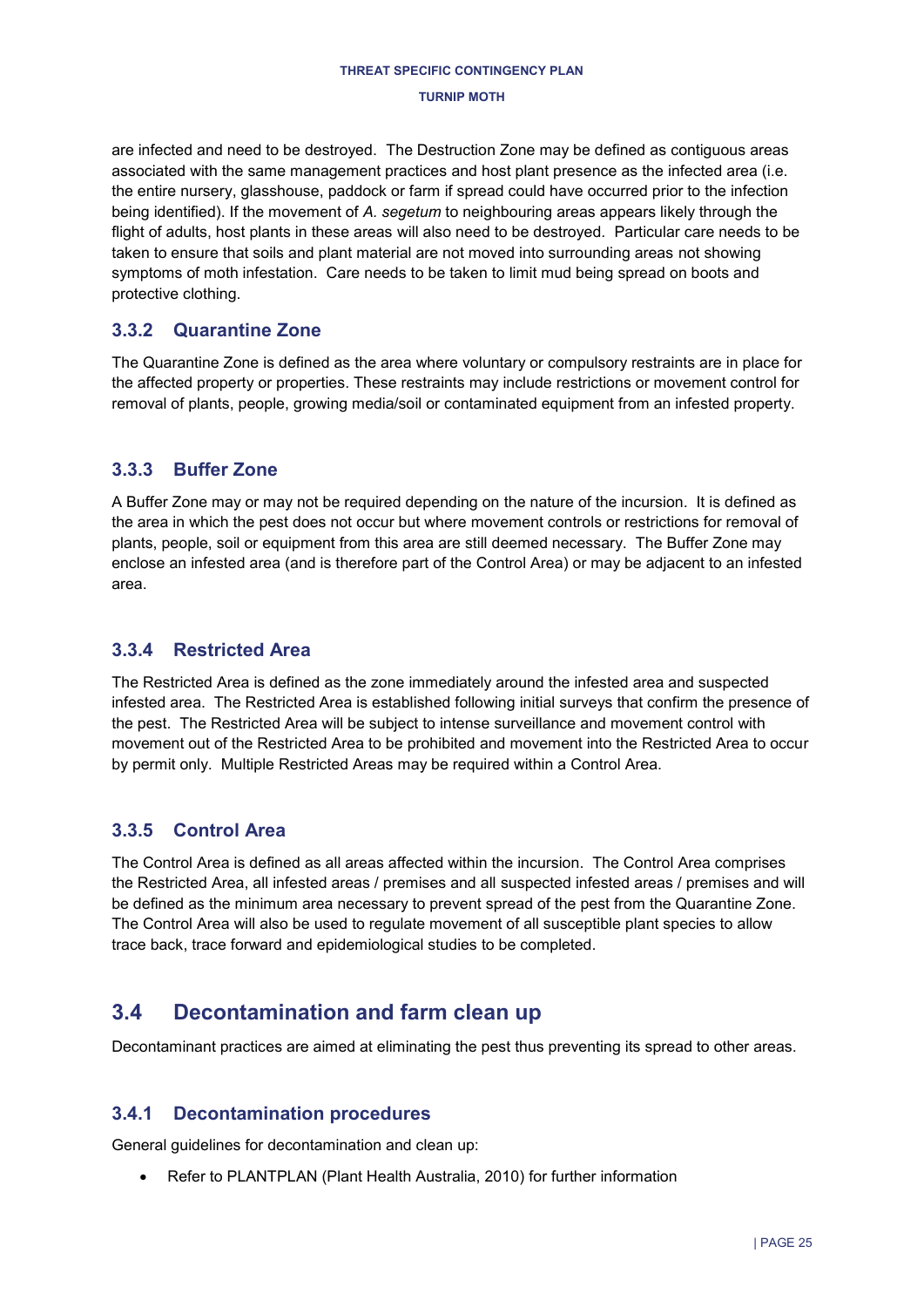- Keep traffic out of affected area and minimize in adjacent areas
- Adopt best-practice property hygiene procedures to retard the spread of the pest between growing areas/fields and adjacent properties
- Machinery, equipment and vehicles in contact with infested plant material or growing media/soil present within the Quarantine Zone, should be washed to remove growing media/soil and plant material using high pressure water or scrubbing with products such as a degreaser or a bleach solution in a designated wash down area
- Only recommended materials are to be used when conducting decontamination procedures, and should be applied according to the product label
- Infested plant material or soil should be disposed of by autoclaving, high temperature (enclosed) incineration or deep burial

## <span id="page-25-0"></span>**3.4.2 Decontamination if pest is identified in a small or a large area.**

### *FOR SMALL AREAS:*

Decontamination of small areas, for example an individual nursery, glass house, or small outside crop area may need to be determined on an individual basis involving the farm or site manager, the state or territory departmental officers and/or federal officers. The decontamination procedures should consider:

- the source and location of the infestation
- the type of enterprise (e.g. farm paddock, nursery, glasshouse)
- life stage of the moth infestation
- Climatic conditions
- the nature of any buildings where the infestation has occurred
- the proximity to other areas where host plants may exist
- workplace safety matters
- environmental impact of the disinfectant protocol
- legislative requirements (occupational health and safety, environmental protection, chemical use)

### *FOR LARGE AREAS:*

Considerations for large areas include:

- A large area may be affected, especially if adults have begun movement
- Limited or no control over movement of plants, people or agricultural machinery
- Limited or no control over stock movements
- Limited or no ability to thoroughly decontaminate the wider area
- Decontamination restricted to movement of personnel and equipment in and out of the infected area
- Potentially a very wide group of stakeholders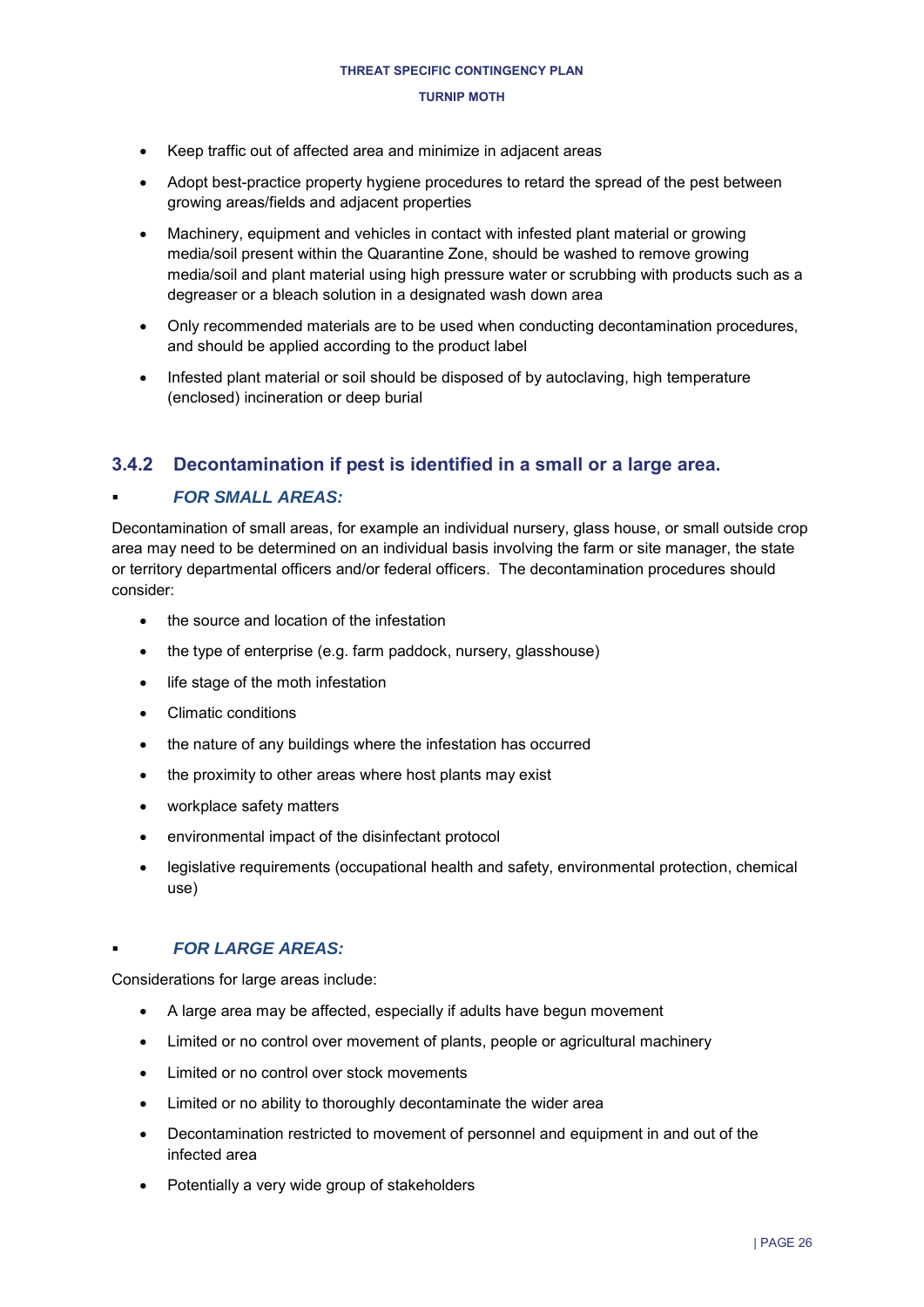#### **TURNIP MOTH**

Large areas where Turnip moth infestations have occurred, such as broadacre cropping areas, are areas where normally there is little or no control of movement of agricultural machinery, plant material and personnel. As such, decontaminating these areas as part of an incursion response will often be difficult to manage due to the lack of control of these movements and the large areas potentially involved.

Decontamination procedures may have a significant impact on the environment, and a wide group of stakeholders might be affected by control measures.

Decontamination programs will tend to be limited to decontamination of personnel, vehicles, equipment plants and soil moving out of the infected area. There may be multiple access points that need to be considered as decontamination points.

The potential exists for litigation resulting from recommendations made to the general public or action taken by authorities. Under such circumstances, decontamination procedures must be simple and safe to people and equipment. Decontamination procedures should rely primarily on good cleaning procedures, using products that would normally be available for such purposes. Decontamination control measures that may be applied include:

- installation of signage and wash down bays at entry and exit points, or at strategic points around the control area
- production of technical literature explaining how the general public may identify the moth and undertake reporting, control and cleaning or disinfection procedures
- for commercial operators working within the infected area, establishment of logbook systems that document when decontamination procedures are undertaken
- Communication and training activities for those frequently entering or leaving infected areas

## <span id="page-26-0"></span>**3.4.3 General safety precautions**

For any chemicals used in the decontamination, follow all safety procedures listed within each Material Safety Data Sheet.

## <span id="page-26-1"></span>**3.5 Surveillance and tracing**

## <span id="page-26-2"></span>**3.5.1 Surveillance**

Detection and delimiting surveys are required to delimit the extent of the outbreak, ensuring areas free of the pest retain market access and appropriate quarantine zones are established.

Initial surveillance priorities include the following:

- Surveying all host growing properties and businesses in the pest quarantine area
- Surveying all properties and businesses identified in trace-forward or trace-back analysis as being at risk
- Surveying all host growing properties and businesses that are reliant on trade with interstate or international markets which may be sensitive to Turnip moth
- Surveying production nurseries or other plant suppliers selling at-risk host plants
- Surveying other host growing properties and areas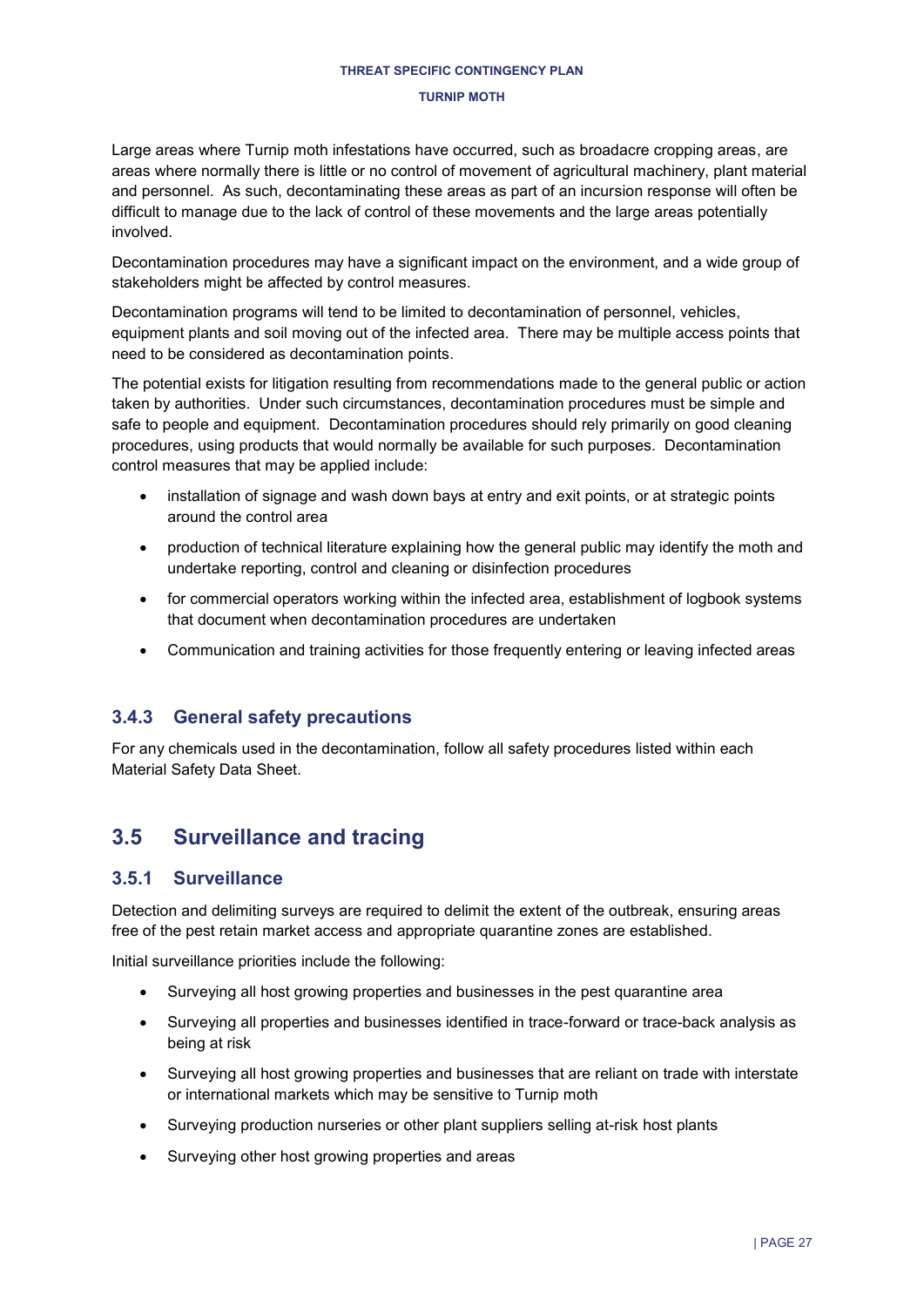Awareness is an essential surveillance tool. Information about the risks posed by Turnip moth should be regularly made available to target groups through media outlets. This should be supplemented with readily available and referable information sources such as exotic pest data sheets and Internet sites. The wing characteristics of Turnip moth adults are distinctive and colour pictures plus point-form information (e.g., Appendix 1), should feature in any information aimed at target groups. However handling of the specimens by inexperienced persons will make identification very difficult. Horticulture extension officers in State Departments of Agriculture or Primary Industry should be aware of the pest and have information readily available for occasional reminders in grower newsletters or production talks. Ideally, all target groups should have ready access to State Departments of Agriculture or Primary Industry run free identification services that can confirm the identity of suspect adults, pupae or larvae and/or refer them to specialists.

## *CONSIDERATIONS FOR GROWERS, AGRIBUSINESSES AND WHOLESALERS/RETAILERS:*

Cereal crop, cut flower and vegetable growers, and the businesses that supply them and market their produce, should have information regularly made available through trade journals and industry information sources about Turnip moth. Industry biosecurity plans developed for the relevant industries should be widely promoted through the relevant producer associations.

### *CONSIDERATIONS FOR URBAN COMMUNITIES AND HOME GARDENERS:*

There is a high likelihood that the initial site of incursion of Turnip moth can be in urban areas. Therefore, home gardeners, nurseries and media catering to these groups should be targeted in "community surveillance" programs. Displays at shows and events aimed at urban communities can have information leaflets available. State Departments of Agriculture or Primary Industry that have information and/or technical services for urban target groups should have readily available information on Turnip moth, perhaps of the same type as made available to Grower groups by Extension officers.

## *CONSIDERATIONS FOR QUARANTINE AUTHORITIES (AUSTRALIAN QUARANTINE AND INSPECTION SERVICE)*

AQIS information on ICON (Import Conditions database) should include information on pests such as Turnip moth, especially where queries about commodities on risk pathways from risk countries are made by importers or the public. Such information should be available to AQIS inspectors, who should receive training that includes such information. Of particular importance is knowledge of risk countries where Turnip moth occurs, and the risk pathways that could lead to the introduction of Turnip moth. The aim of this approach is an awareness of what might be found during an inspection. Also it is advisable to AQIS to run continuously *Agrotis segetum* specific pheromone traps at every point of entry.

General surveillance based on awareness that triggers recognition of an insect that is exotic, out of place, or unusual relies on random recognition and is qualitative, rather than quantitative and directed.

## *TARGETTED SURVEILLANCE*

Targeted surveillance requires specified sampling plans based on knowledge of pest biology, accepted detection method, and statistically defined methods that allow estimation of population presence, absence and / or size. The main role for targeted surveillance is to determine the likelihood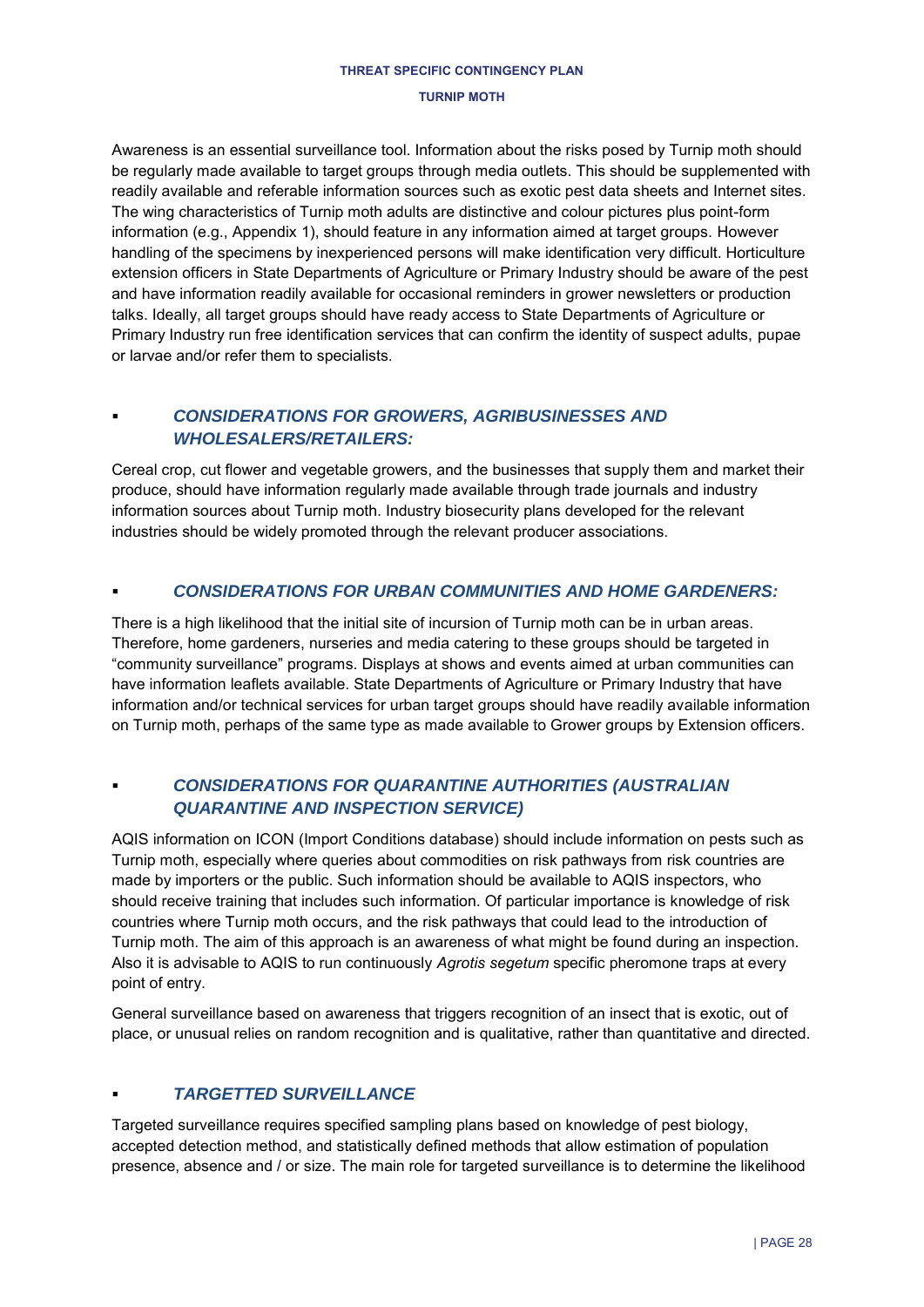of presence or absence of an exotic organism. Identifying the presence of the Turnip moth is easily achieved by the use of specific pheromone traps. Symptoms produced on host plants can be produced by several different species of *Agrotis* commonly occurring in Australia, therefore such symptoms are not suitable for establishing the presence or absence of the Turnip moth.

In the pest's current distribution, population monitoring is achieved by pheromone and also light traps, particularly in geographical areas with extreme fluctuations such as north-west Europe (CPC 2004).

The number of moths caught and the subsequent weather conditions may influence the type and timing of control treatment and give the ability to predict an outbreak. This species is also readily captured as adults at light traps, although such traps do not discriminate between pest and native species. Light traps are more expensive, more complicated and more prone to malicious damage than pheromone traps. Also Lepidopteran insects usually become very worn and damaged in light traps therefore pheromone traps should be used.

Targeted surveillance for Turnip moth may be conducted with different objectives:

- 1 To provide a statistically reproducible sampling methodology to establish the absence of Turnip moth at a defined level of confidence
- 2 To determine presence or absence of the pest in a district or region, In the event that it has been found elsewhere and it is necessary to delimit the extent of the infestation
- 3 To determine the size of a population that has been detected, with a view to deciding on treatment actions that may be taken. This is the most usual situation in determining action levels in commercial pest control. Most of the sampling methodologies reported in the literature have this as their aim

The most common and efficient method of determining the presence or absence of adult Turnip moths have been with attractant traps, usually pheromone based (Esbjerg 2003). With this method it is not possible to determine the abundance of larvae in a crop but initially it is not necessary. Hand sampling is a secondary method to estimate the number of larvae per square metre for control purposes. This sampling method is designed to assess action thresholds for control of Turnip moth in infested regions. It is not applicable to incursion detection or management, where eradication may be the objective. However, it may be of value in incursion management if comparative data on population size is important.

Other methods utilised include light traps (e.g. Jermy, T. and Balázs,K.,1993, and Kiss *et al.* 2004), and radar has recently been used to monitor the movement of moth populations (Svensson *et al.*  2001). However, these methods were employed for research into the behaviour of the moth, already established, not for targeted surveillance. Visual inspection of crop damage, such as fallen leaves and holes in nuts and tubers has been used but usually it is too late to save crops with control methods by the time this damage is inflicted (CPC2004)

As Industry biosecurity plans are developed, it will be necessary to establish baseline data for occurrence of native or already established exotic pests in host crop areas, and checking for potentially exotic pests. Structured sampling plans are required to ensure sampling data from different regions and at different times are comparable, and should involve techniques capable of detecting each of the pest species that are targeted. The preceding methods outlined for Turnip moth should be incorporated in such sampling schemes. Targeted surveillance, especially in vegetation production areas, should include inspection of non-crop host plants, such as Solanaceous plants and other weeds.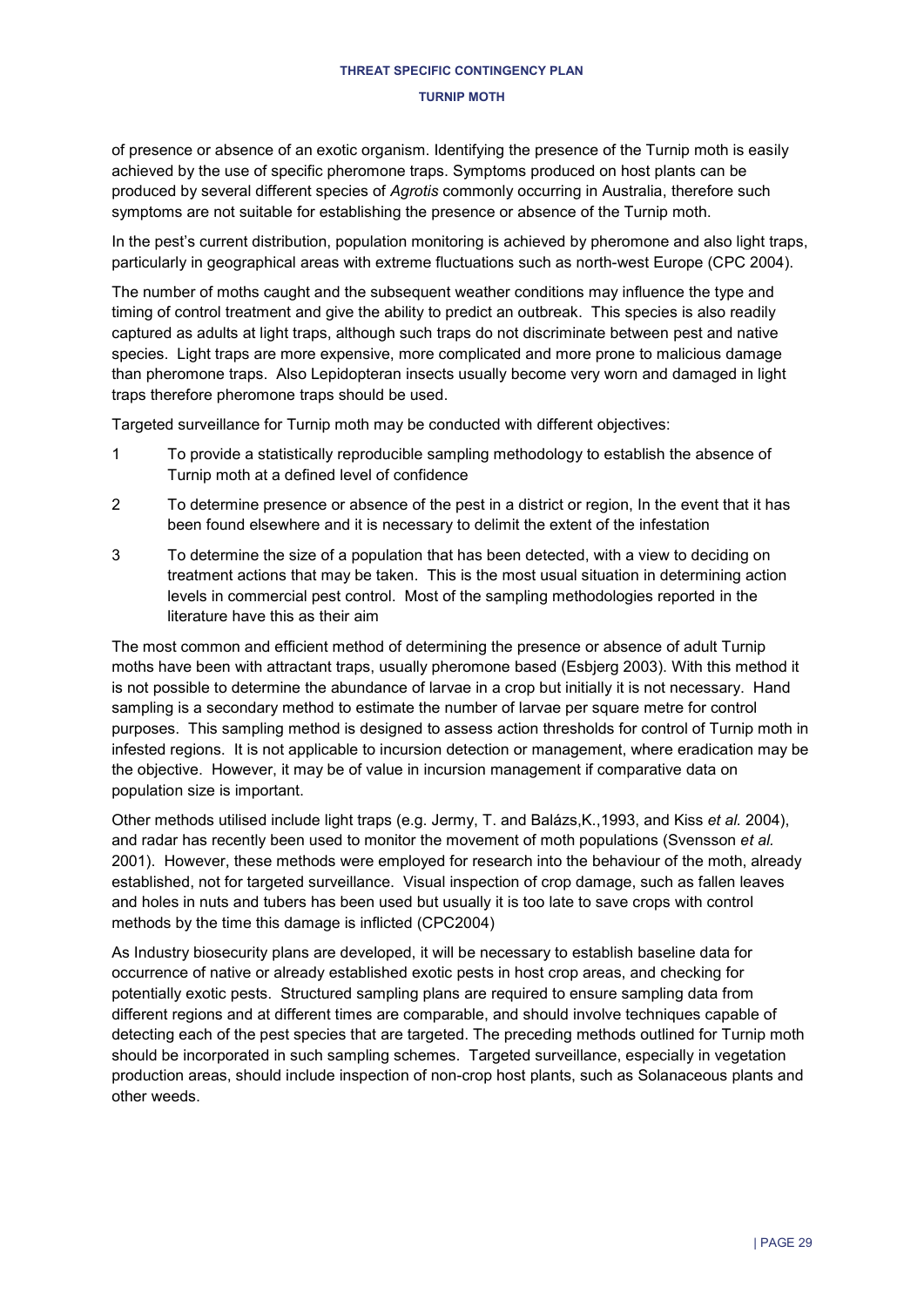### *EXOTIC PEST SURVEY*

Although the potential for entry into Australia by the Turnip moth is medium, the most desirable situation for control is continued surveillance of imported commodities and people from infested regions entering Australia. Once established, eradication of the Turnip moth is very unlikely and the pest should reach populations large enough to ensure relatively fast detection. Exotic pest surveys of regions surrounding Australia (e.g. islands) is necessary to determine if the moth will possibly enter Australia through natural dispersal. If *A. segetum* is included in exotic pest surveys, then all hosts, including potential Australian native host plants, must be included. Surveys around port and airports must include sampling of plants such as Freesias.

## <span id="page-29-0"></span>**3.5.2 Survey regions**

Establish survey regions around the surveillance priorities identified above. These regions will be generated based on the zoning requirements, and prioritised based on their potential likelihood to currently have or receive an incursion of this pest. Surveillance activities within these regions will either allow for the area to be declared pest free and maintain market access requirements or establish the impact and spread of the incursion to allow for effective control and containment measures to be carried out. Detailed information regarding surveys for Turnip moth have been outlined elsewhere (Section [3.5.1](#page-26-2) above) in this plan.

Steps outlined in [Table 2](#page-30-1) form a basis for a survey plan. Although categorised in stages, some stages may be undertaken concurrently based on available skill sets, resources and priorities.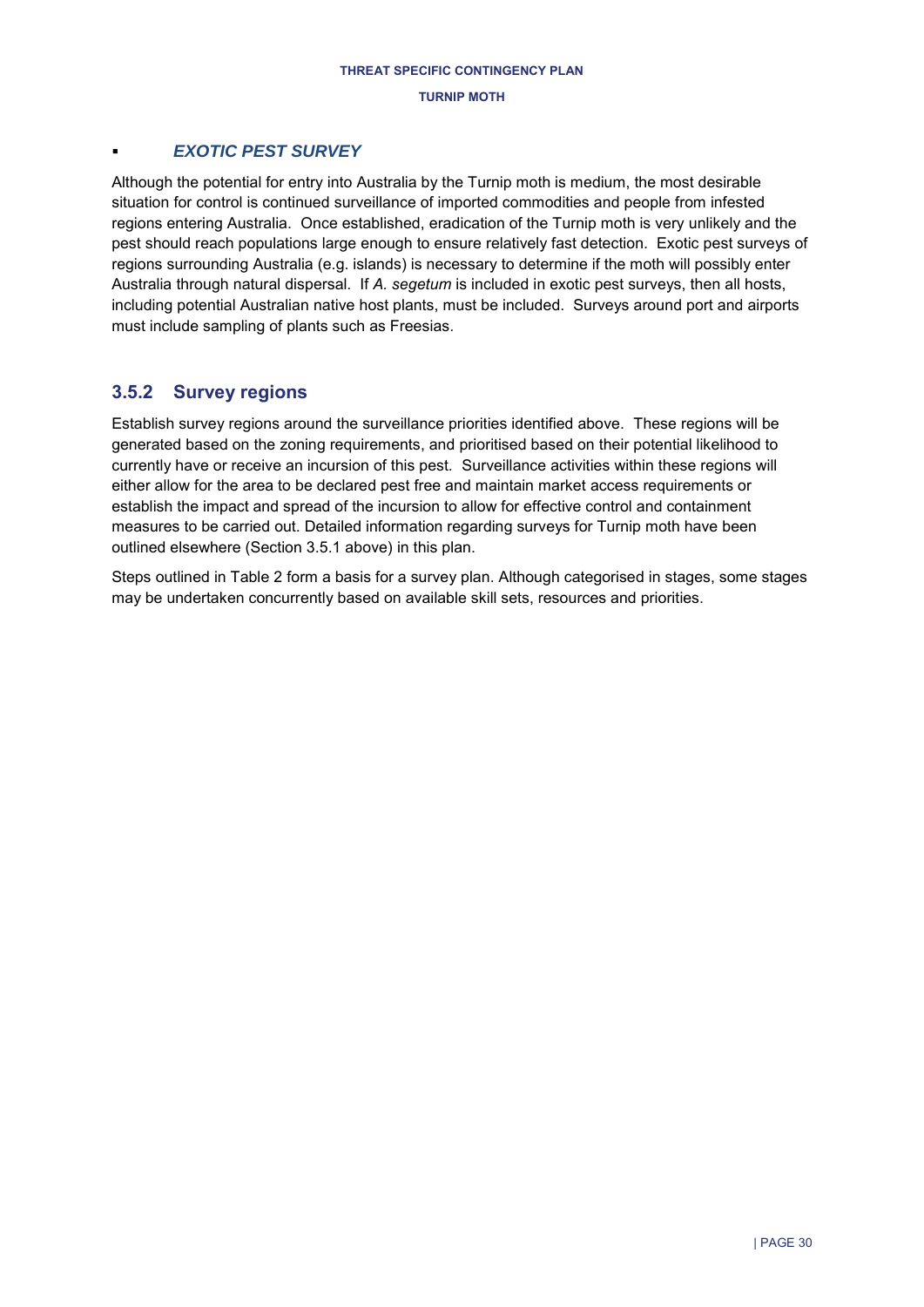#### **TURNIP MOTH**

#### <span id="page-30-1"></span>*Table 2 Phases to be covered in a survey plan*

| Phase 1 | Identify properties that fall within the buffer zone around the infested premises                                                                                                                                                                                                                                                                                                                                                                                                         |  |  |
|---------|-------------------------------------------------------------------------------------------------------------------------------------------------------------------------------------------------------------------------------------------------------------------------------------------------------------------------------------------------------------------------------------------------------------------------------------------------------------------------------------------|--|--|
|         | Complete preliminary surveillance to determine ownership, property details,<br>production dynamics and tracings information (this may be an ongoing action)                                                                                                                                                                                                                                                                                                                               |  |  |
| Phase 2 | Preliminary survey of host crops in properties in buffer zone establishing points of<br>pest detection                                                                                                                                                                                                                                                                                                                                                                                    |  |  |
| Phase 3 | Surveillance of an intensive nature, to support control and containment activities<br>around points of pest detection                                                                                                                                                                                                                                                                                                                                                                     |  |  |
| Phase 4 | Surveillance of contact premises. A contact premises is a property containing<br>susceptible host plants, which are known to have been in direct or indirect contact<br>with an infested premises or the pest. Contact premises may be determined<br>through tracking movement of materials from the property that may provide a<br>viable pathway for spread of the pest. Pathways to be considered are:<br>Items of equipment and machinery which have been shared between<br>$\bullet$ |  |  |
|         | properties including bins, containers, irrigation lines, vehicles and<br>equipment                                                                                                                                                                                                                                                                                                                                                                                                        |  |  |
|         | The producer and retailer of infested material if this is suspected to be the<br>source of the outbreak                                                                                                                                                                                                                                                                                                                                                                                   |  |  |
|         | Labour and other personnel that have moved from infested, contact and<br>$\bullet$<br>suspect premises to unaffected properties (other growers, tradesmen,<br>visitors, salesmen, crop scouts, harvesters and possibly beekeepers)                                                                                                                                                                                                                                                        |  |  |
|         | Movement of plant material and growing media/soil from controlled and<br>$\bullet$<br>restricted areas                                                                                                                                                                                                                                                                                                                                                                                    |  |  |
| Phase 5 | Surveillance of production and retail nurseries, gardens and public land where<br>plants known to be hosts of the pest are being grown                                                                                                                                                                                                                                                                                                                                                    |  |  |
| Phase 6 | Agreed area freedom maintenance, post control and containment                                                                                                                                                                                                                                                                                                                                                                                                                             |  |  |

## <span id="page-30-0"></span>**3.5.3 Post-eradication surveillance**

The period of pest freedom sufficient to indicate that eradication of the pest has been achieved will be determined by a number of factors, including cropping conditions, the previous level of infestation, the control measures applied and the pest biology.

Specific methods to confirm eradication of Turnip moth may include:

- Monitoring of sentinel plants that have been grown at the affected sites. Plants are to be monitored for symptoms or other indications of Turnip moth presence
- If symptoms or suspect insects are detected, samples are to be collected and stored and plants destroyed
- Targeted surveys for Turnip moth should be considered within the Quarantine Zone to demonstrate pest absence for a period of up to 12 months after eradication has been achieved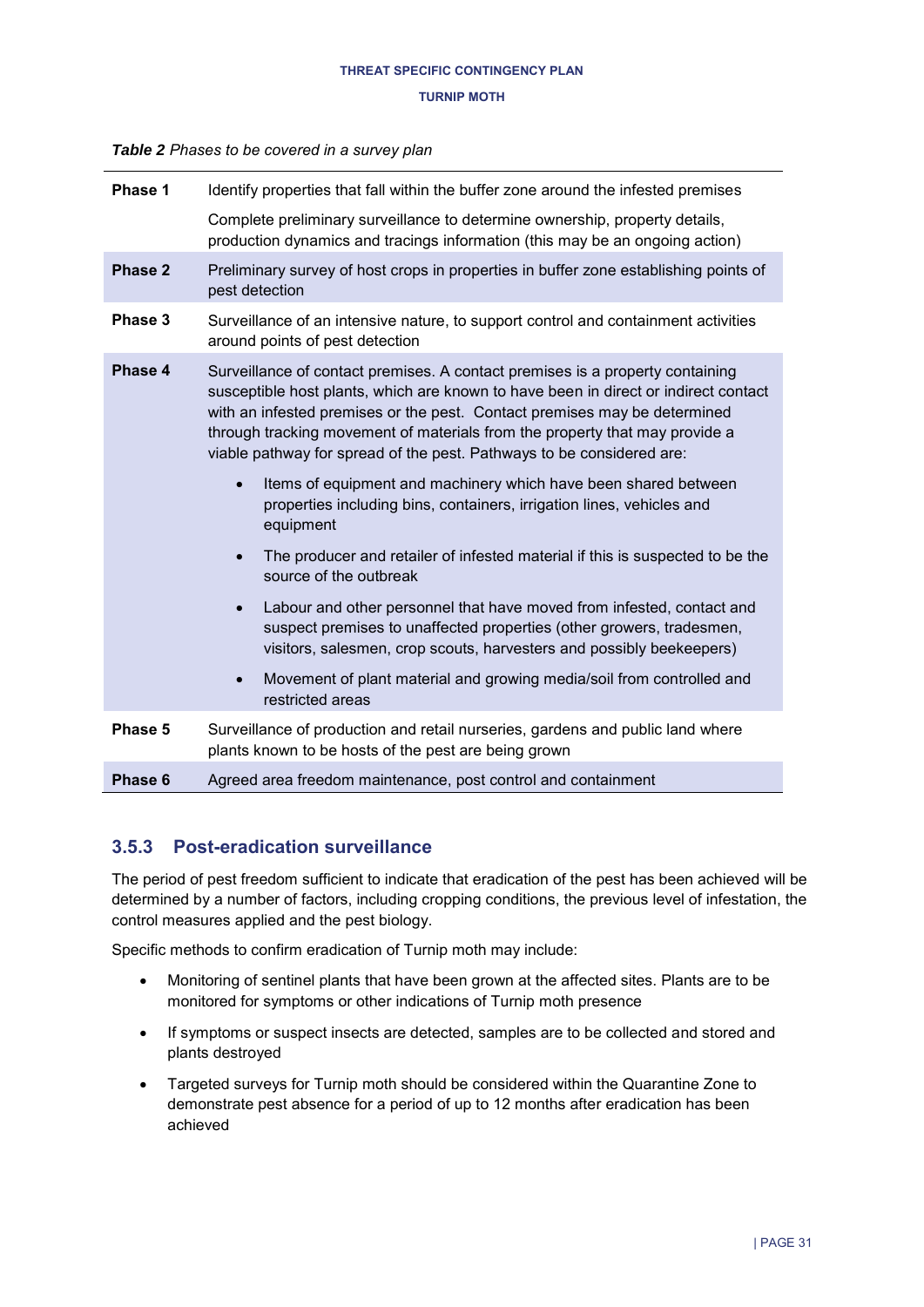# <span id="page-31-0"></span>**4 References**

Barbulescu, A. (1973) Some aspects of the biology, ecology and attack of cutworms in the conditions of Rasht, Iran. *Probleme de Protectia Plantelor*, **1**, 101-110.

Bhagat, R.M. (1991) Study on life history and cannabalism in potato cut worm (*Agrotis segetum*  Schiffer Mueller). *Himachal Journal of Agricultural Research*, **17**, 151-153.

Blair, B.W. (1976) Comparison of the development of Agrotis ipsilon Hufn. and *A. segetum* (Denis & Schiff.) (Lepidoptera: Noctuidae) at constant temperatures. *Journal of the Entomological Society of Southern Africa*, **39**, 271-277.

CPC (2004) Crop Protection Compendium. CAB International, Wallingford, UK,

Del Socorro AP & Gregg PC (2004) Attract-and-kill for helicoverpa moths: a new tool for area-wide management. Proceedings of the 12th Australian Cotton Conference, Broadbeach, August 2006.Australian Cotton Growers Research Association, Narrabri, New South Wales, Australia.pp. 721-728

El-Salamouny, S., Lange, M., Jutzi, M., Huber, J., & Jehle, J.A. (2003) Comparative study on the susceptibility of cutworms (Lepidoptera: Noctuidae) to Agrotis segetum nucleopolyhedrovirus and Agrotis ipsilon nucleopolyhedrovirus. *Journal of Invertebrate Pathology*, **84**, 75-82.

Esbjerg, P. (1988) Behaviour of 1st- and 2nd-instar cutworms (*Agrotis segetum* Schiff.) (Lep., Noctuidae): the influence of soil moisture. *Journal of Applied Entomology*, **105**, 295-302.

Esbjerg,P. (1990). The significance of shelter for young cutworms (*Agrotis segetum*). *Entomologia Experimentaliset Applicata*, **54**,97-100.

Esbjerg, P. (2003) Cutworm (Agrotis segetum) forecasting. Two decades of scientific and practical development in Denmark. *Bulletin OILB/SROP*, **26**, 239-244.

Farrow, R.A. & McDonald, G. (1987). Migration strategies and outbreaks of noctuid pests in Australia. *Insect Science and its Application*, **8**, 531-542.

Fox, K.J. (1973) Trans-oceanic dispersal of insects to New Zealand. *New Zealand Entomologist*, **5**, 240-243.

Fiebiger, M. (1997) Noctuinae III. In Noctuidae Europae (eds. Tremewan W.G., Honey, M and Lyneborg, L.) **3**, 418pp. Text English and French.

Geissler, K. & Schliephake, E. (1991) First results of field trials with the granulosis virus of the winterseed noctuid (Agrotis segetum Schiff.) for control of the pest in ornamental plants. *Archivfür Phytopathologie und Pflanzenschutz*, **27**, 79-80.

Gomaa, A. A. (1978) Biological study on the cutworm, *Agrotis segetum* Schiff. (Lepidoptera: Noctuidae). *Zeitschriftfur Angewandte Zoologie*, **65**, 37-43.

Hopkins, D. (1987). Cutworms. Department of Agriculture, South Australia, Adelaide.

Hulbert, D. & Suss, A. (1983) Biology and economic importance of the winter cutworm, Scotia (Agrotis) segetum Schiffermuller (Lepidoptera: Noctuidae). *Beitragezur Entomologie*, **33**, 383-438.

IPPC (1995) Requirements for the Establishment of Pest Free Areas. International Standards for Phytosanitary Measures (ISPM) No. 4.

IPPC (1998a) Determination of pest free status in an area. International Standards for Phytosanitary Measures (ISPM) No. 8.

IPPC (1999) Requirements for the establishment of pest free places for production and pest free production sites (ISPM) No.10.

Il'ichev, A.L. & Galitsina, V.V. (1981) Particulars of the biology and ecology of the Turnip moth. *Zashchita Rastenii*, **10**, 22-23.

Jermy, T. (1952) Observations on pest Noctuids in Hungary in1948-1950. *Ann. Inst. Prot. Plant. Hung*  **5**. 105-122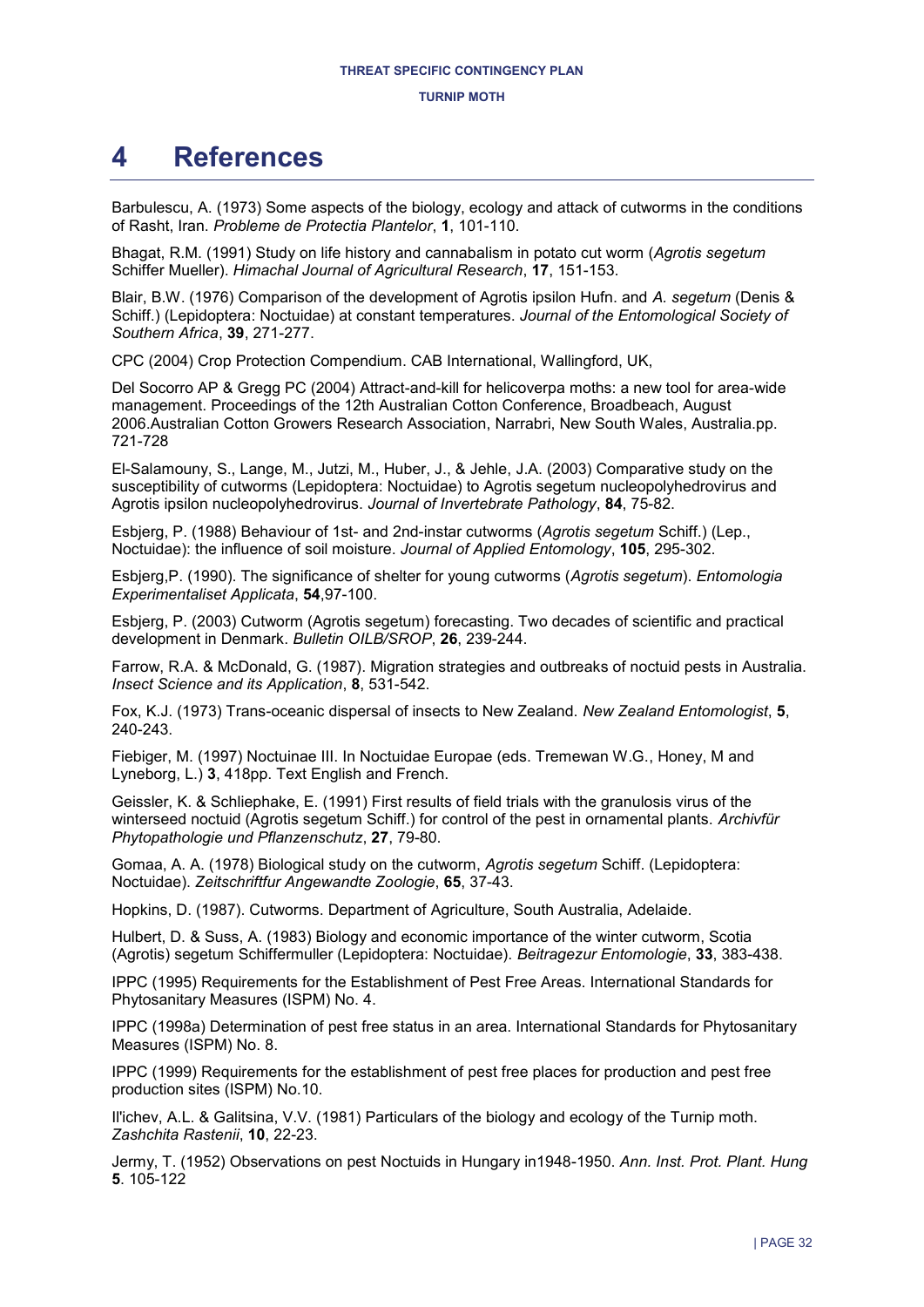Jermy, T. & Balázs, K. (1993). *Növényvédelmiállattan* **4/B** Budapest, Akadémiai Kiadó pp453-831

Kaaber, S. & Andreassen, S. (1999) Notes on two migrant moths from the Faroe Islands, *Agrotis segetum* (L.) and Noctuaorbona (Hfn) (Lepidoptera: Noctuidae). *Frodskaparrit*, **47**, 159-168.

Khamraev, A. (1980) Herbicides and the main pests of cotton. *Khlopkovodstvo*, **4**, 25-26.

Kiss, M., Nowinszky, L., & Puskás, J. (2004) Periodicity of males and females of Turnip moth (*Scotia segetum* Schiff.) caught by light traps. *Növényvédelem*, **40**, 31-34.

López-Robles, J. & Hague, N.G.M. (2003) Evaluation of insecticides and entomopathogenic nematodes for control of the cutworm *Agrotis segetum* on endive. *Tests of Agrochemicals and Cultivars*, **24**, 22-23.

Mandrioli M, Borsatti F, Mola L (2006) Factors affecting DNA preservation from museum-collected lepidopteran specimens. *Entomologia Experimentalis et Applicata,* **120:** 239-244.

Michael, P. (1988). Cutworms – pests of crops and pastures. Department of Agriculture, Western Australia, Perth.

Michael, P. (1994). Cutworms – pests of crops and pastures. Department of Agriculture, Western Australia, Perth.

Moiseeva, N.V. (1971) Features of the ecology of *Agrotis segetum* Schiff in Kazakhstan. *Trudy Vsesoyuznogo Nauchno-issledovatel'skogo Instituta Zashchity Rastenii*, **32**, 138-144.

Nazirov, K.N. & Egamnazarov, A.P. (1985) Trichogramma on seed crops of kenaf. *Zashchita Rastenii*, **5**, 37-38.

Nowinszky L., Puskas, J, Kuti, Z S (2010). Applied Ecology and Environmental Research 8(4): 301- 312.

Ogaard, L. & Esbjerg, P. (1993) Observations on hibernation of cutworms, *Agrotis segetum* Schiff.(Lep., Noctuidae). *Journal of Applied Entomology*, **116**, 326-332.

Plant Health Australia (2010) PLANTPLAN Australian Emergency Plant Pest Response (Version 2) **[www.planthealthaustralia.com.au/plantplan](http://www.planthealthaustralia.com.au/plantplan)**

Sorauer,P. and Blunck, H. (Eds) (1953) Handbuchder Pflanzenkrankheiten. Bd. **4**.1. Teil. P. Parey Hamburg-Berlin.

Steenberg, T. & Ogaard, L. (2000) Mortality in hibernating Turnip moth larvae, Agrotis segetum, caused by *Tolypocladium cylindrosporum*. *Mycological Research*, **104**, 87-91.

Svensson, M.G.E., Marling, E., & Löfqvist, J. (1998) Mating behavior and reproductive potential in the Turnip moth *Agrotis segetum* (Lepidoptera: Noctuidae). *Journal of Insect Behavior*, **11**, 343-359.

Svensson, G.P., Valeur, P.G., Reynolds, D.R., Smith, A.D., Riley, J.R., Baker, T.C., Poppy, G.M., & Löfstedt, C. (2001) Mating disruption in *Agrotis segetum* monitored by harmonic radar. *Entomologia Experimentalis et Applicata*, **101**, 111–121.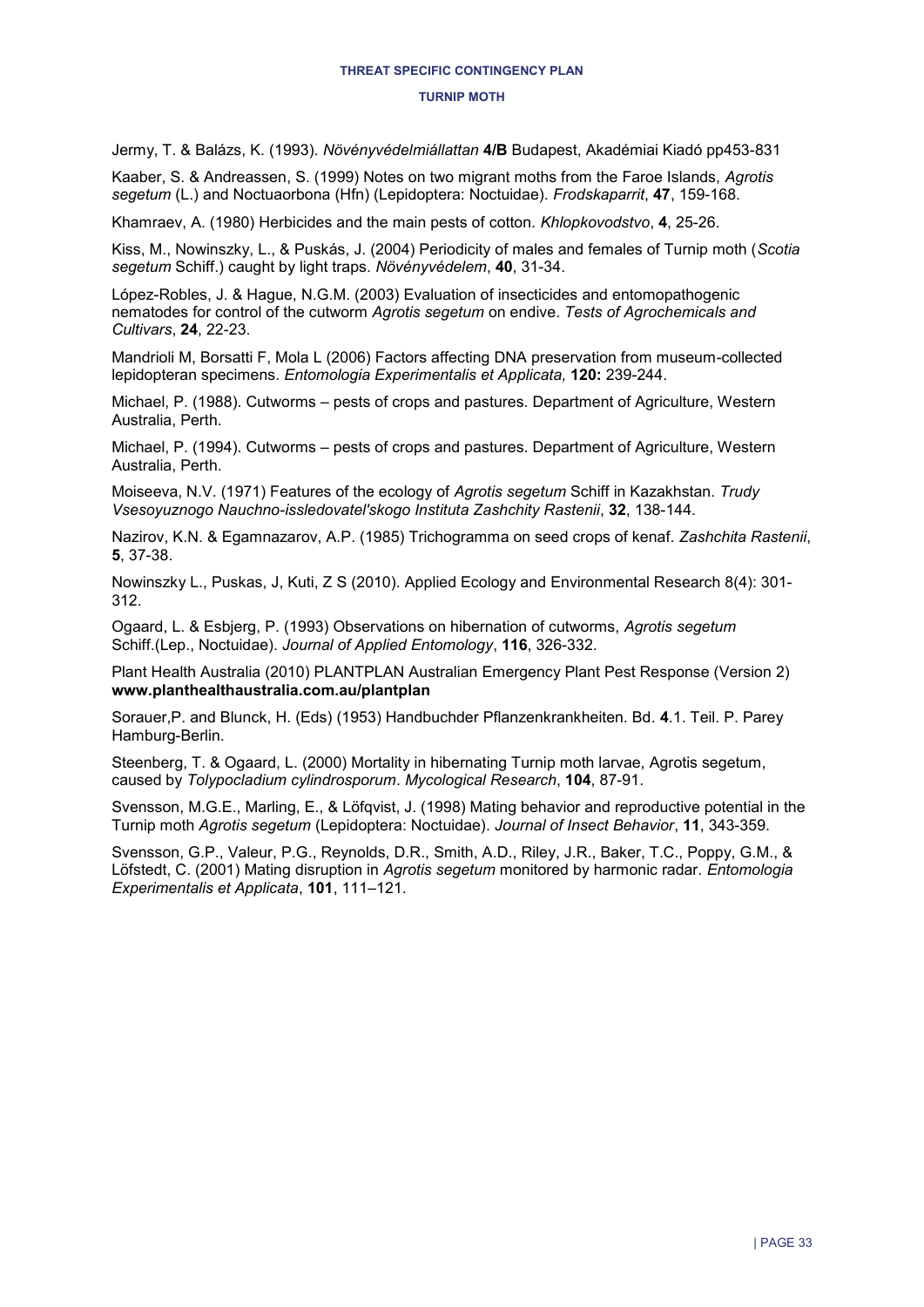# <span id="page-33-0"></span>**5 Appendices**

## <span id="page-33-1"></span>**Appendix 1. Standard diagnostic protocols**

## <span id="page-33-2"></span>**Identification of Agrotis segetum Denis & Schiffermüller**

Figures *[Figure 4 Wing structure](#page-33-3)*Figure 14 **[Caterpillar](#page-33-3)** have been included to help with identification. More comprehensive identification material is presented in the Pest Risk Review for Turnip Moth. This includes a detailed description of the major identification features and the differences between *Agrotis segetum* and other *Agrotis* species. The Pest Risk Review also contains many pictures showing the identification features and differences between these species.



<span id="page-33-3"></span>*Figure 4 Wing structure*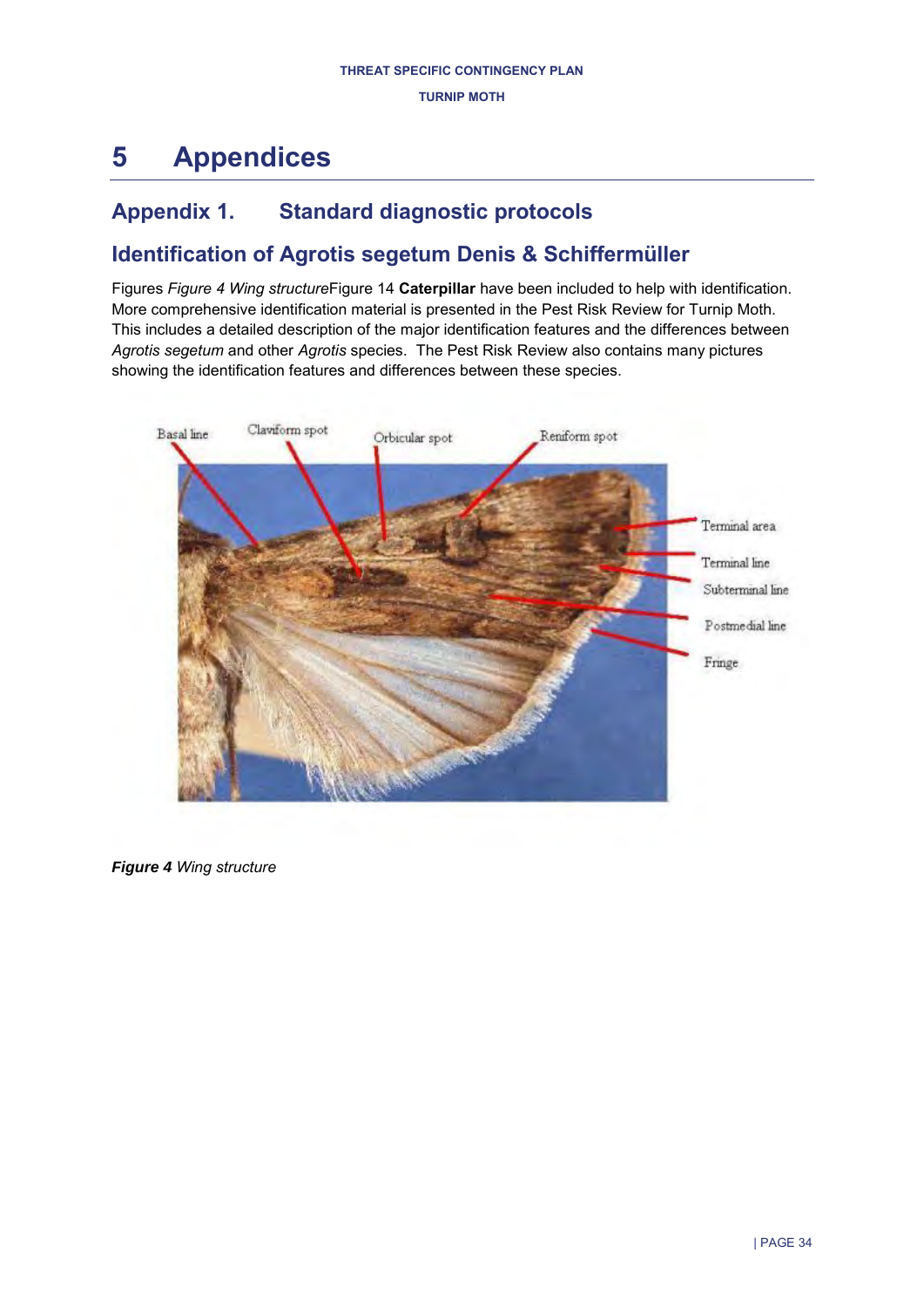

*Figure 5 Male dorsal Figure 6 Male ventral* 

Berlov, E. 1999-2005: 1000 Siberian Butterflies and Moths (Colour Atlas of the Siberian Lepidoptera).- CD-ROM and Web-Site.- **<http://www.geocities.com/siberianlepidoptera>**



*Figure 7 •Wingspan approximately 38-45 mm*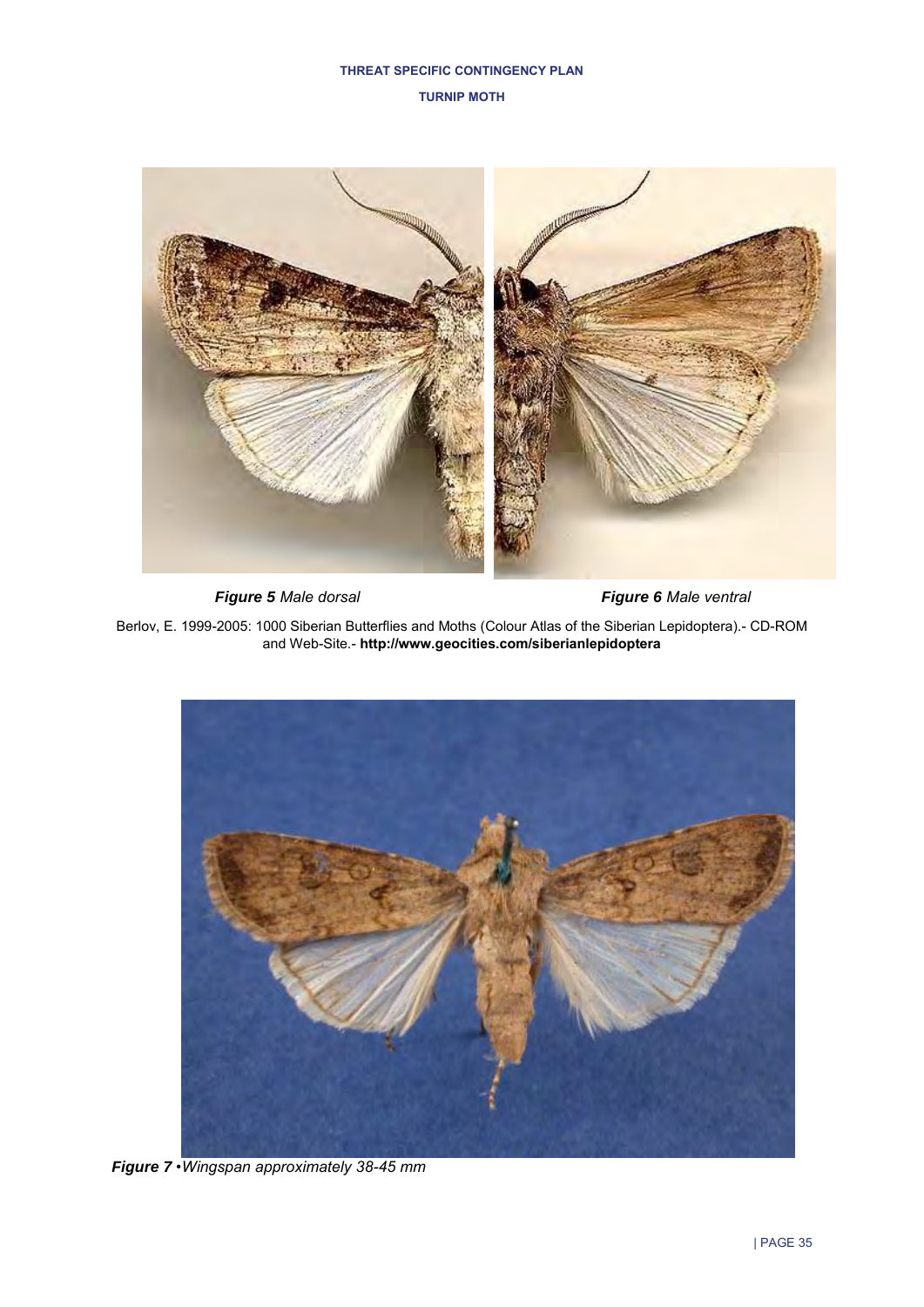

*Figure 8 Forewing markings of circle and kidney*



*Figure 9 Wing veins thin dark-brown lines*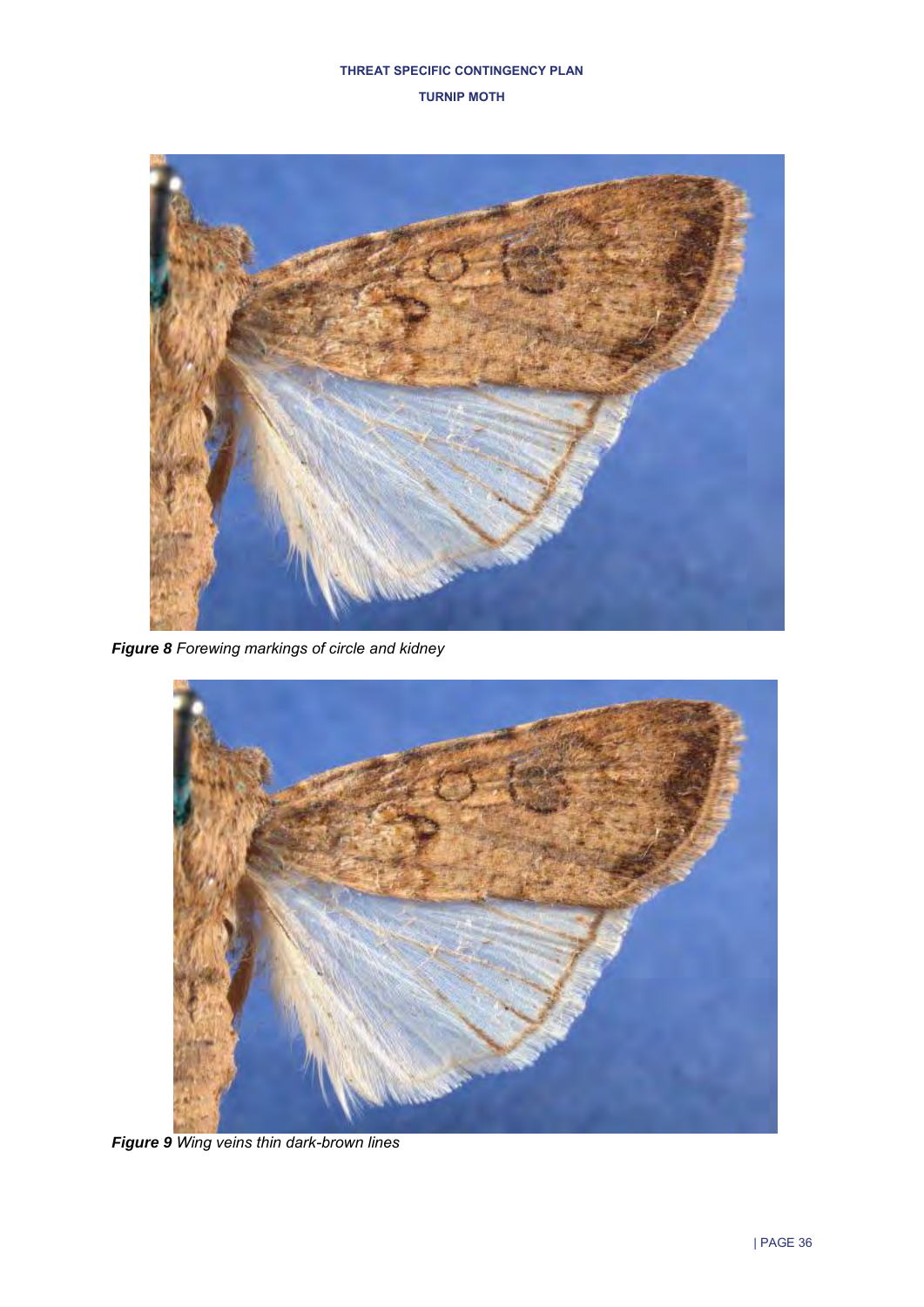

*Figure 10* Hindwings grey in female



*Figure 11 Hindwings white/silver in male*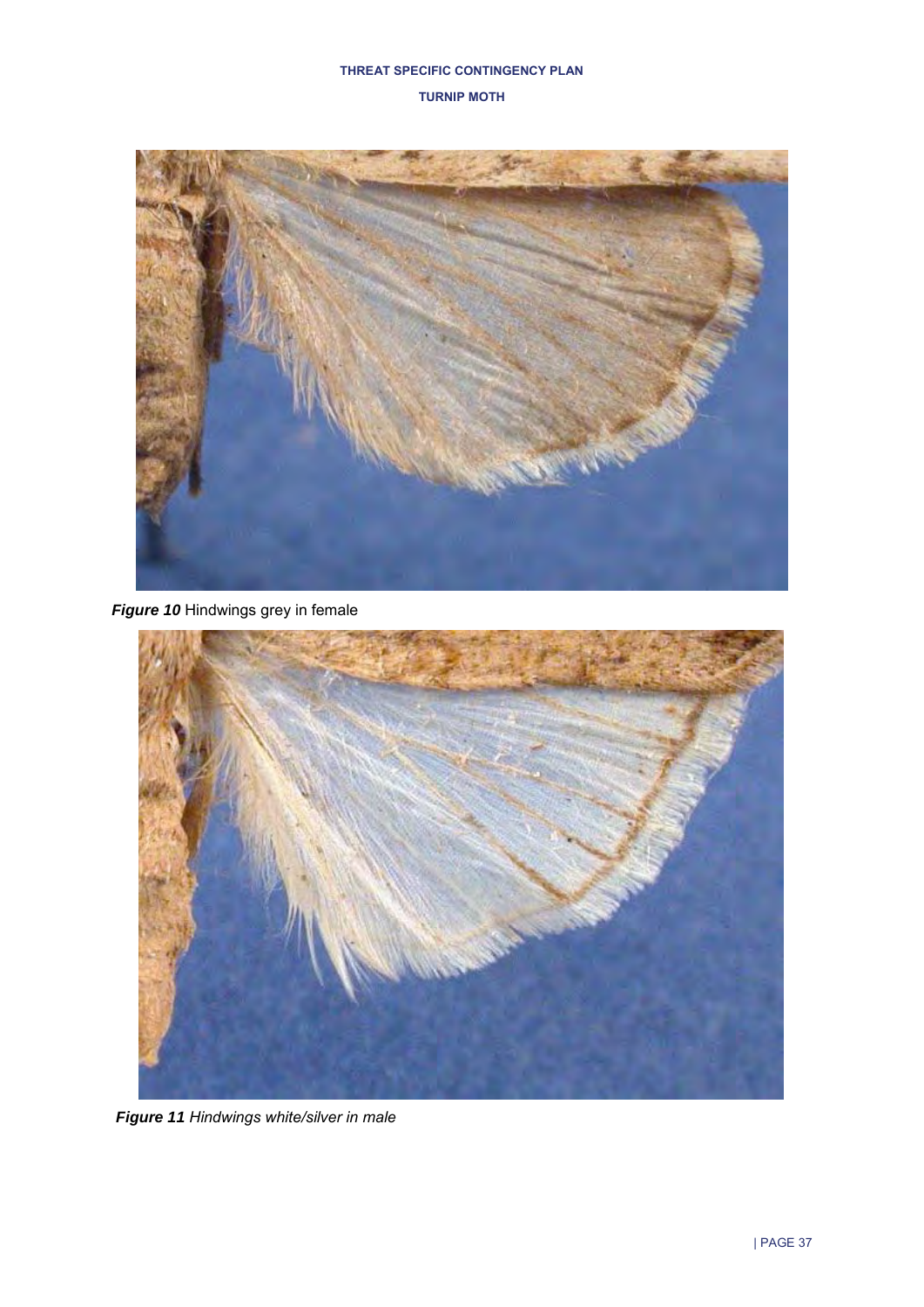

*Figure 12 antennae thread-like in female*



*Figure 13 Antennae slightly feather-shaped in male*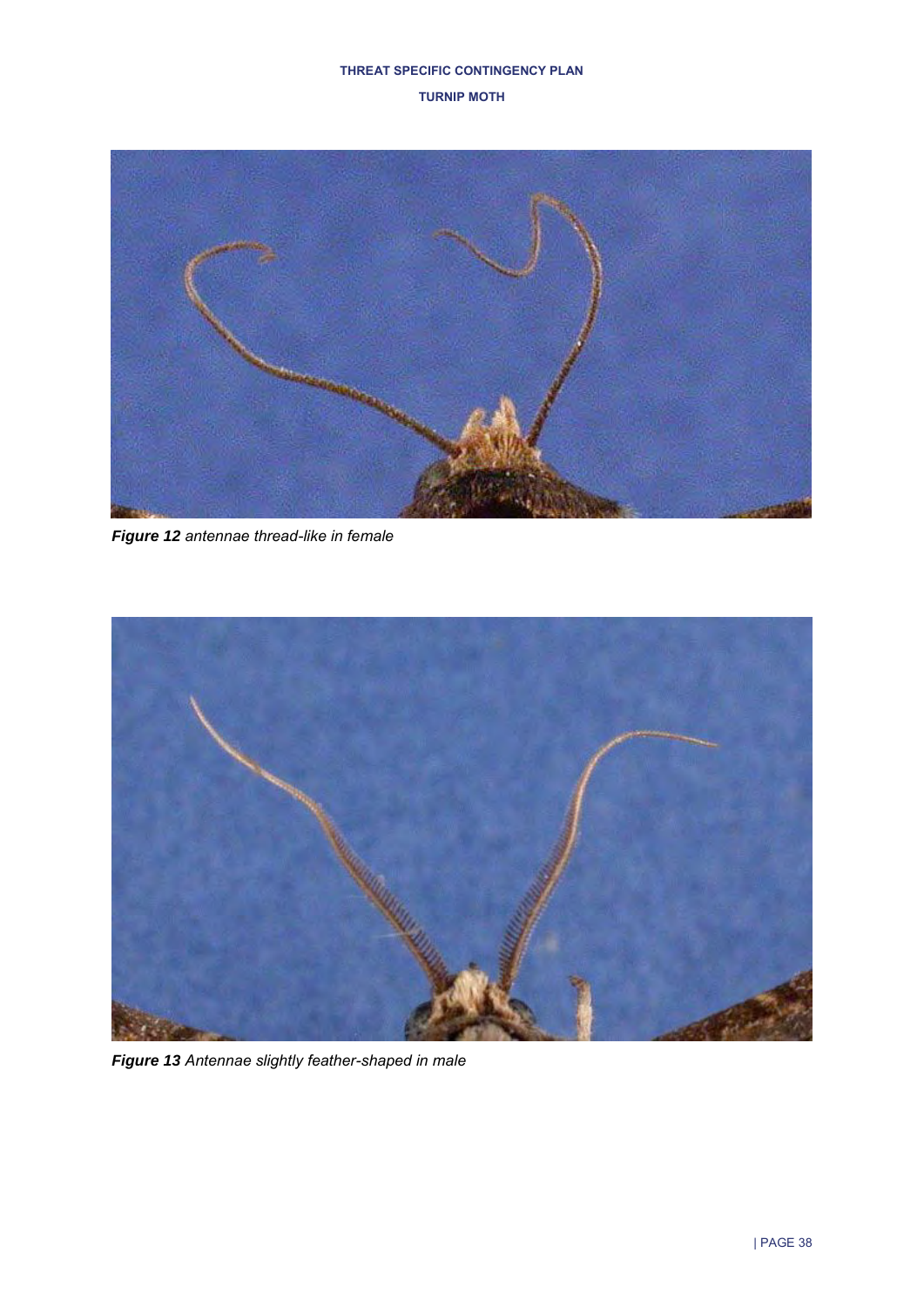

*Figure 14 Caterpillar*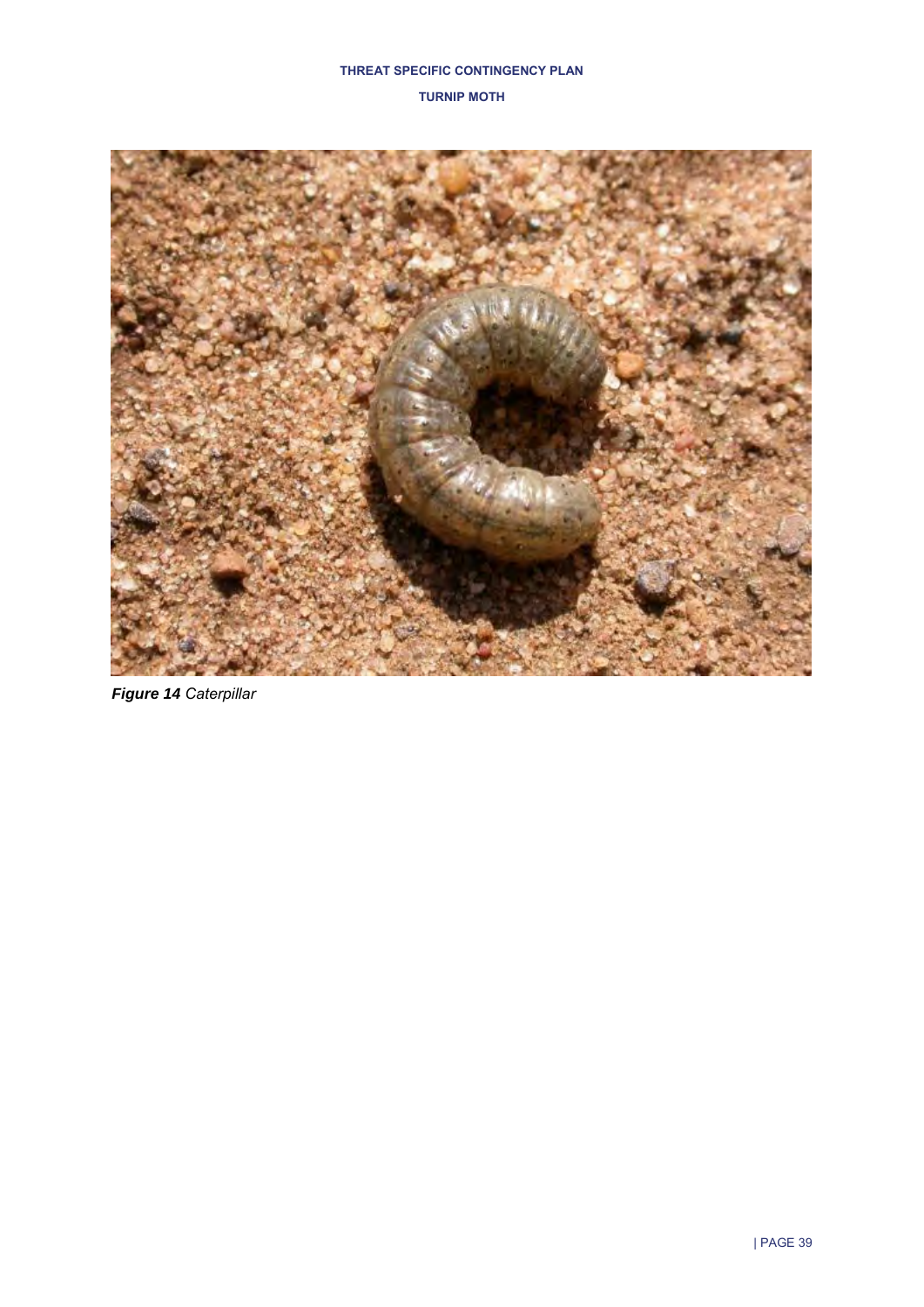## <span id="page-39-0"></span>**Appendix 2. Experts, resources and facilities**

There are few taxonomic experts in Australia of the very large family Noctuidae (approximately 1990 species described in Australia to date). Entomologists with a particular interest in the taxonomy of the family in Australia include Mr L. Hill (Department of Primary Industries, Tasmania) and M. Matthews . The only person to have published taxonomic papers on Australian representatives of the genus *Agrotis* in the last 50 years is Dr I.F.B. Common (e.g., Common 1958). Expert taxonomists of Lepidoptera would be capable of identifying *A. segetum* to species level, especially if comparable specimens were available. Unfortunately only Dr M. Horak (ANIC, CSIRO Entomology) is the only full time Lepidoptera taxonomist in Australia.

For species level identification, Fiebiger (1990, 1997) publications should be used. Identifications to species level is made easier for general entomologists with the freely available PaDil website **[http://www.padil.gov.au](http://www.padil.gov.au/)**/ and comparable, pin-mounted specimens or photographs of wing characteristics, as presented in Appendix 1 of the Pest Risk Review.

| <b>Expert</b> | <b>State</b> | <b>Details</b>                            |
|---------------|--------------|-------------------------------------------|
| Mr L. Hill    |              | Tasmania Department of Primary Industries |
| Dr M. Horak   | <b>ACT</b>   | ANIC, CSIRO Entomology                    |

Other competent entomologists are likely to reside in state department laboratories or within private industry. Included in [Table 3](#page-40-0) is a list of diagnostic facilities that may be of help for identifying unknown specimens.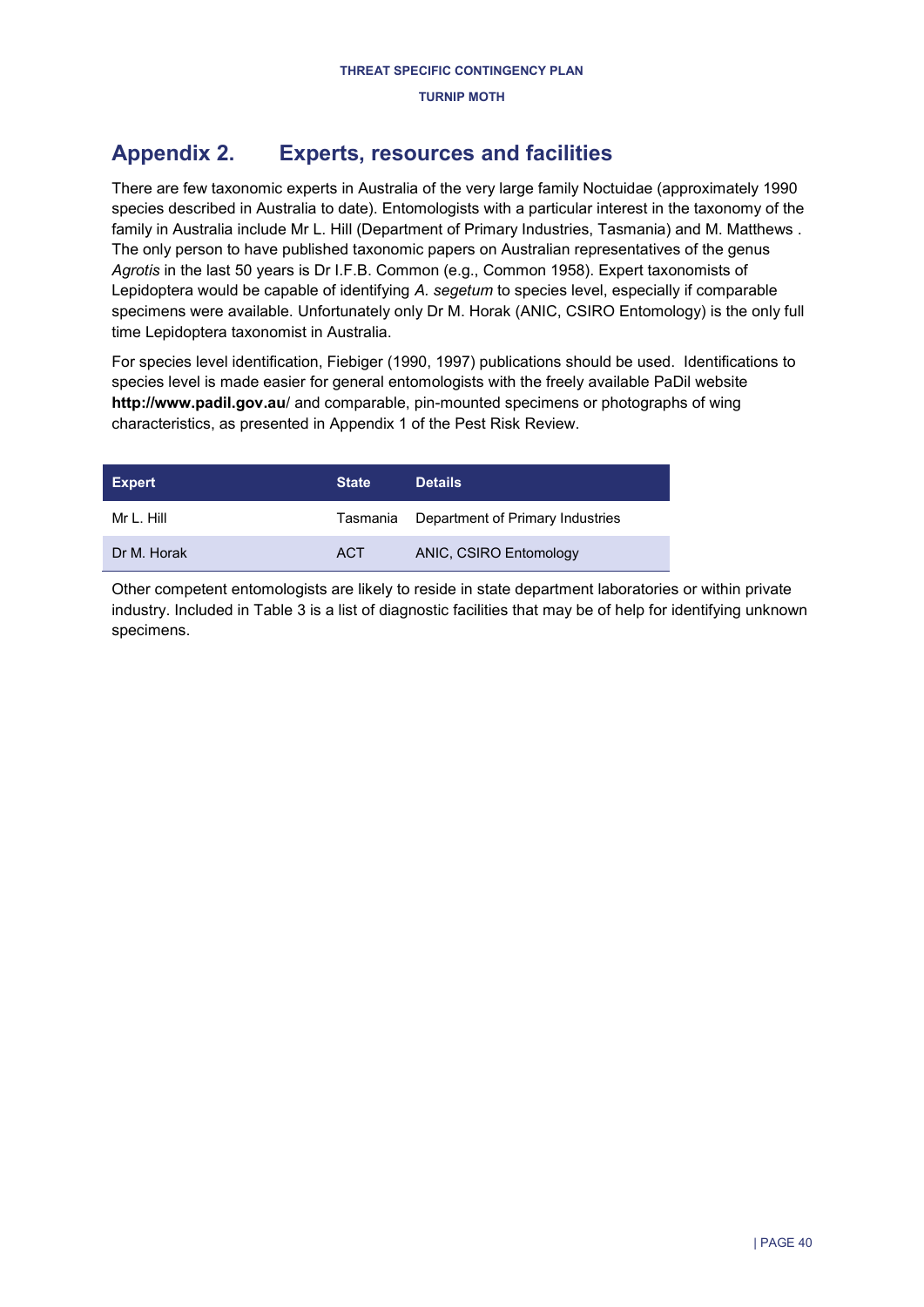### **TURNIP MOTH**

### <span id="page-40-0"></span>*Table 3 Diagnostic service facilities in Australia*

| Facility                                                                                         | <b>State</b> | <b>Details</b>                                                                                                    |
|--------------------------------------------------------------------------------------------------|--------------|-------------------------------------------------------------------------------------------------------------------|
| DPI Victoria - Knoxfield Centre                                                                  | Vic.         | 621 Burwood Highway<br>Knoxfield VIC 3684<br>Ph: (03) 9210 9222; Fax: (03) 9800 3521                              |
| DPI Victoria - Horsham Centre                                                                    | Vic          | Natimuk Rd<br>Horsham VIC 3400<br>Ph: (03) 5362 2111; Fax: (03) 5362 2187                                         |
| NSW DPI Diagnostic and Analytical Services (DAS) -<br>Elizabeth Macarthur Agricultural Institute | <b>NSW</b>   | Woodbridge Road<br>Menangle NSW 2568<br>PMB 8 Camden NSW 2570<br>Ph: (02) 4640 6327; Fax: (02) 4640 6428          |
| NSW DPI Diagnostic and Analytical Services (DAS) -<br>Orange Agricultural Institute              | <b>NSW</b>   | 1447 Forest Rd<br>Locked Bag 6006<br>ORANGE NSW 2800<br>Ph: (02) 6391 3980 ; Fax: (02) 6391<br>3899               |
| NSW DPI - Tamworth Agricultural Institute                                                        | <b>NSW</b>   | 4 Marsden Park Road<br>Calala NSW 2340<br>Ph: (02) 6763 1100; Fax: (02) 6763 1222                                 |
| NSW DPI - Wagga Wagga Agricultural Institute                                                     | <b>NSW</b>   | PMB Wagga Wagga<br><b>NSW 2650</b><br>Ph: (02) 6938 1999; Fax: (02) 6938 1809                                     |
| SARDI Plant Research Centre - Waite Main Building,<br><b>Waite Research Precinct</b>             | SA           | <b>Hartley Grove</b><br>Urrbrae SA 5064<br>Ph: (08) 8303 9400; Fax: (08) 8303 9403                                |
| Grow Help Australia                                                                              | <b>QLD</b>   | <b>Entomology Building</b><br>80 Meiers Road<br>Indooroopilly QLD 4068<br>Ph: (07) 3896 9668; Fax: (07) 3896 9446 |
| Department of Agriculture and Food, Western Australia<br>(AGWEST) Plant Laboratories             | <b>WA</b>    | 3 Baron-Hay Court<br>South Perth WA 6151<br>Ph: (08) 9368 3721; Fax: (08) 9474 2658                               |